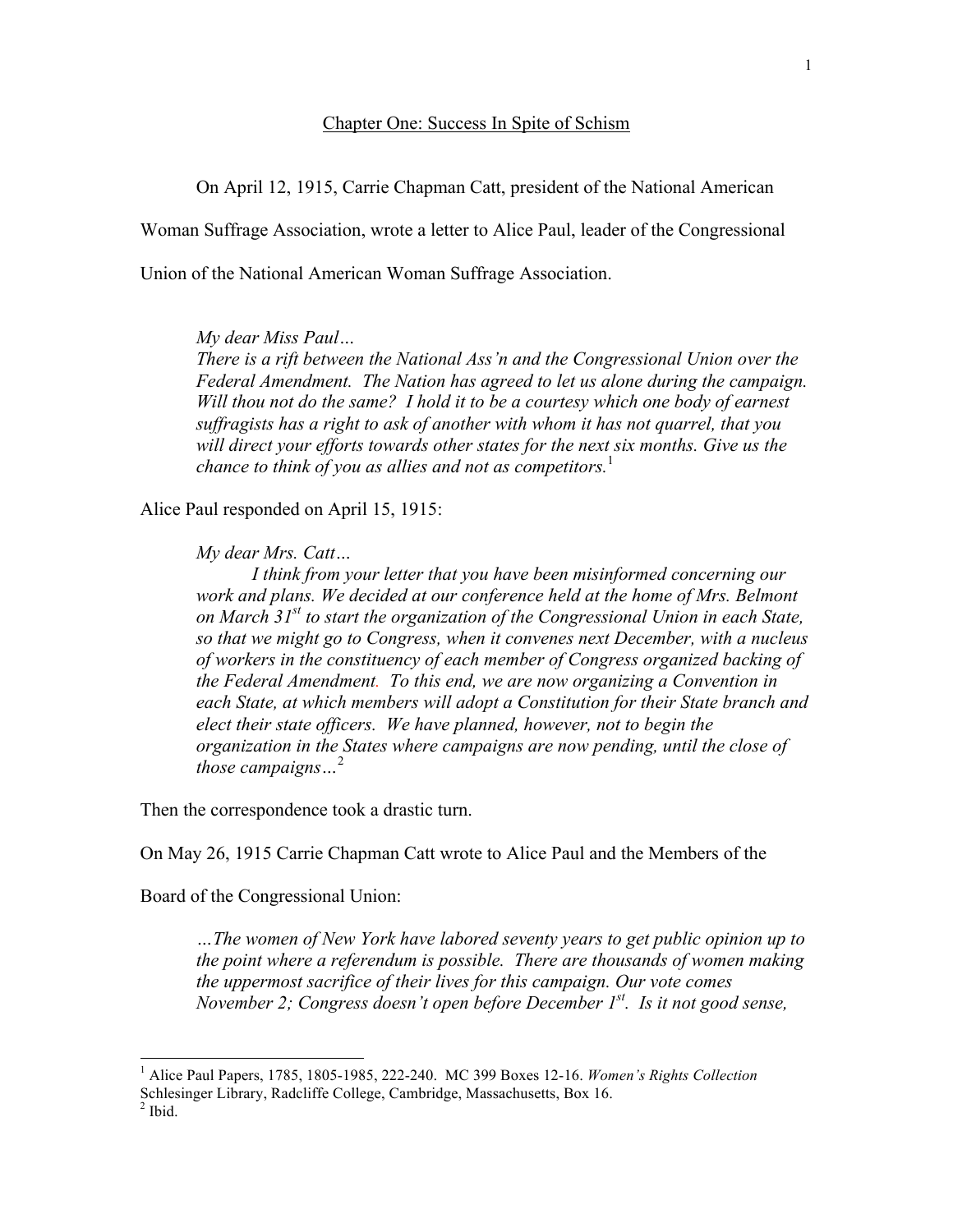*fair courtesy and good tactics to give these women of the campaign states the best chance possible?*

*…It would be a tragedy unspeakable, if, losing our battle next November, we who are working at our utmost speed, are not able to lay the onus of responsibility upon our opponents, but must shamefacedly admit that the force which turned the tide against us came from our own camp! Yet this is quite possible…*<sup>3</sup>

Unbeknownst to Carrie Chapman Catt, this "force" and schism would grow over the next five years and ultimately result in the successful passage and ratification of the  $19<sup>th</sup>$ Amendment—universal women's suffrage. Universal women's suffrage in the United States is indebted to this force. How and why then does a social movement succeed when divided by schism?

# **Introduction**

Social movement theorists generally agree that social movements are composed of the actions of a group that challenge the status quo of society. As Charles Tilly asserts, social movements emerge and are comprised of three elements: a campaign, political action, and public representations of WUNC (worthiness, unity, numbers and commitment).<sup>4</sup> These campaigns, political actions and representations may take many forms, from quiet to intensely violent demonstrations to private meetings with government or media officials. A movement must convince those in power that the movement's goals are worthy and deserve both recognition and validation by government and society. Thus, many factors are crucial to the success of a social movement. My thesis explores one of the neglected determinants of success: schism. The women's suffrage movement succeeded because of schism.

As I will show, success of a social movement is commonly dependent on solidarity. Rick Fantasia, in *Cultures of Solidarity*, defines solidarity as a cultural

 <sup>3</sup> Alice Paul Papers, 1785, 1805-1985, 222-240. MC 399, Box 16. <sup>4</sup> Charles Tilly, *Social Movements* 1768-*<sup>2004</sup>* (Boulder, CO: Paradigm Publishers, 2004), 3-4.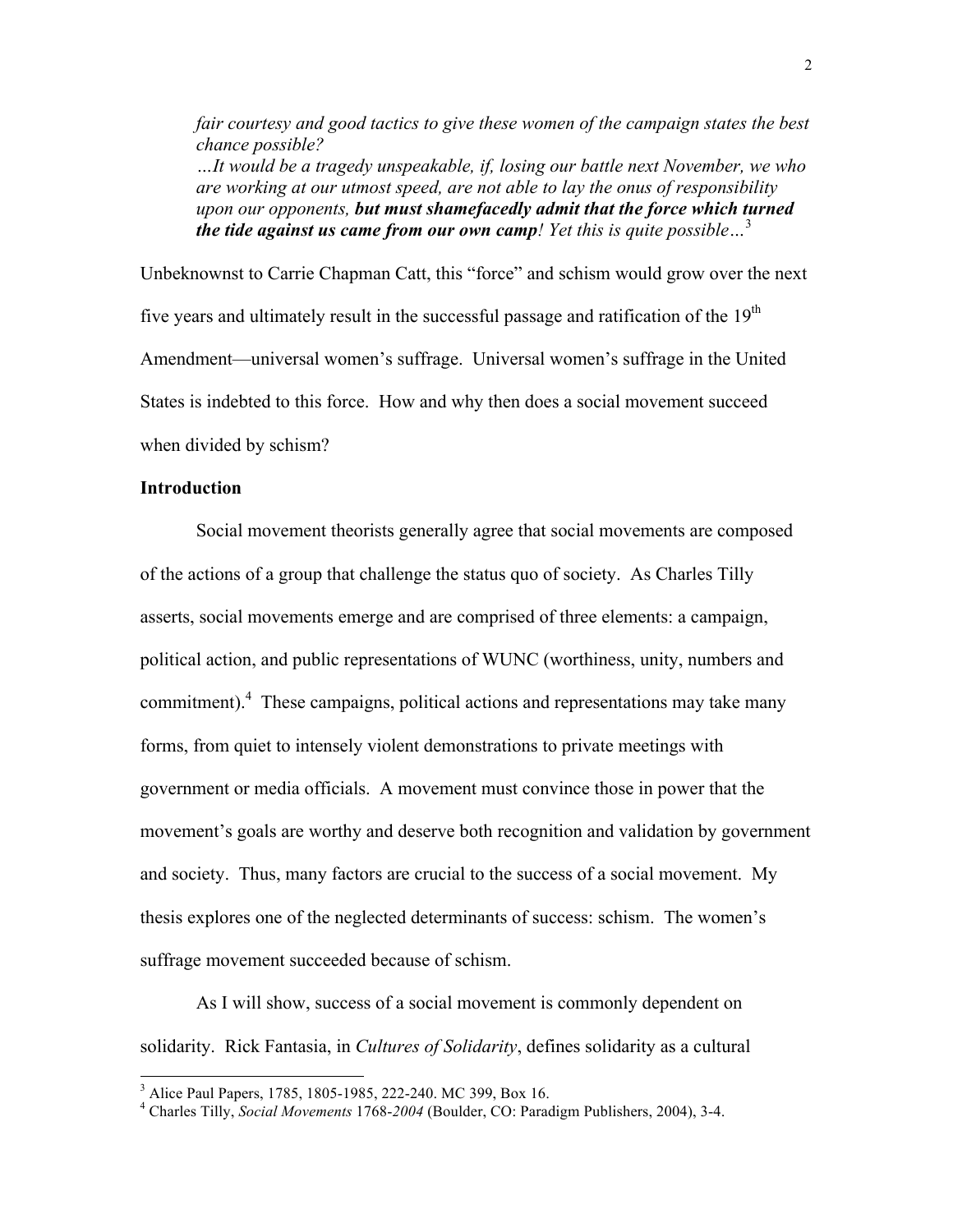expression, "one that arises from a wider culture, yet which is emergent in its embodiment of oppositional practices and meanings."<sup>5</sup> Solidarity often forms through opposition towards the dominant cultural or political values in a society. Subsequently, as many theorists have argued, solidarity gives social movements strength and legitimacy to challenge the status quo and advocate change.

Different forms of heterogeneity may cause solidarity in social movements to schism, however. Race, class and socio-economic status are all factors that have previously divided social movements. Complex tactics and leaders can emerge within movements. These conflicts and tensions often result in intra-movement fragmentation. Social movement scholars, however, are generally very narrowly focused on the principles of solidarity and cooperation in determining movement success. They argue that intra-movement fragmentation and heterogeneity often result in failure.

Division, however, is not always synonymous with failure. I argue that success can derive from the effects of fragmentation in a social movement. Using the women's suffrage movement in the United States, I will argue that heterogeneity and intramovement fragmentation can lead to a movement's success. The suffrage movement factionalized along radical and moderate tactical lines. This factionalization caused the government to engage selectively with movement participants. Selective engagement, with the moderate faction, led to overall movement success.

In this chapter, I apply social movement theory and scholarship to the history of the women's suffrage movement. I argue that women gained the right to vote through a factionalization in the women's suffrage movement. The methods utilized by two

 <sup>5</sup> Rick Fantasia, *Cultures of Solidarity* (Berkley and Los Angeles, CA: University of California Press, 1988), 17.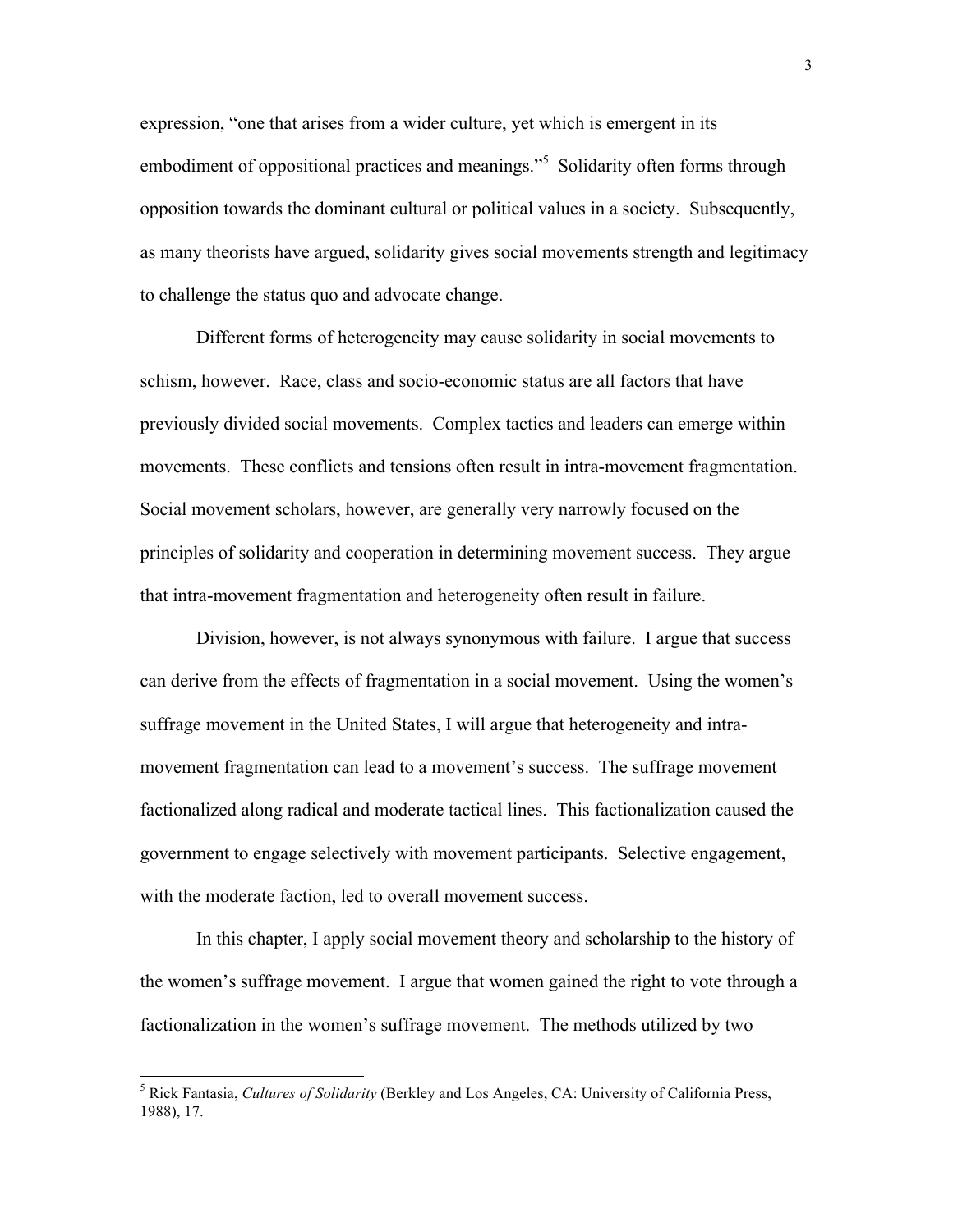divergent suffrage organizations, the National American Woman Suffrage Association and the National Woman's Party, and the subsequent effects of these actions on the United States government were paramount to the successful passage of women's suffrage.

As I suggest in Chapter Two, the success of the movement and these two organizations is heavily indebted to leadership. Social movements cannot survive without strong and influential leaders. Morris and Staggenborg argue that leaders are critical to all social movements as "they inspire commitment, mobilize resources, create and recognize opportunities, devise strategies, frame demands, and influence outcomes."<sup>6</sup> In Chapter Two, I explore the emergence and influence of the two prominent figures in the women's suffrage movement in the United States, Carrie Chapman Catt and Alice Paul, and their respective roles in the success of the suffrage movement.

In Chapter Three, I analyze the moderate/radical schism that occurred in the women's suffrage movement and its unintentional effect of selective engagement by the government of the United States. I discuss how and why the government selectivity engaged with the moderate faction. This selective engagement was the catalyst for success. As I will show in Chapter Three, solidarity was not present in the practices of the two divergent suffrage organizations in the last decade of the movement. Solidarity did not define the women's suffrage movement in the United States. Its power, and success, was not in solidarity, but in schism.

I devote the remainder of Chapter One to a discussion of social movement theory and literature advocating the benefits of solidarity on the success of a social movement as

 <sup>6</sup> Aldon Morris and Suzanne Staggenborg, "Leadership in Social Movements," in *Blackwell Companion of Social Movements*, ed. David E. Snow et al. (Malden, MA: Blackwell Publishing Ltd.: 2004).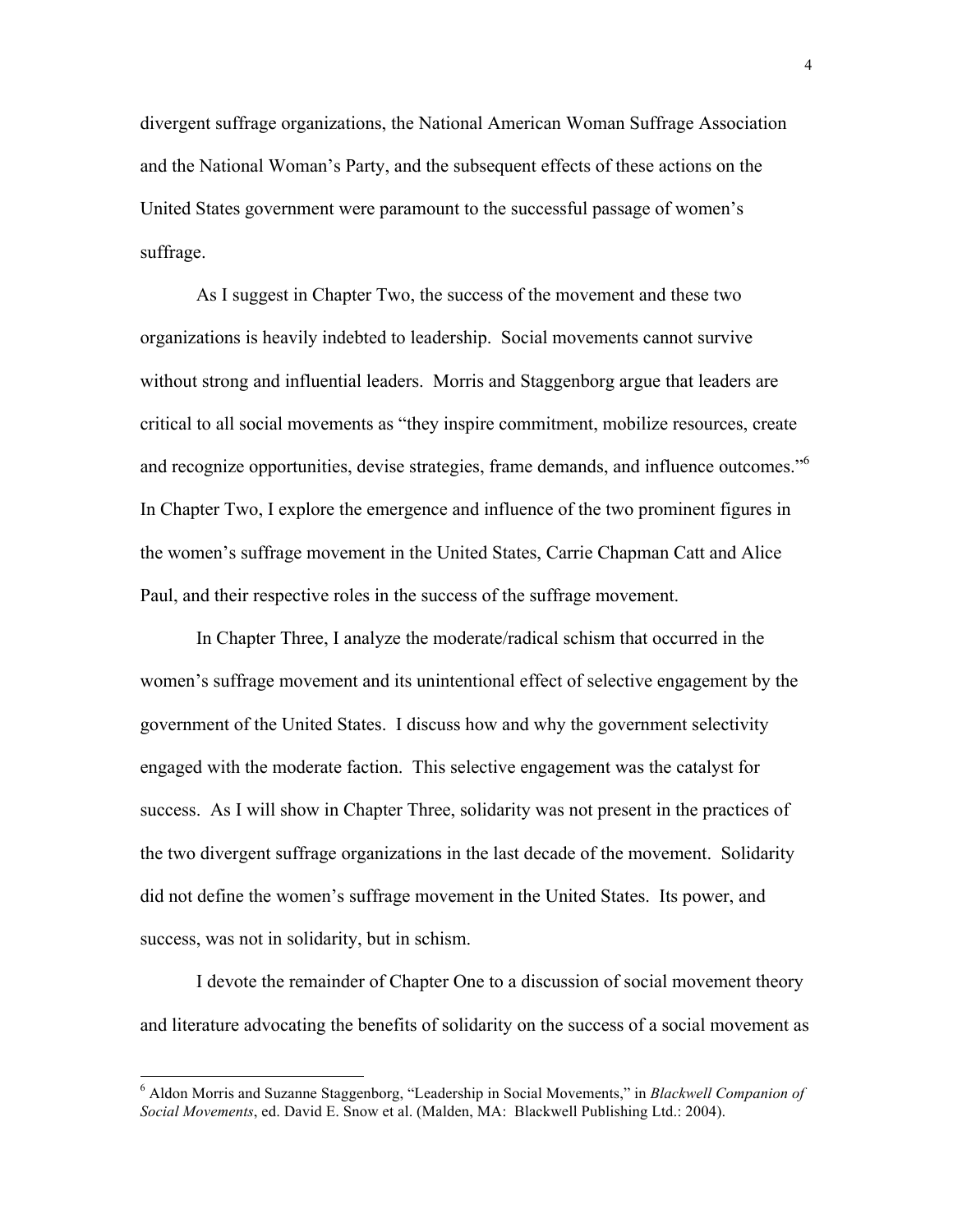well as a historical overview of the women's suffrage movement. Many social movement scholars and theorists more often than not link solidarity with success. Conversely, I argue alternative approaches to these theories.

But first, what does a successful social movement look like? Are there certain characteristics that define success? Success is measured in terms of political and social gains. Additionally, as Cress and Snow suggest, success can be defined in terms organization, policy and collective outcomes.<sup>7</sup> For my work, I focus on the organizational structures and tactics deployed by various movement leaders and organizations in the pursuit of equal suffrage. For the women's suffrage movement, the ultimate goal was universal women's suffrage in the United States. Although organization and collective outcomes are normally used to measure success, in this case they are not. One single organization did not benefit; two did, and as a result, all women gained a voice in government. Two organizations fought for a common objective with disparate tactics. Thus, I define success in terms of the passage the  $19<sup>th</sup>$  Amendment.

A discussion of three theorists follows, which outlines the general claim that solidarity is necessary for the success of social movements. Fantasia and Weldon do not analyze the effect of either schism or the subsequent engagement of external actors to the success of a social movement. Ansell, however, argues that schism can contribute to solidarity and lead to a movement's success. I will explore this argument as well as the effects of schism on external actors in my case study.

#### **Literature Review: Social Movements and Solidarity**

 $<sup>7</sup>$  Daniel Cress and David Snow, "The Outcomes of Homeless Mobilization: The Influence of Organization,</sup> Disruption, Political Mediation, and Framing" *The American Journal of Sociology* Vol. 105, No. 4 (Jan., 2000), 1063-1104.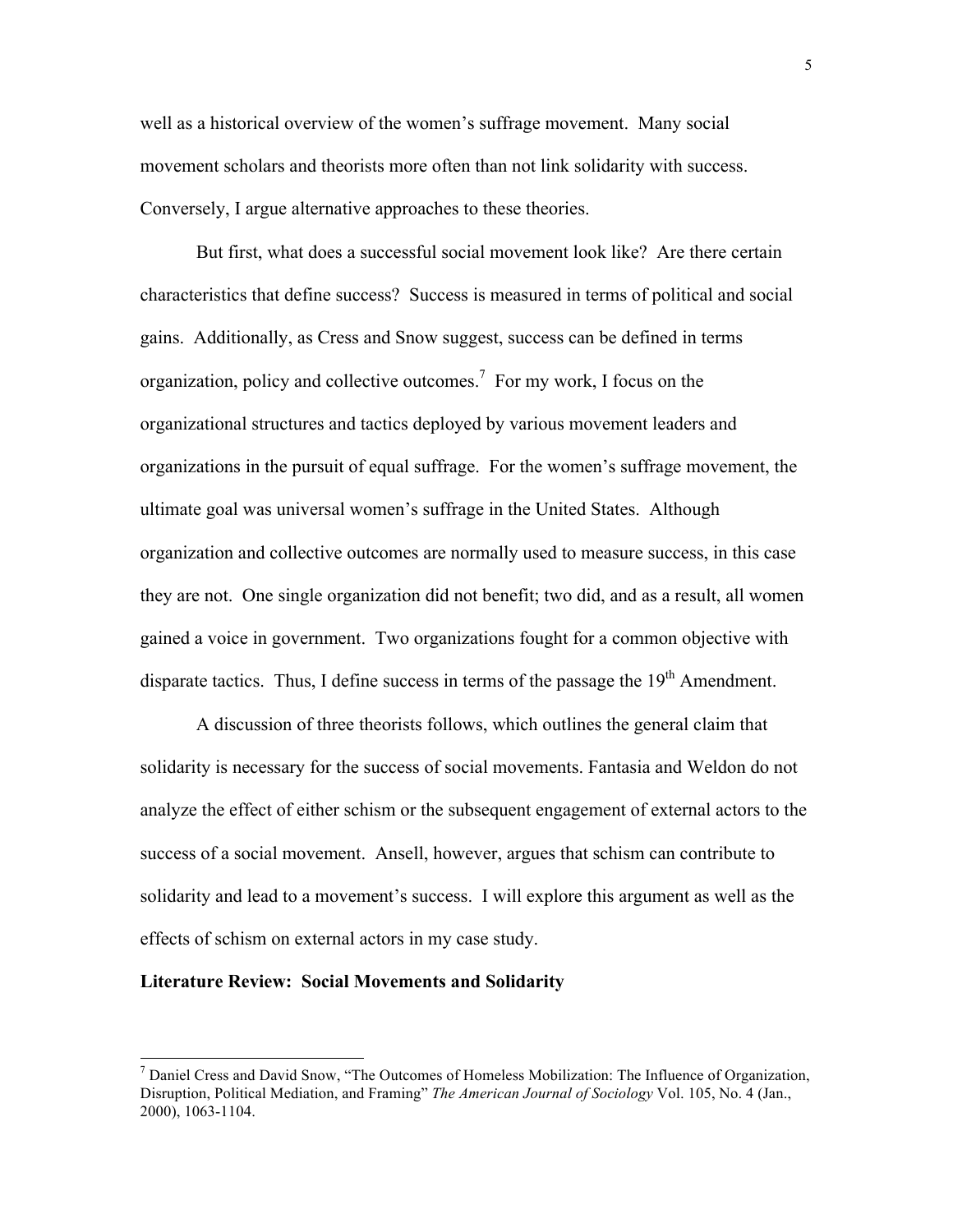Rick Fantasia, in *Cultures of Solidarity,* argues that solidarity in social movements develops over time in accordance with changing social and cultural norms. His analysis of labor movements in the United States determines how and why these forms of collective action could not exist without solidarity. As he states, it is impossible "to try to base a union movement on anything else [solidarity]."<sup>8</sup> Workers, during union struggles, develop common identities, relationships and bonds through action against an external actor. It is this collective action, not disunity according to Fantasia, which facilitates a successful social movement.

The ideas of solidarity, common bonds and identities are also paramount in the work of S. Laurel Weldon in "Inclusion, Solidarity and Social Movements: The Global Movement on Gender Violence."<sup>9</sup> She claims that solidarity is especially important for women's movements as class, race and ethnicity often divide women's movements.<sup>10</sup> Weldon suggests that these divisions have the potential to crush a movement's chance of survival and success. She uses the movement against gender violence to explore different avenues of combating schisms that may arise in social movements. She focuses on the development of "norms of inclusivity."<sup>11</sup> These norms lead to solidarity and provide movements with the strength and stability necessary to achieve success. Weldon focuses on the internal structure of a movement based on solidarity and argues that this will lead to success. The strength and stability, however, are solely internal.

As Christopher Ansell describes, certain social movements exhibit cycles of solidarity and schism. In *Solidarity and Schism in Social Movements,* Ansell emphasizes

<sup>&</sup>lt;sup>8</sup> Fantasia, *Cultures of Solidarity*, 245.<br><sup>9</sup> Weldon, S.L, "Inclusion, Solidarity and Social Movements: The Global Movement on Gender Violence" *Perspectives on Politics* (March 2006).<br><sup>10</sup> Ibid, 55.<br><sup>11</sup> Ibid, 56.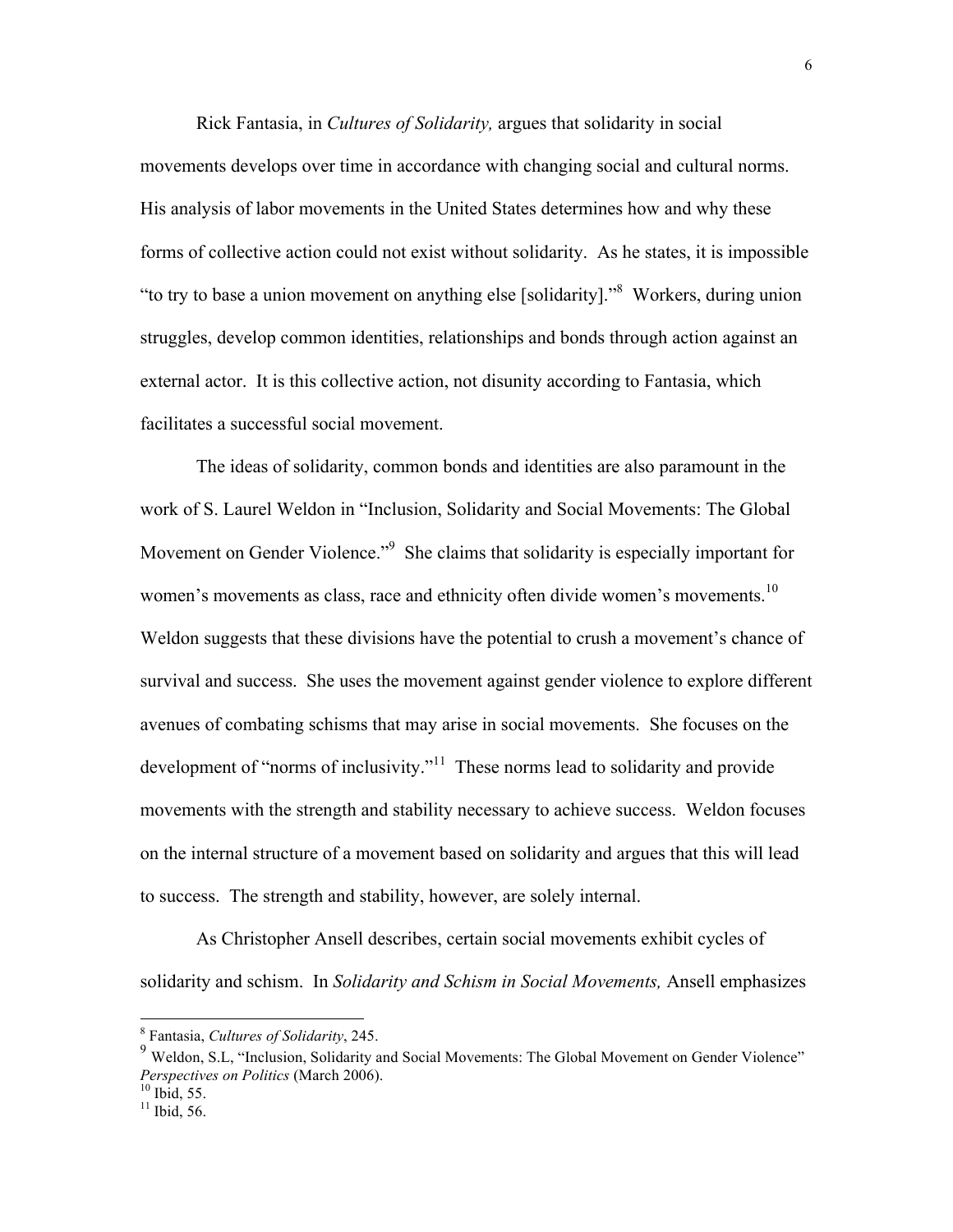the cyclical nature of movements through periods of solidary and schism. The basis for solidarity, according to Ansell, is a "sense of difference from the dominant culture."<sup>12</sup> He examines why certain movements are prone to schism, while others, for the sake of solidarity, put aside their grievances. As Ansell argues, groups and movements are "often united by a sense of being threatened by a common enemy."<sup>13</sup> He argues, "conflicts over the fundamental meaning or sanctity of collective identity are likely to prompt schisms."<sup>14</sup> Because the common identity of a social movement is "held to be sacred,"<sup>15</sup> any action against this sacred identity is seen as a poor reflection on the group.

In Ansell's work, the French labor movement is defined as a phase of schism, followed by a period of solidarity, and culminates with a period of schism.<sup>16</sup> The movement was unable to remain united based on communal closure. Communal closure results when movement participation, activism and success decline. Movements move towards communal closure when participants and activists adopt an "us versus them"<sup>17</sup> attitude. Groups that follow this path, often limit access to new membership in an effort to control the direction and strength of their organization. Groups become more exclusive in the "us versus them" mindset. Ansell argues, however, that members may be hesitant to devote themselves to a communally closed group because of the rigidity they exhibit.

As organizations within social movements respond to communal closure, these groups often seek to bridge the sharp "us versus them" distinction. This principle, which

- 
- 

 <sup>12</sup> Christopher Ansell, *Schism and Solidarity in Social Movements* (Cambridge, UK: Cambridge University Press, 2001), 229.<br><sup>13</sup> Ibid.<br><sup>14</sup> Ibid, 228.<br><sup>15</sup> Ibid. <sup>16</sup> Ibid. <sup>17</sup> Ibid. 230.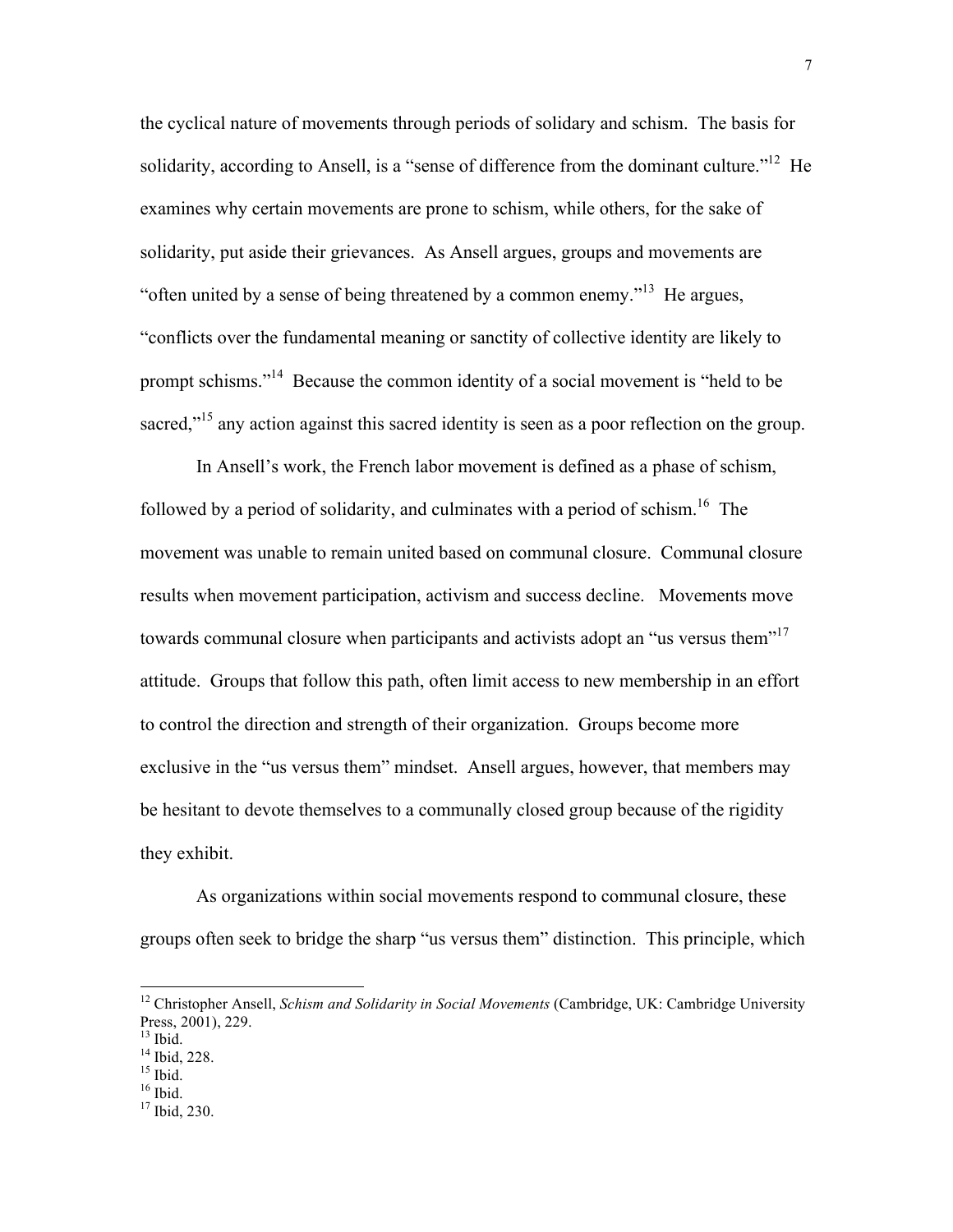Ansell describes as "balanced dualism," leads opposing groups in the movement to consolidate principles, balance individual autonomy, and embrace collective unity.18 These tactics increase the solidarity of a particular organization. In order to successfully achieve balanced dualism and mobilize against disparate groups, groups use or form relationships with external actors. As Ansell argues, this action encourages the path back towards solidarity and typically strengthens the movement overall.

The French labor movement of the  $20<sup>th</sup>$  century demonstrates these principles of solidarity and schism. Periods of schism were followed by solidarity based on the principle of balanced dualism. Networks and communities arose to strengthen the movement and move towards solidarity. The crux of Ansell's analysis lies with the successful implementation of balanced dualism. In Ansell's case study, solidarity is bookended with periods of schism. Solidarity was strengthened through balanced dualism and resulted in a strengthened movement overall.

The women's suffrage movement in the United States is categorized by similar periods of solidarity and schism. Although Ansell mentions relationships with external actors, this is not pivotal to his argument. Similarly, leadership is not a major contributing factor to a movement's success according to Ansell. Both communal closure and balanced dualism, however, are dependent on leadership styles, tactics and external relationships. I apply Ansell's analysis of social movements through solidarity and schism to the women's suffrage movement in the United States. I focus, however, on the importance of leadership and selective engagement, specifically during a period of moderate/radical schism. Although Ansell argues that schism can often lead to periods of

 <sup>18</sup> Ansell, *Schism and Solidarity in Social Movements*, 231.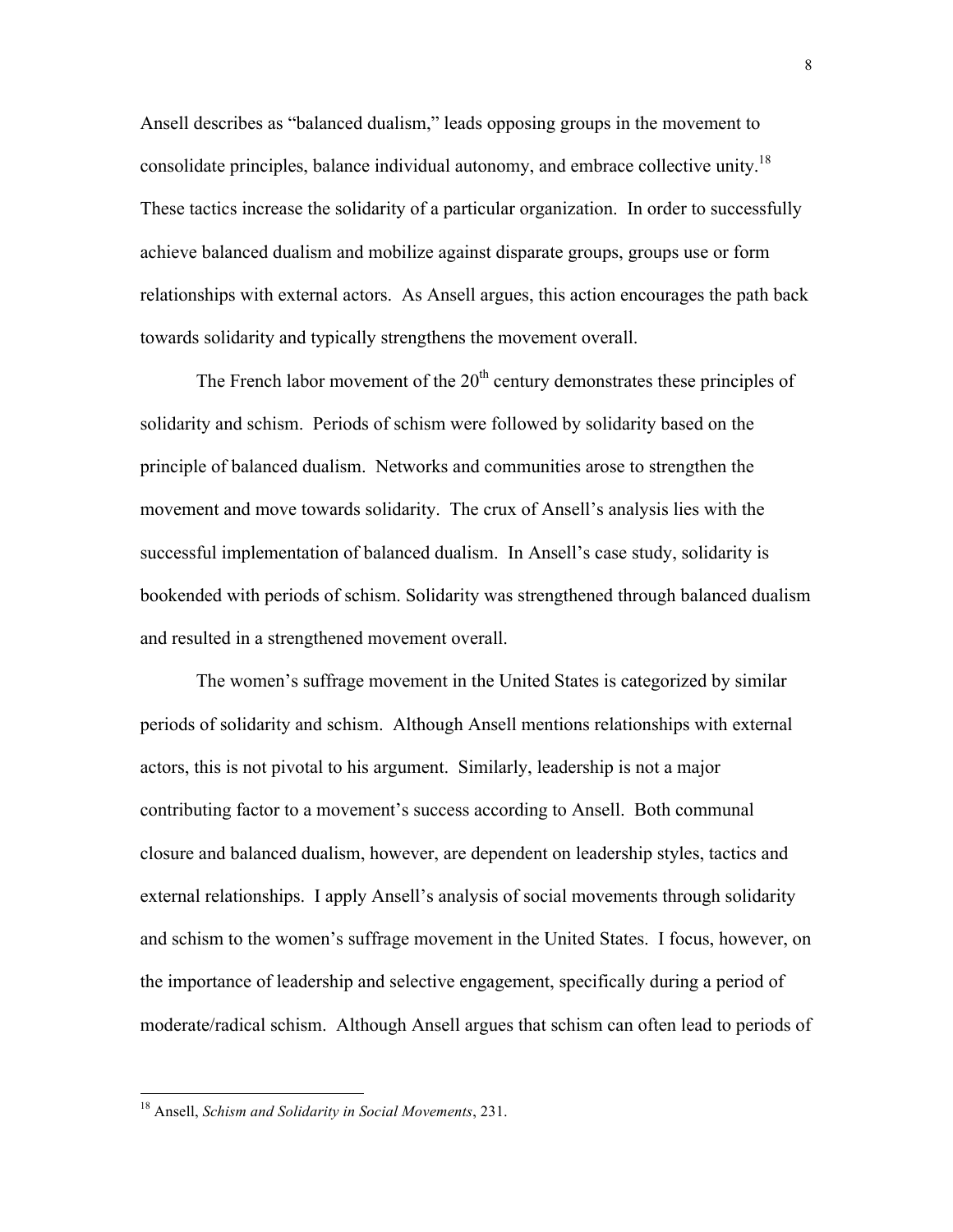solidarity, I will show how periods of schism can be the foundation from which the success of the movement overall is achieved.

Power came from schism in the last decade of the women's suffrage movement and resulted in the passage of the  $19<sup>th</sup>$  Amendment, securing equal voting rights for all women. Schism, in the women's suffrage movement, is defined by the emergence of both a moderate and radical faction. This schism led one faction to communal closure and the other to balanced dualism. I analyze the profound effect of selective engagement by the government of the United States with the moderate faction of the movement. This selective engagement and the subsequent shift in each faction's political tactics and leadership resulted in the success of the Susan B. Anthony Amendment after a sevendecade struggle.

The literature that I have reviewed does not consider the effects of movement solidarity/schism on movement targets and external actors. This is the main focus of my thesis. The emergence of the schism and the government's response was an unintentional outcome that resulted in the movement's success. Because of the U.S. government's selective engagement with the moderate organization of the movement, the entire movement succeeded and women received the vote.

### **The Radical Flank Effect**

Jo Freeman first used the term "radical flank" in her analysis of the emergence of radical organizations and their effect on moderate organizations and external actors in the context of the women's movement in the United States.<sup>19</sup> She determined that radical flanks legitimize moderate flanks and lead movements to success. Since Freeman's work

 <sup>19</sup> Jo Freeman, *The Politics of Women's Liberation* (Lincoln, NE: Authors Guild Backinprint.com, 2000).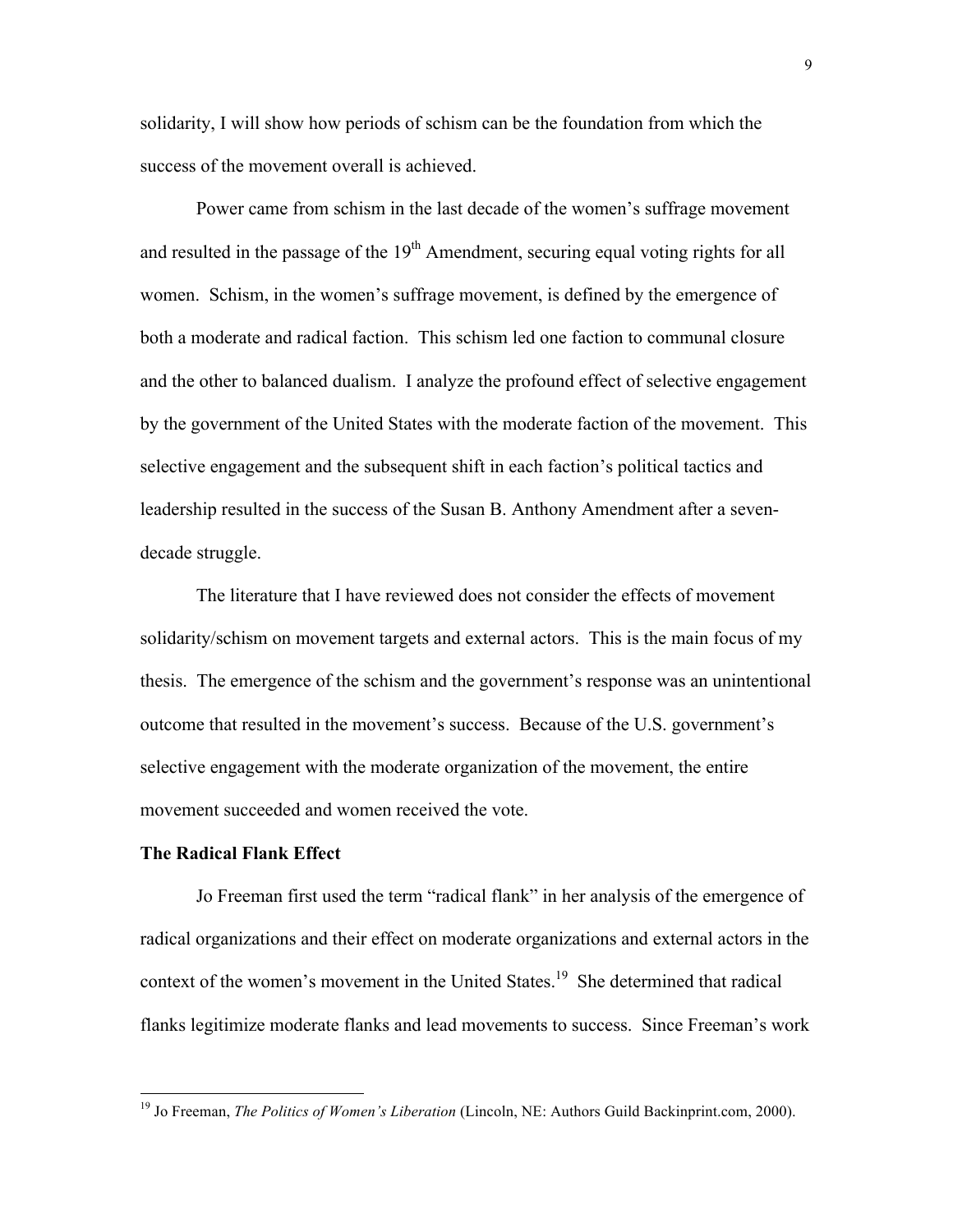in 1975, however, few social movement scholars have focused on this analysis of social movements.

Devashree Gupta, however, furthers Freedman's argument and explores the development and effects of internal schism and selective engagement, specifically between moderates and radicals movement participants and the government, in her work "Radical Flank Effects (RFE): The Effect of Radical-Moderate Splits in Regional Nationalist Movements."<sup>20</sup> She asserts that movements are rarely homogeneous entities as they often "fragment internally along radical and moderate lines over what constitutes appropriate means and desirable ends.<sup>321</sup> Gupta argues that heterogeneity of movement tactics, not solidarity, can result in success.

As the model stood in 2002, the REF primarily focused on situations when moderates won or lost. Gupta argues that these straightforward effects, either positive or negative gains for moderates, do not tell the whole story. As Gupta states, "the RFE arbitrarily truncates the range of possible interactions among radicals and moderates by focusing primarily on one kind of outcome: situations in which moderates benefit from a fragmented and polarized movement field.<sup> $22$ </sup> Two outcomes are typically possible given this argument: 1. Moderates win, Radicals lose or 2. Radicals win, Moderates lose. Gupta, however, proposes four outcomes (Figure 1).

 $^{20}$  Devashree Gupta, "The Radical Flank Effect: The Effect of Radical-Moderate Splits in Regional

Nationalist Movements" (paper presented at the Conference of Europeanists, Chicago, March 14-16, 2002).<br><sup>21</sup> Ibid, 1-2.<br><sup>22</sup> Ibid, 3.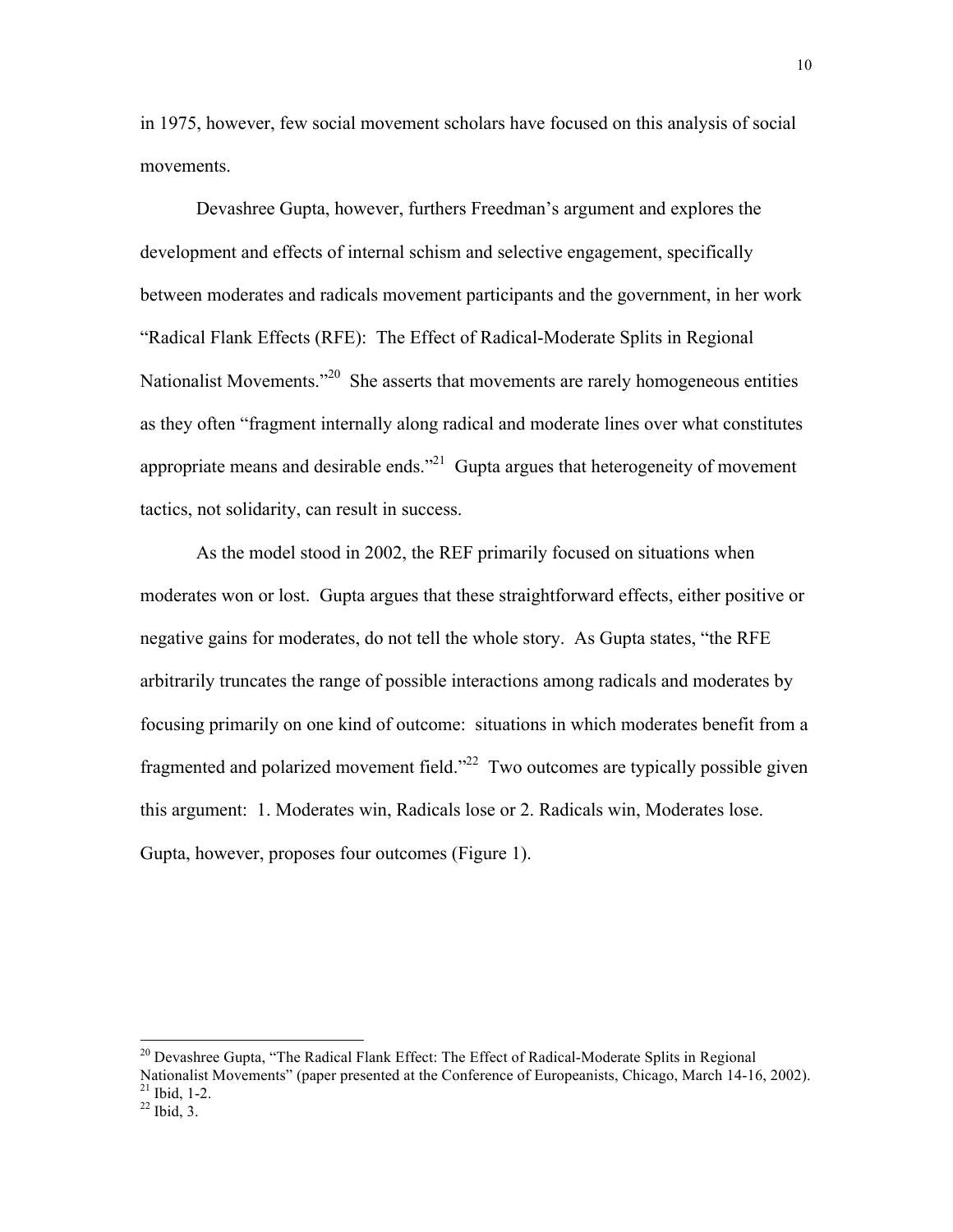| Radicals gain at moderates' |
|-----------------------------|
|                             |
| radicalization of movement  |
|                             |
|                             |
|                             |
|                             |
| weakened; all groups lose,  |
| but not necessarily evenly  |
|                             |
|                             |
|                             |

Figure 1: Possible Configurations for Moderate/Radical Outcomes<sup>23</sup>

I will focus on the first block, when both radicals and moderates succeed. This is not an outcome usually associated with RFE theory. In the case of the women's suffrage movement, unintentional consequences of schism account for both organizations' success and the overall success of the movement. Selective engagement facilitated this beneficial outcome. Selective engagement, in the case of the women's suffrage movement, explains why both moderate and radicals benefited from internal schism. The lack of solidarity led to both a moderate and radical gain, resulting in the success of the entire social movement. The movement was strengthened and succeeded because of the unintentional consequences of a schism.

As Gupta claims, selective engagement is often the most critical piece of a social movement's story. Selective engagement occurs when "governments single out preferred groups to work with them, while marginalizing or repressing less palatable factions<sup> $24$ </sup> as

<sup>&</sup>lt;sup>23</sup> Gupta, "The Radical Flank Effect," 7.<br><sup>24</sup> Gupta, Devashree, "Selective Engagement and its Consequences for Social Movement Organizations: Lessons from British Policy in Northern Ireland," *Comparative Politics,* (2007): 331.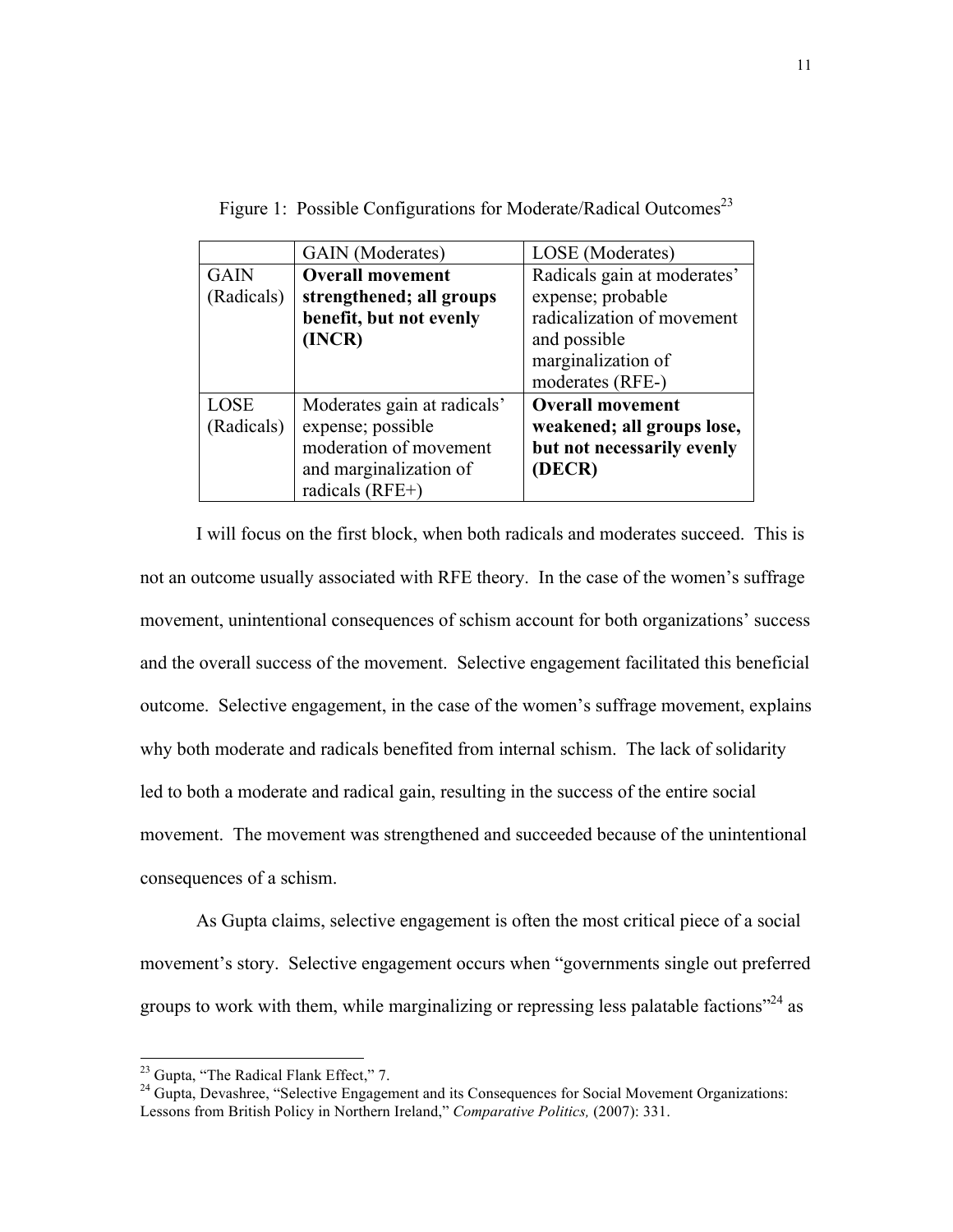the government perceives one group to be a threat to its legitimacy. Given Gupta's RFE framework, governments will work with the moderate group and repress the radical group in the face of a moderate/radical split. How and why governments "pick and choose<sup>325</sup> between various groups in a social movement is crucial to my argument that social movements can succeed despite schism.

Governments choose their own path for selective engagement, by applying the principles of minimal harm and maximal legitimacy to social movement groups.<sup>26</sup> "The principle of minimal harm posits that governments prefer organizations that do not threaten their own ability to govern and maintain law and order.<sup> $27$ </sup> Governments tend to engage in partnerships with groups who are more peaceful and who "accept the legitimacy of established political institutions and work through them.<sup> $28$ </sup> This is, more often than not, the moderate faction. Governments will also tend to ally with a group that is not seeking drastic change in the political or social order. The maximum legitimacy tenet of the principle "presumes that a government's main objective in negotiations is to get the movement to demobilize and return to a state of politics as usual."<sup>29</sup> Governments want to squash movements threatening it and the status quo as soon as possible. By aligning with the group that posits maximal legitimacy, the government hopes to "negotiate settlements that offer movement activists sufficient gains that prolonged mobilization no longer seems worth the effort."<sup>30</sup> Thus, both minimal harm and maximal

- 
- 

 $^{25}$  Gupta, "Selective Engagement and its Consequences for Social Movement Organizations: Lessons from British Policy in Northern Ireland," 331.<br><sup>26</sup> Ibid.<br><sup>27</sup> Ibid. 332.<br><sup>28</sup> Ibid. <sup>29</sup> Ibid. <sup>30</sup> Ibid.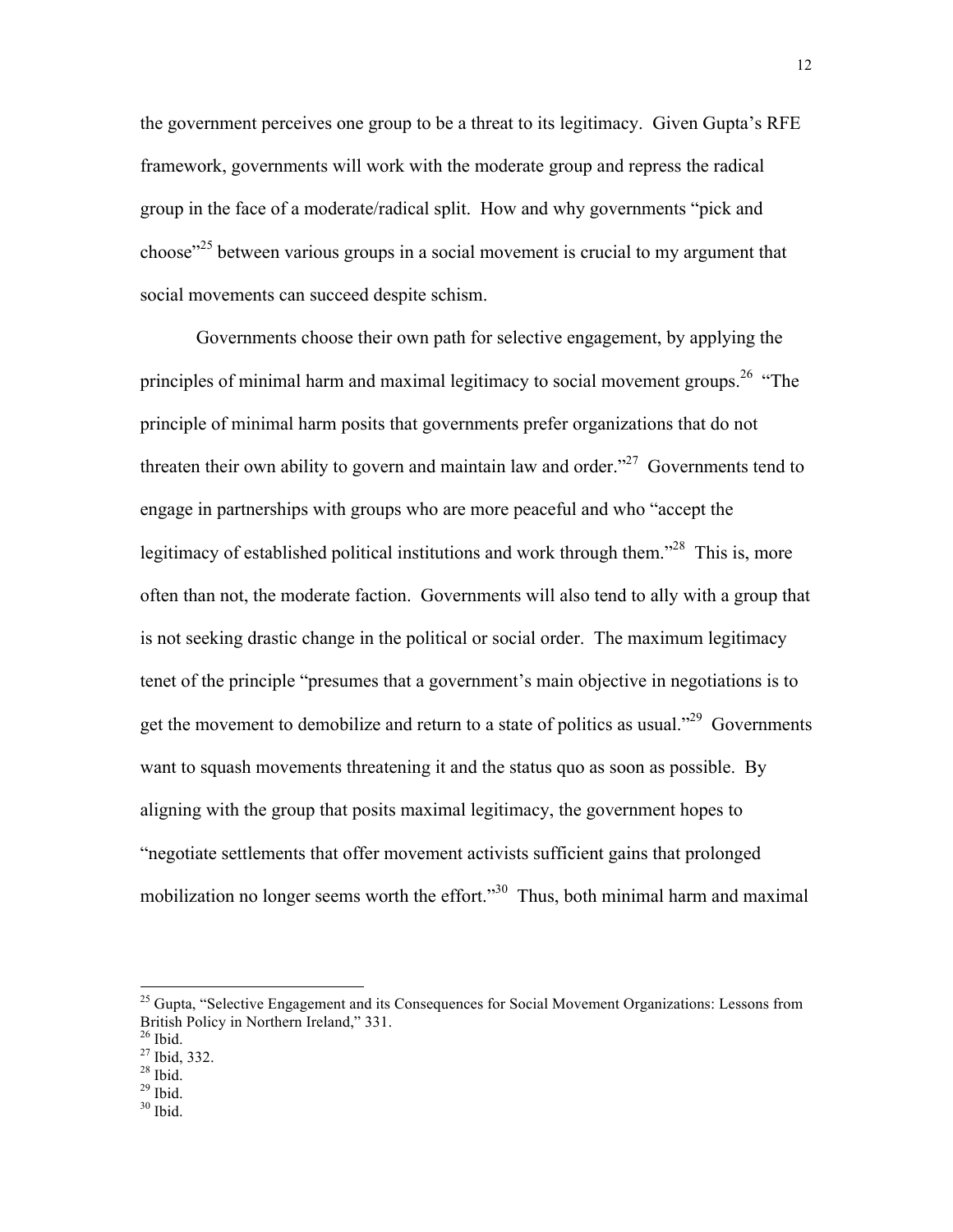legitimacy will be taken into account when and if external actors intervene in an internally factionalized social movement.

Selective engagement can change the direction and course of internally divided social movements. As Gupta explains, "once governments engage some factions selectively, movement organizations relocate their resources in order to extract as much leverage as possible from their particular set of opportunities.<sup>331</sup> This reinforces the power of schism as it changes the frame of both the moderate and the radical factions. The group with access and support of government actors, in this case the moderates, shift their tactics and adopt an "insider strategy of influence."<sup>32</sup> This governmental relationship thereby facilitates positive progress towards the movement's goals.

The relationship can come at a price, however. Although governments reason that selective engagement will benefit the chosen group or faction, resentment and backlash from the ostracized group may cloud any success. To this end, "access to the government makes them [groups associated with the government] easy targets for movement extremists who can claim that such groups have sold out their interests for their own selfish ends. $1$ <sup>33</sup> Thus I look at engagement as a reciprocal process. How the government engages with a certain faction is important. How this affects both factions is also crucial in analyzing the success of the women's suffrage movement.

As Gupta concludes, external actors selectively engage with a social movement when both a moderate and radical faction exist. Multiple factions exist when there is a lack of solidarity. In my case study, the most significant consequence of the moderateradical schism was selective engagement from the government of the United States. The

<sup>&</sup>lt;sup>31</sup> Gupta, "Selective Engagement and its Consequences for Social Movement Organizations," 335. <sup>32</sup> Ibid. <sup>33</sup> Ibid.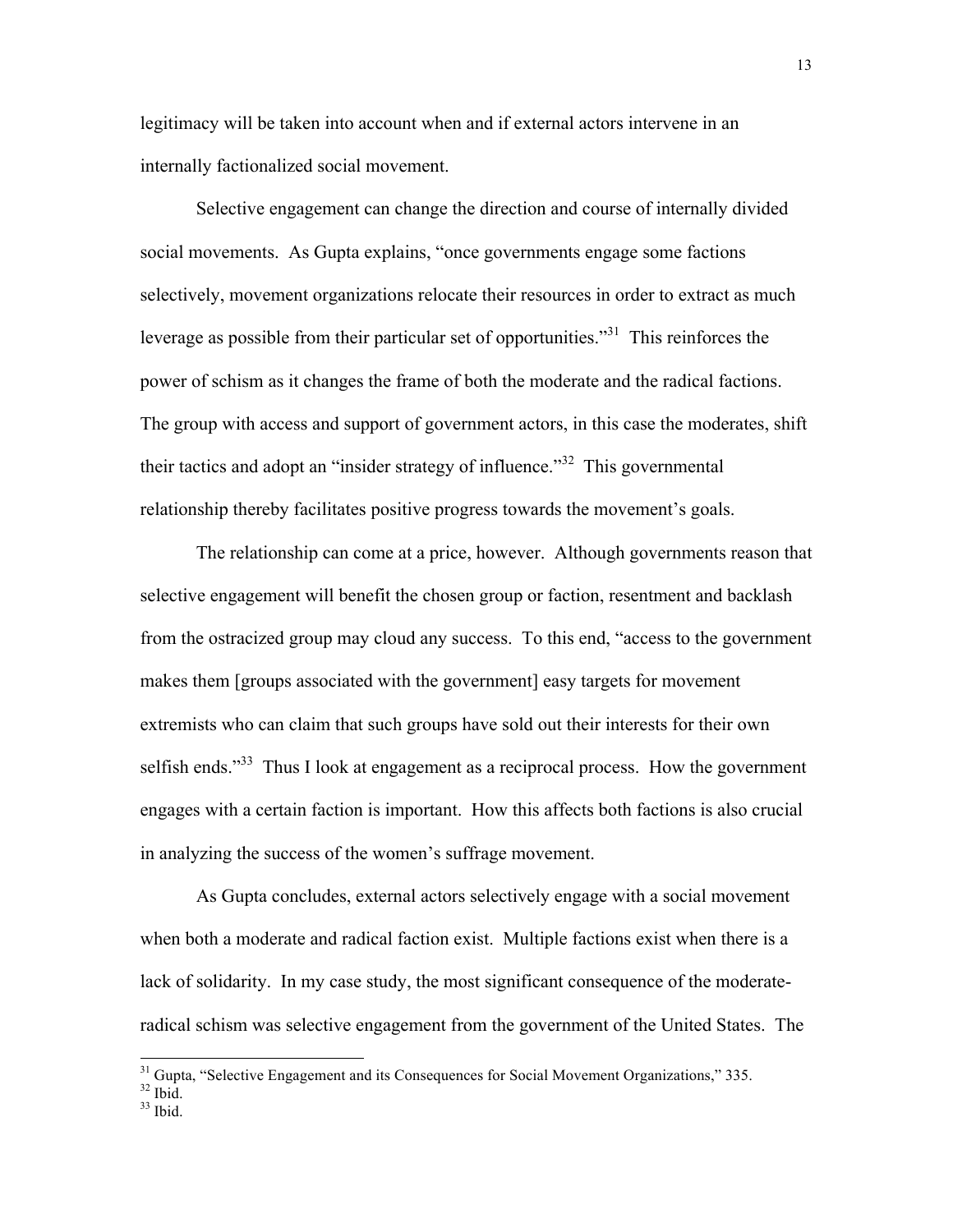government chose to engage with the faction that posited minimal harm as well as maximal legitimacy. As I will show, both groups, the National American Woman Suffrage Association (NAWSA) and the National Woman's Party (NWP) were fighting for the same goal with different tactics. The government's selective engagement with the moderate faction (NAWSA), ultimately led to the success of both factions. The goal of both moderates and radicals was achieved through the lack of solidarity in the movement and the eventual selective engagement of the government. This is contrary to the arguments that equate solidarity with success. As argued above, the lack of solidarity or factionalization of a movement leads to selective engagement. In this case, because of selective engagement, both radical and moderate factions were able to achieve success.

#### **Cycles of Solidarity and Schism in the Suffrage Movement**

#### *Phase One: 1848-1869, Establishing a Movement Through Solidarity*

As Ellen Carol Dubois argues in her book *Feminism and Suffrage*, the struggle for women's suffrage was not an isolated time or event. The suffrage movement was rooted in a larger feminist movement in the United States and across the globe. The feminist movement "was the first independent movement of women for their own liberation. Its growth—the mobilization of women around the demand for the vote, their collective activity, their commitment to gaining increased power over their own lives—was itself a major change in the condition of those lives."<sup>34</sup> Isolated and scattered groups of women realized the limitations of their sex in the political and social worlds.<sup>35</sup> Led by Elizabeth Cady Stanton and Lucretia Mott, the women's movement that emerged built a "race of

 <sup>34</sup> Ellen Dubois, *Feminism and Suffrage: The Emergence of an Independent Women's Movement in America, 1848-1869* (Ithaca, New York: Cornell University Press, 1978), 18. <sup>35</sup> Ibid.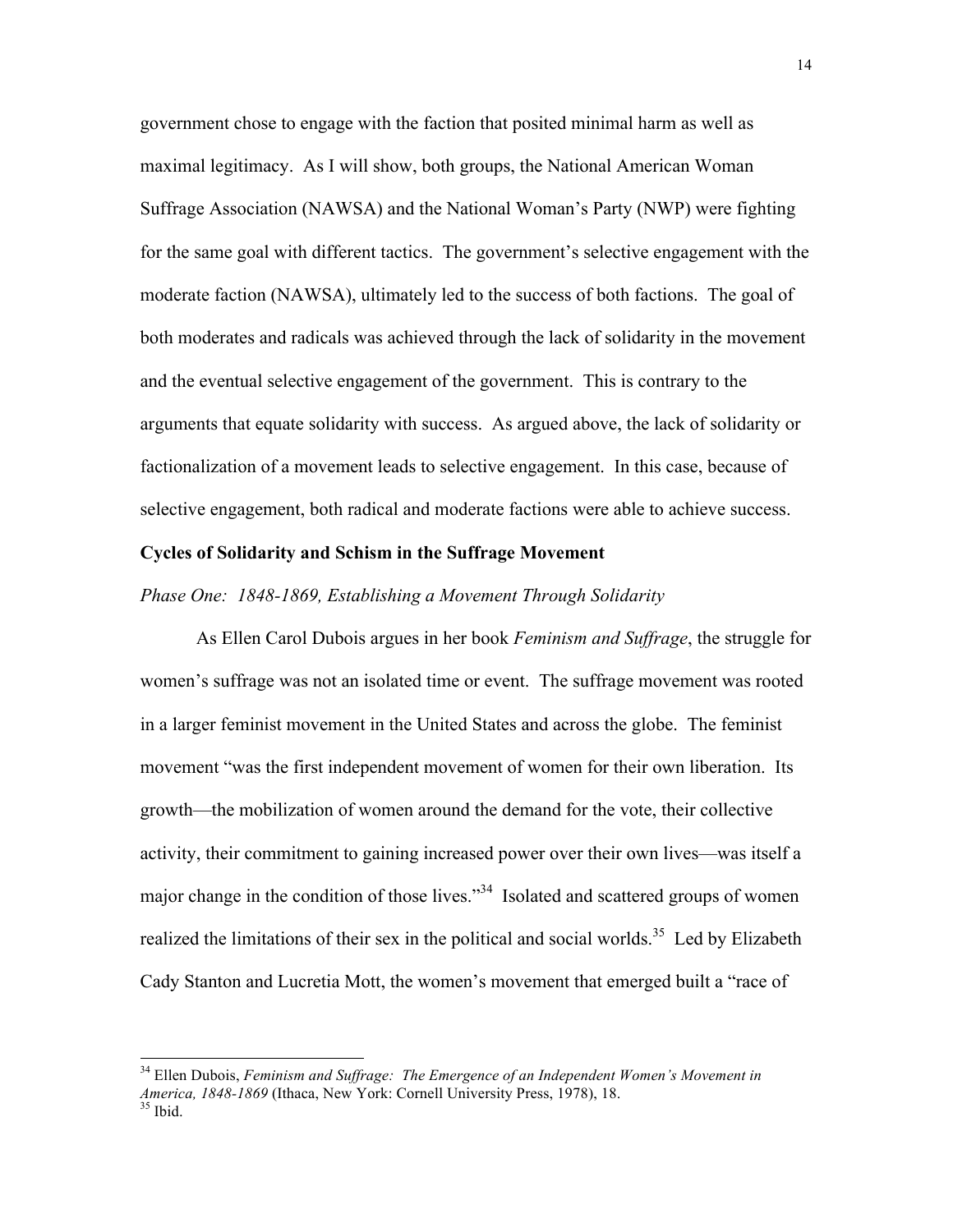women worthy to assert the humanity of women."<sup>36</sup> In 1848, Elizabeth Cady Stanton and Lucretia Mott called a small convention to "discuss the social, civil, and religious rights of women<sup>37</sup> in upstate New York. The Seneca Falls Convention of 1848 is generally referred to as the catalyst for the women's suffrage movement in the United States. The Convention and the Declaration of Rights and Sentiments clearly defined grievances as well as called American women to action.

In entering up on the great work before us, we anticipate no small amount of misconception, misrepresentation, and ridicule; but we shall use every instrument within our power to affect our object. We shall employ agents, circulate tracts, petition State and National legislatures, and endeavor to enlist the pulpit and the press in our behalf. $38$ 

These women were determined to do whatever it took to gain equal access and rights as men. Elizabeth Cady Stanton, Susan B. Antony, Lucy Stone, and Lucretia Mott emerged from the convention in leadership positions. These women would work, tirelessly, through individual state campaigns, for women's suffrage.

Political alliances began to dominate the women's movement directly before and after the Civil War. The alliance with the abolitionist movement proved critical as both endured oppression. By partnering with abolitionists, the suffragists learned how to turn their claims and grievances into a political struggle and social movement. Women looked to the abolitionist movement for constituency and tactics.

*Phase Two: 1869-1890, Schism*

The alliance between the suffrage movement and the abolitionists did not last long however, as both groups wanted their emancipation to take precedence. Leaders of the

 <sup>36</sup> Ibid. <sup>37</sup> Anne F. Scott and Andrew M. Scott, *One Half the People, The Fight for Woman Suffrage* (Chicago: University of Illinois Press, 1975, 1982), 9.<br><sup>38</sup> Ida Harper, ed, *History of Woman Suffrage*, vols.1-7, (National American Woman Suffrage Association,

<sup>1922),</sup> 71.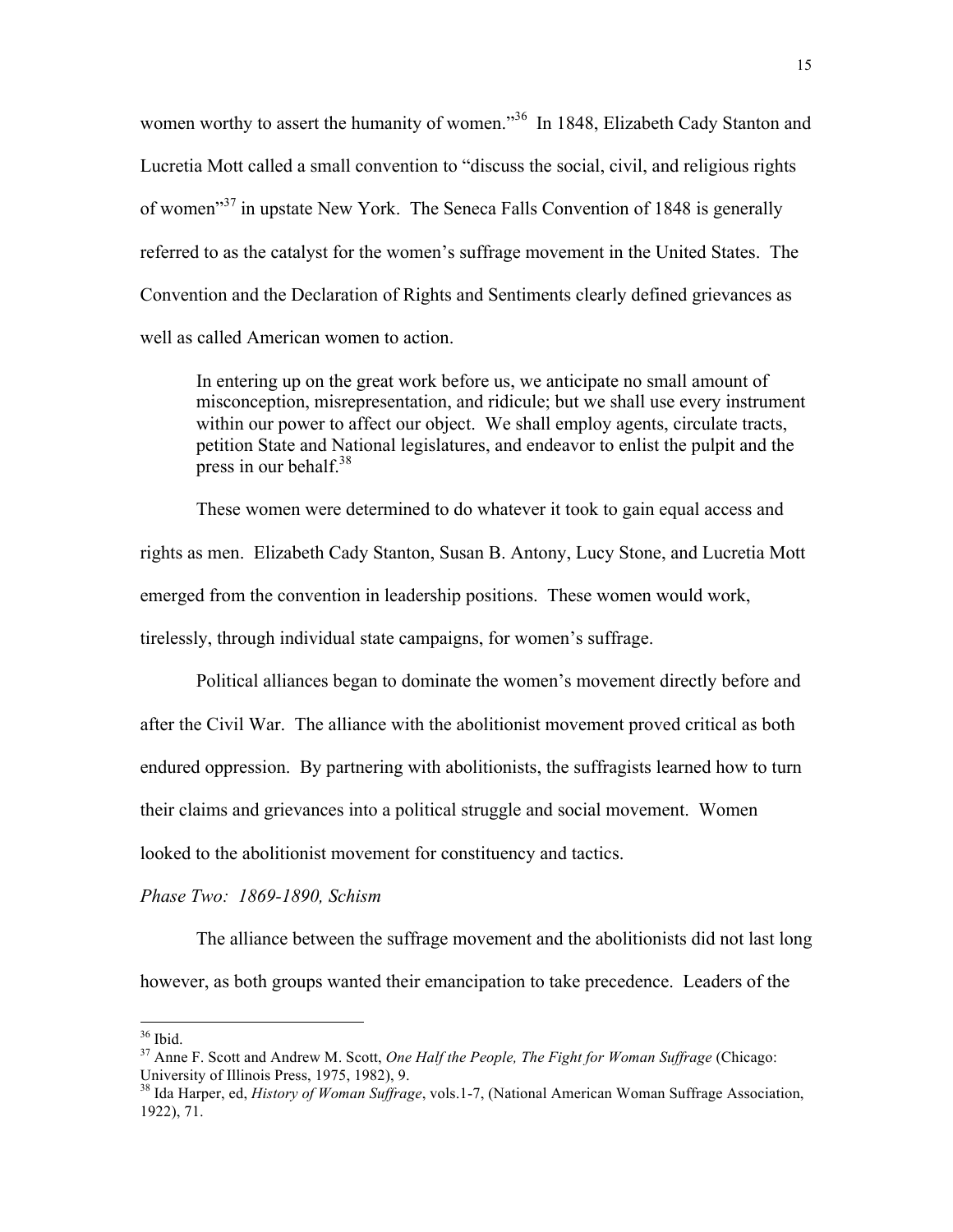women's suffrage movement, Susan B. Anthony and Elizabeth Cady Stanton, moved away from the abolitionists and focused their energy on established political parties and individual state governments in their pursuit of suffrage. They focused on providing "a new ideological framework, both to argue for the importance of enfranchising women and to connect woman suffrage to the total transformation of society."<sup>39</sup> As such, new connections and alliances were established with the National Labor Union as well as the Democratic Party. Although these alliances did not significantly aid the suffrage movement, they did provide women with knowledge of the inner workings of the government of the United States.

In 1869, Susan B. Anthony and Elizabeth Cady Stanton established the National Woman Suffrage Association (NWSA) to focus on the passage of a federal amendment for women's suffrage. With the backing from the Democratic Party, the women proceeded with a fight for a federal amendment. Meanwhile, former friend and ally Lucy Stone, in conjunction with her husband Henry Blackwell, opposed the focus on a federal amendment. They organized the American Women Suffrage Association (AWSA), which was focused on gaining the vote through amendments to individual state constitutions.

The main schism in this phase of the suffrage movement was tactical and philosophical, as "Lucy Stone and her associates were inclined to concentrate on the states [and] Stanton and Anthony experimented with a number of approaches to national enfranchisement."<sup>40</sup> Although the fight for women's suffrage was put on hold during the Civil War, work was taken up after the war ended. There were immediate conflicts over

 <sup>39</sup> Dubois, *Feminism and Suffrage*, 107. <sup>40</sup> Anne Firor Scott and Andrew MacKay Scott. *One Half the People, The Fight for Woman Suffrage* (Chicago: University of Illinois Press, 1975, 1982), 17.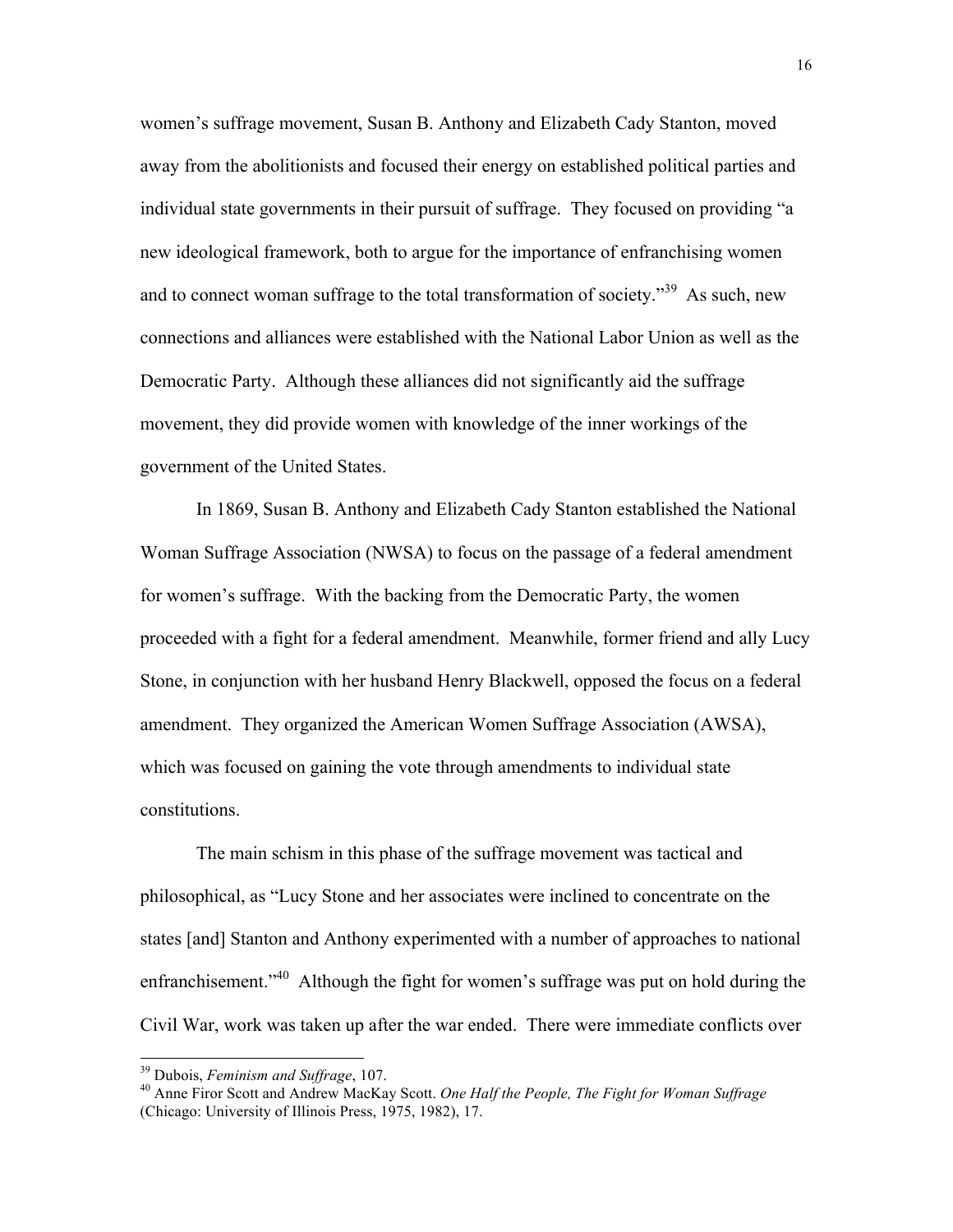the Reconstruction Amendments. Anthony and Stanton disagreed with supporting the  $14<sup>th 41</sup>$  and  $15<sup>th</sup>$  Amendments<sup>42</sup>, as women's suffrage was put on the backburner. In contrast, Stone and Blackwell allied with the abolitionist movement, believing that the anti-slavery movement should take precedence over the women's suffrage movement on the national agenda.

Historian and political theorist Steven Buechler asserts that this schism within the movement "altered the movement's reform program from one that challenged prevailing institutions and practices to one that defended those institutions and practices."<sup>43</sup> The movement was divided between support for different political parties, prioritization of suffrage or slavery, national versus local focus, as well as differing short-term objectives. Stone and Blackwell fought for the black vote before women's suffrage. Stanton and Anthony stood firm in keeping women's suffrage in the forefront of the movement. Stone and Blackwell defended the government; Anthony and Stanton did not. These new alliances and organizations did not result in any progress of movement goals. At the end of the  $19<sup>th</sup>$  century, the women's suffrage movement was divided and stalled.

## *Phase Three: The Reunited "Doldrums"*

In 1890, "it seemed to them [suffrage movement leaders] manifestly sensible to pool financial resources and coordinate programs in pursuit of the common goal."<sup>44</sup> The AWSA and the NWSA were consolidated to form the National American Woman

<sup>&</sup>lt;sup>41</sup> "All persons born or naturalized in the United States, and subject to the jurisdiction thereof, are citizens of the United States and of the State wherein they reside. No State shall make or enforce any law which shall abridge the privileges or immunities of citizens of the United States; nor shall any State deprive any person of life, liberty, or property, without due process of law; nor deny to any person within its jurisdiction<br>the equal protection of the laws." 14<sup>th</sup> Amendment, Constitution of the United States.

 $\frac{42}{12}$  "The government of the United States may not deny a citizen the right to vote based on 'race, color, or previous condition of servitude." 15<sup>th</sup> Amendment, Constitution of the United States.<br><sup>43</sup> Stephen M. Buechler, *The Transformation of the Woman Suffrage Movement: The Case of Illinois, 1850-*

*<sup>1920</sup>*, (New Brunswick, NJ: Rutgers University Press, 1986), 137. <sup>44</sup> Scott and Scott, *One Half the People*, 22.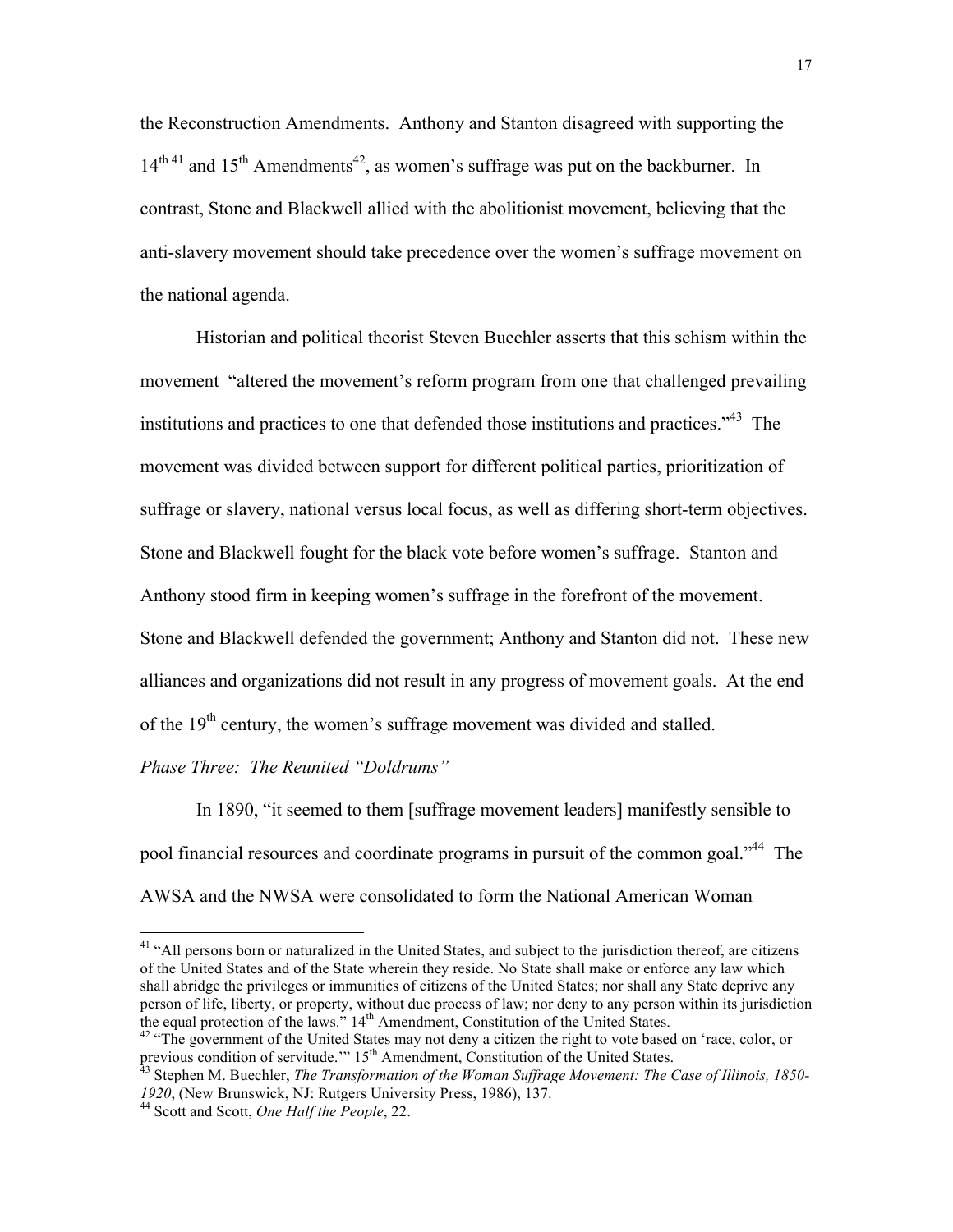Suffrage Association (NAWSA), with Elizabeth Cady Stanton as the president. This organization was the primary mobilizer for the women's suffrage movement until the beginning of World War One. Even though the suffrage actors were now united under one common organizational umbrella, the movement still lay dormant and immobile for another two decades, as the idea of action towards a federal amendment stagnated. As one historical account notes, "morale, confidence and energy seemed to be at a low ebb<sup>345</sup> during this time. Although the movement seemingly was defined by solidarity, as it was no longer factionalized, this solidarity did not increase its prospects for success. It was only through internal changes and selective engagement in the next phase of the movement that success was finally achieved.

Leaders such as Carrie Chapman Catt (president of the NAWSA, 1900) emerged to facilitate changes. From 1900-1904, she worked tirelessly to unite the movement and build a strong network of movement participants fighting for the same goal, using similar tactics: first state, then national suffrage for women. She believed, as do social movements scholars, that the state and federal amendments would only pass through solidarity. Catt resigned as president of the NAWSA, however, in 1904 to care for herself and her ailing husband. The movement and NAWSA remained stagnant until a new radicalism from England traversed the Atlantic and infiltrated the women's suffrage movement and caused yet another period of schism.

## *Phase Four: 1910-1920—Schism and Success*

Although the movement seemed to be at a standstill in 1905, many changes were taking place in women's political and social spheres. Since the turn of the century, women were becoming increasingly more educated, they were working outside of the

 <sup>45</sup> Scott and Scott, *One Half the People*, 24.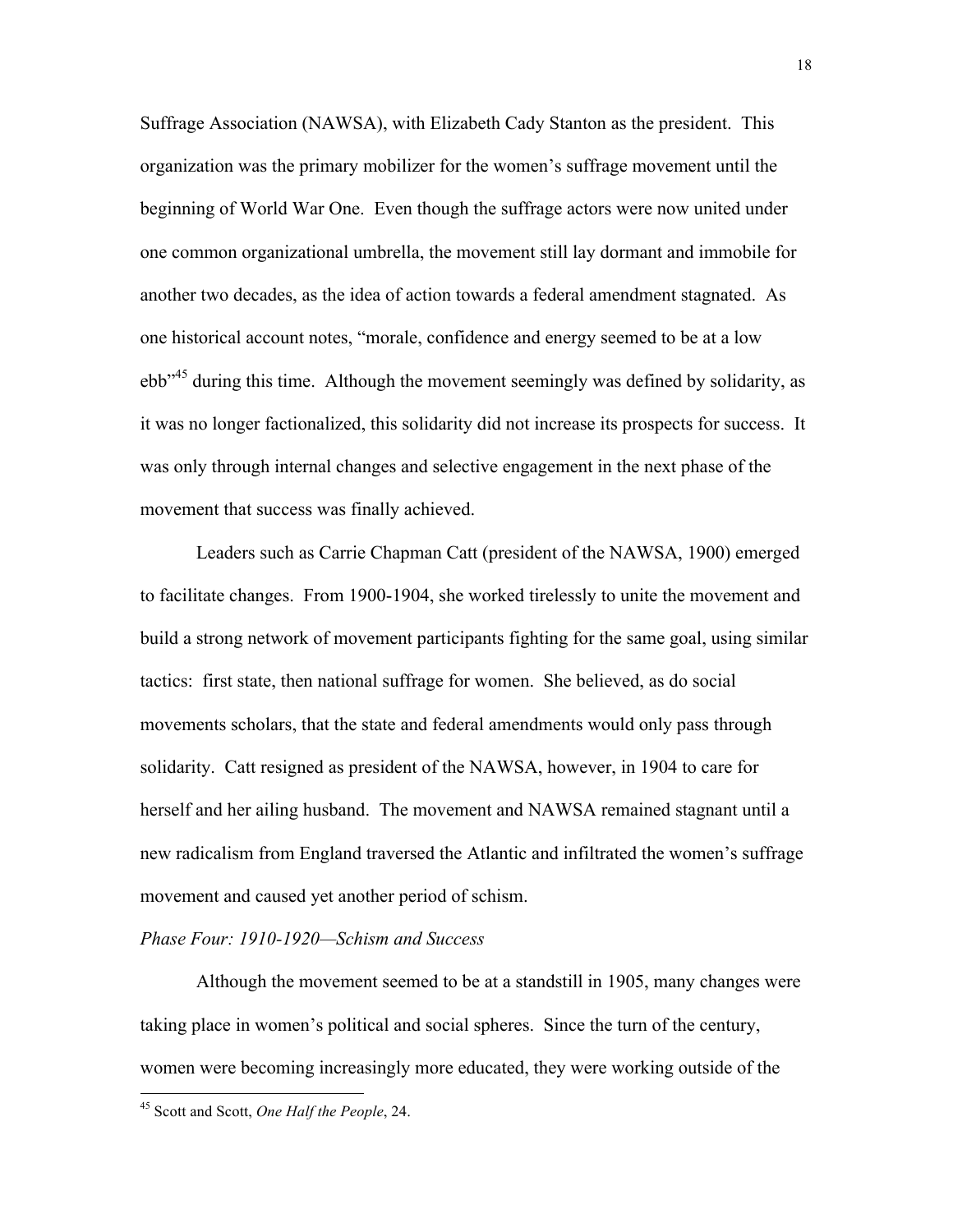home and through progressivism, people (women especially) were becoming more politically and socially active. There was "a willingness to cross class lines, study economic questions, and engage in public demonstrations."<sup>46</sup> New organizations, such as the Boston Equal Suffrage Associations for Good Government and the College Equal Suffrage League in Boston, formed out of this progressivism and increased visibility of women in the public realm.

The founding of the College Equal Suffrage League in Boston (CESL) signified a growing trend in the suffrage movement: the recruitment and activism of college-aged women. These younger women had their own agenda for advancing women's suffrage. Maud Wood Park and Inez Hayes, the founders of the CESL, had spent considerable time at universities in England. The "suffragettes" in Britain advocated direct action and holding the "party in power" directly responsible for the lack of equal suffrage. These radical tactics appealed to young American women studying in England. They brought these ideas back with them to the stagnant NAWSA.

In 1912, recent college graduates and friends Alice Paul and Lucy Burns had returned from studying and working in England. Influenced and inspired by the suffrage movement they witnessed in England, they were devoted to returning home and fighting for the cause in the United States. They were asked by NAWSA president Anna Howard Shaw, Catt's successor, to go to Washington D.C. and work on the federal amendment for suffrage and organize a suffrage parade. There was still great tension and debate within the NAWSA during this time as to what the main focus of the organization should be: federal amendment or individual state referendums and amendments. Paul and

 <sup>46</sup> Scott and Scott, *One Half the People*, 29.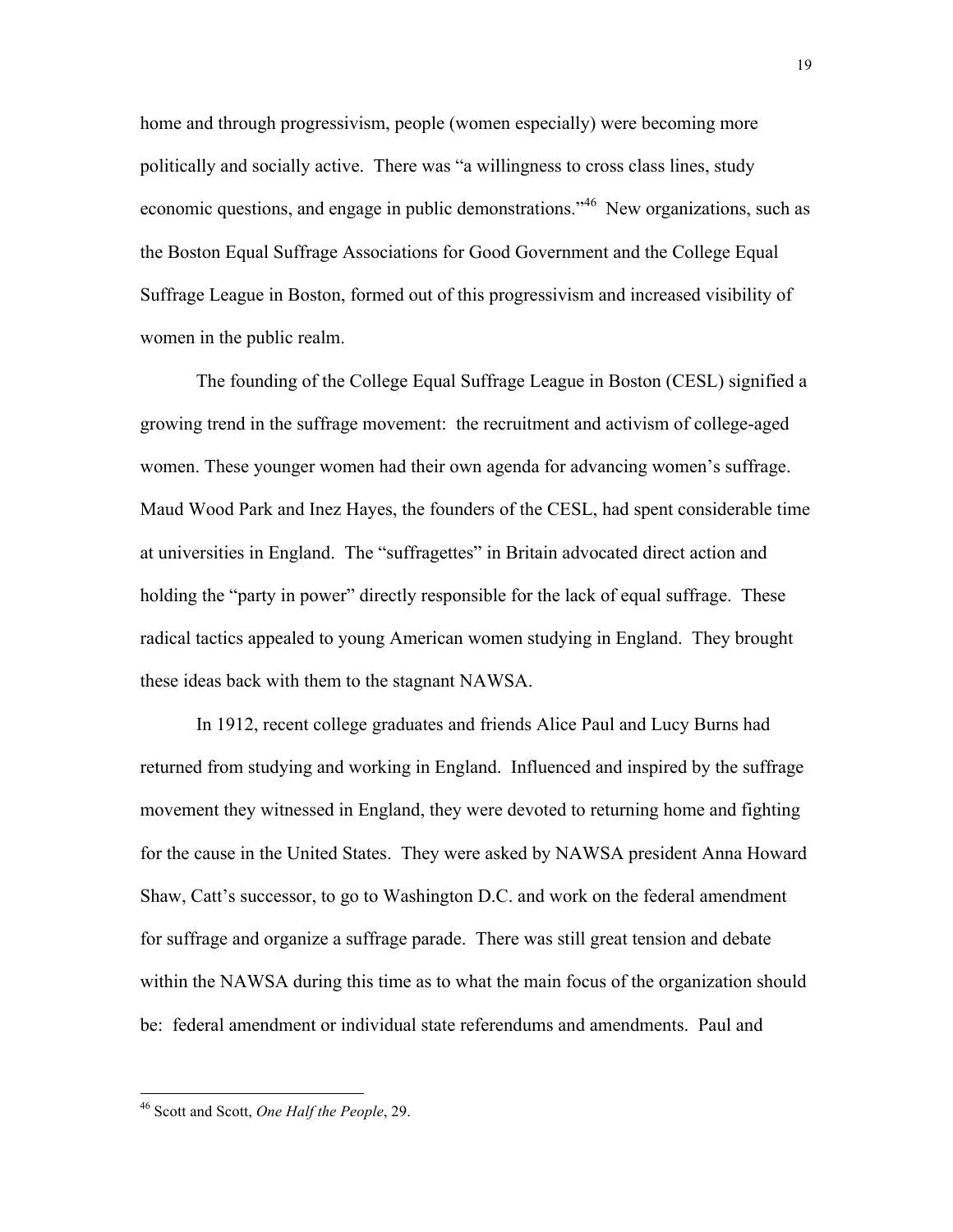Burns, influenced by their experiences in England focused on the federal amendment. Conversely, the rest of the NAWSA remained focused on state-by-state amendments.

At the 1915 Suffrage Convention, Carrie Chapman Catt was persuaded to take up the presidency of the NAWSA once again. Anna Howard Shaw argued that state work was still paramount: "as if all our past and present successes in Congress are due to the influence of enfranchised States, is it not safe to assume that the future power must come from the same source until it is sufficiently strong to insure a reasonable prospect of national legislation?"<sup>47</sup> Catt, however, successfully reorganized and restructured the organization to work towards the national amendment.

The final period of schism lasted from 1913 until the Amendment was passed. Paul and Burns led the Congressional Committee of the NAWSA in 1912, transformed it into the Congressional Union in 1913, and completely broke away from the NAWSA in 1917 with the consolidation of multiple organizations into the National Women's Party (NWP). Although both organizations (the NAWSA and the NWP) eventually worked towards securing the national amendment, their tactics, political repertoires and styles of leadership factionalized the movement.

So how did this factionalized movement succeed? There were two divergent organizations working towards the same goal. As many scholars argue, factionalization of a movement leads to failure. The lack of solidarity from 1913 to 1920 should have resulted in a deterioration of the movement. But it did not. As the women's suffrage movement demonstrates, a moderate/radical schism can lead to success.

# **Methodology**

 <sup>47</sup> Harper, *History of Woman Suffrage*, vol. 5, 445.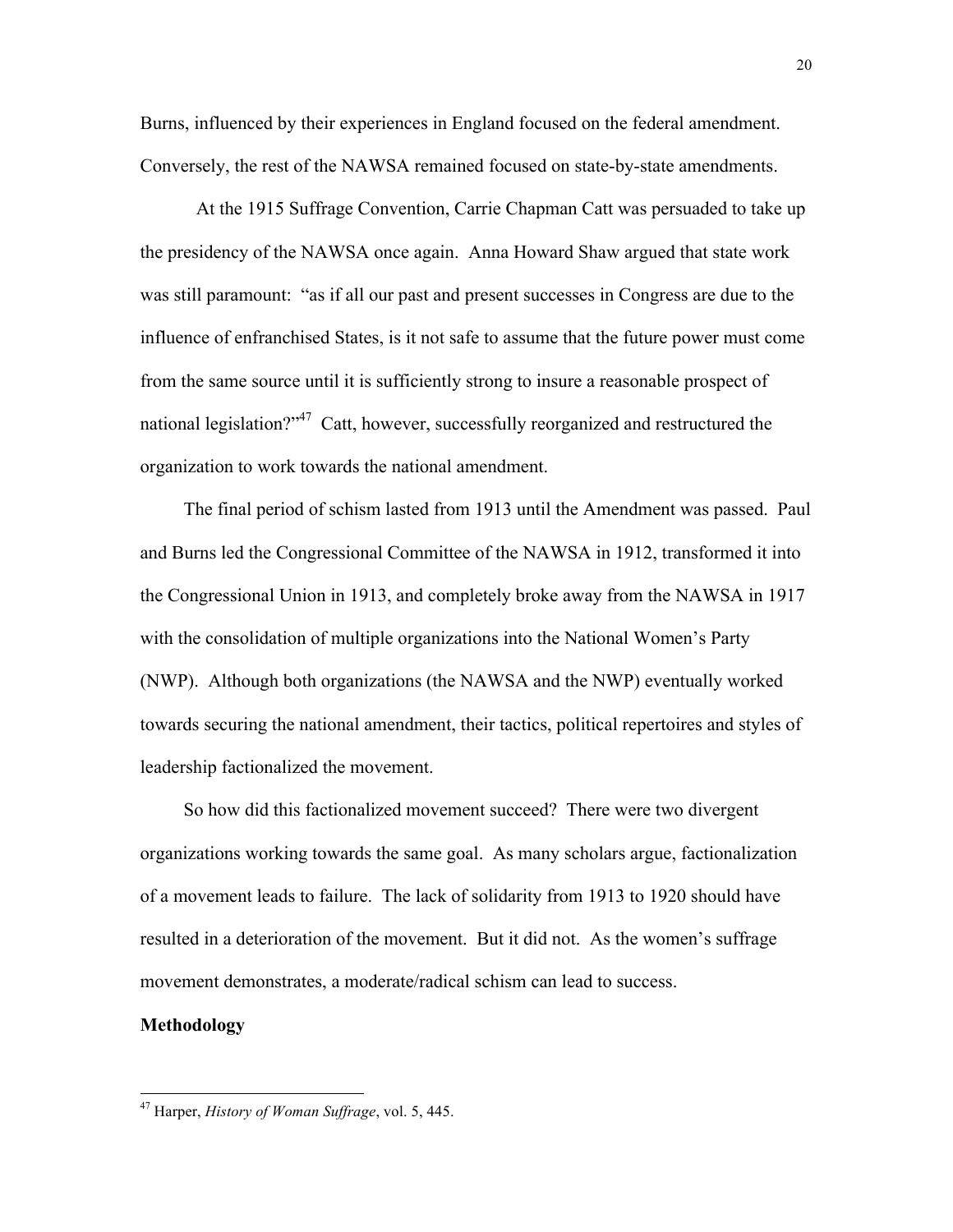The majority of social movement scholarship establishes solidarity as a precondition for success. Again, how can a movement defined by schism succeed? To answer this question convincingly required me to dig deep into the historical documents of the women's suffrage movement to determine how the movement was able to succeed in spite of schism.

The majority of my work focuses on primary source material from the leaders of the women's suffrage movement. Housed in the Schlesinger Library at Harvard's Radcliff Institute for Advanced Studies, the papers of the NAWSA and the NWP provided an insiders guide to the thoughts and tactics of both Alice Paul and Carrie Chapman Catt. This primary source data helped me understand each leader's tactics and relationship with the government of the U.S. As I expected, correspondence between Catt and the U.S. government frequented the papers; conversely records of direct correspondence between Paul and Wilson were not found and even referenced conversation between Paul and Wilson was minimal.

The other primary materials I utilized were Woodrow Wilson's papers and NAWSA and NWP primary accounts, available at Mount Holyoke College and through the Five College Consortium, to further understand the relationship between the organizations and the U.S. government. Additionally, I drew upon the historical *New York Times*, also available through Mount Holyoke College. These accounts gave me further insight into the two organizations, their effects on the government and on American society in the  $20<sup>th</sup>$  century.

I filled in any gaps from the primary sources with secondary sources, namely biographies and historical accounts of the women's suffrage movement. The biographies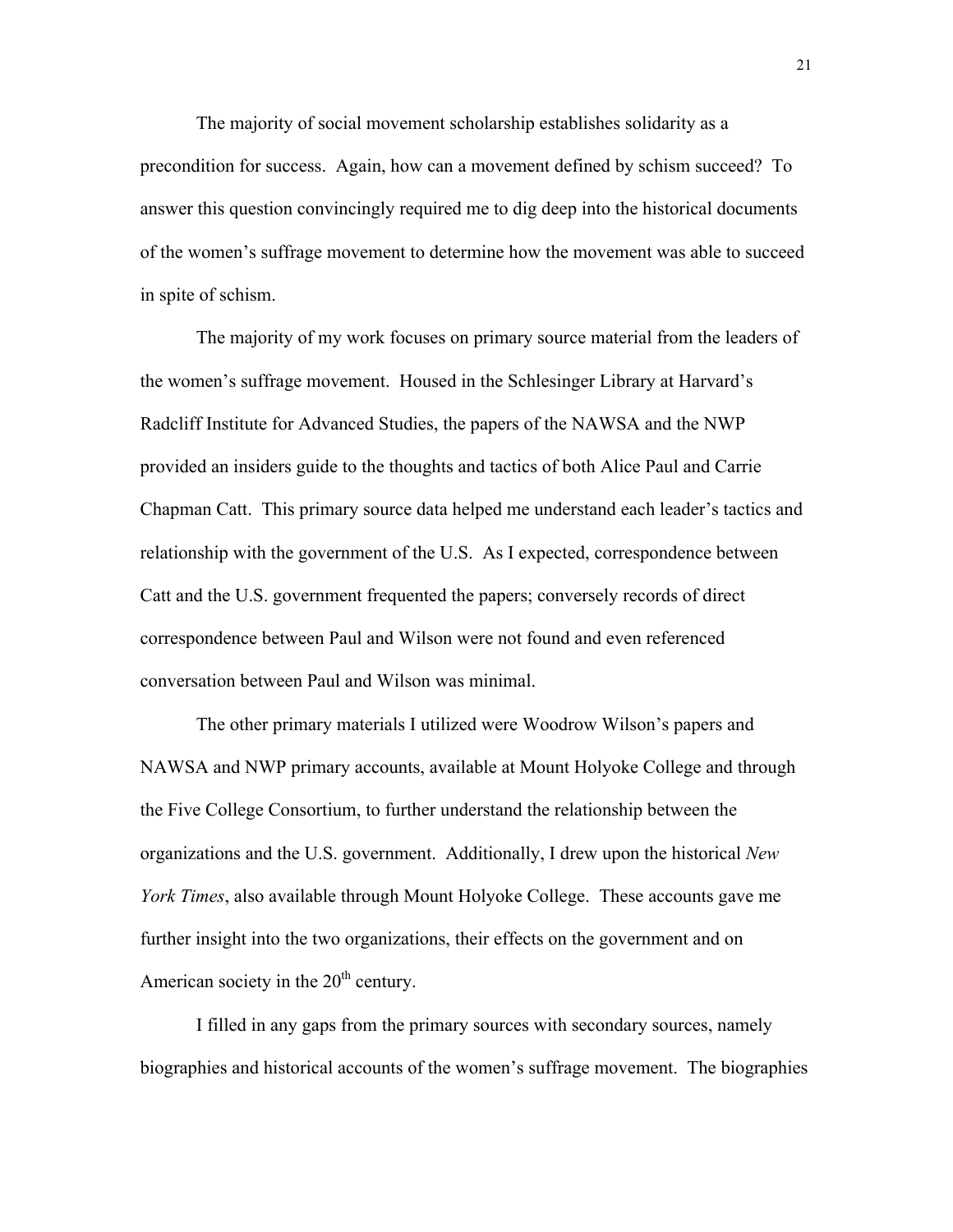of Catt and Paul were particularly useful in understanding further the different approaches each woman took to women's suffrage and what it meant for the movement.

## **Alternative Explanations**

As a result, I modify Lee Ann Banaszak's theory that the women's suffrage movement succeeded because of a single suffrage community. Her social movement analysis of the women's suffrage movement, in *Why Movements Succeed or Fail*, compares the women's suffrage movement in the United States to the women's suffrage movement in Switzerland. She argues that the American women's suffrage movement succeeded because of resource mobilization, political opportunity structures and collective values and beliefs. Banaszak claims, "to understand the outcomes of social movement... requires a focus on social movement's decisions and activities."<sup>48</sup> Solidarity and collective actions influence these decisions and activities. This argument relies on her vision of a single suffrage community.<sup>49</sup>

Banaszak claims that the suffrage movement in the United States was divided prior to the  $20<sup>th</sup>$  century, reunited by 1892 and remained united until the passage of the 19<sup>th</sup> Amendment in 1920. During this period, Banaszak asserts, movement participants made political and cultural decisions, formed alliances, and ultimately secured the amendment they had been fighting for for over 70 years.

This argument however, does not follow the history or the primary source material of the suffrage movement in the  $20<sup>th</sup>$  century. As I will discuss in Chapter Two, the movement divided along moderate and radical lines in the early  $20<sup>th</sup>$  century. The

 <sup>48</sup> Lee Ann Banaszak, *Why Movements Succeed or Fail* (Princeton, NJ: Princeton University Press, 1996), 223. <sup>49</sup> Ibid, 219.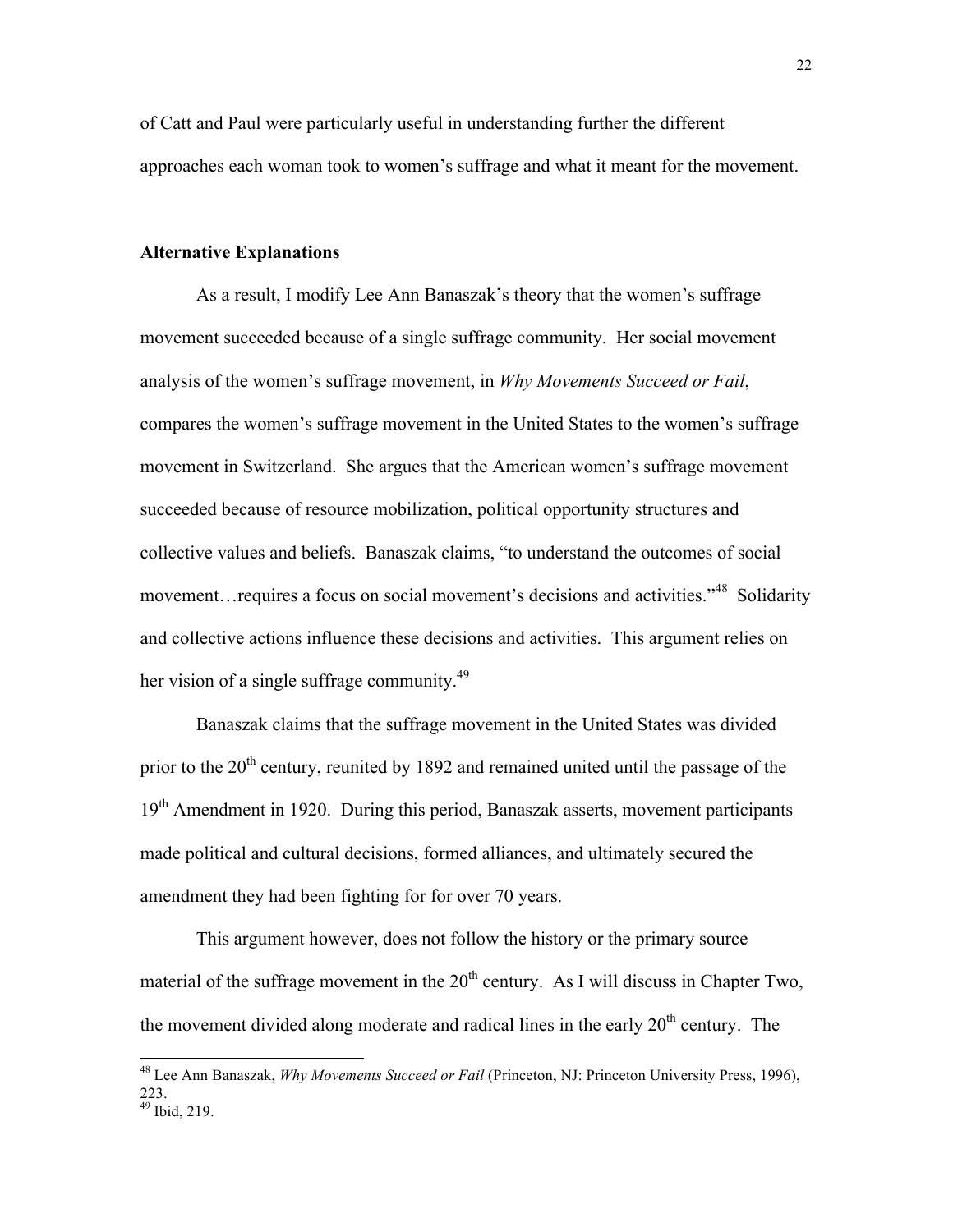NAWSA and the NWP both wanted universal women's suffrage, but had two very different ideas of how to achieve it. The leadership in this phase of the movement is crucial in analyzing the schism and its consequences.

As I will discuss in Chapter Three, the government's selective engagement with the moderate faction of the movement was the factor that ultimately lead to the successful passage and ratification of the  $19<sup>th</sup>$  Amendment. Selective engagement by President Wilson and the U.S. government in this instance had a significant impact on the history of women's power, liberation and movement success. Without the moderate/radical divide in the movement and the subsequent selective engagement, the movement would not have succeeded when it did. Thus, a lack of solidarity does not always lead to movement failure. Rather, a lack of solidarity can lead to success.

#### **Why this movement?**

Why pick the American women's suffrage movement? There are other social movements that have experienced periods of schisms. This movement was different, however. This is an example of a movement that conventional social movement theory suggests would fail. But the movement did not fail. It prevailed and succeeded in passing the 19<sup>th</sup> Amendment to the Constitution of the United States.

My research furthers Gupta's research of the "Radical Flank Effect." For we can clearly see when a RFE will strengthen both a radical and moderate group. When selective engagement occurs, many outcomes are possible. Selective engagement does not have to define one group winning and the other group losing. When the factionalization is tactical, and the goals sought are the same, both radical and moderate factions can succeed through selective engagement.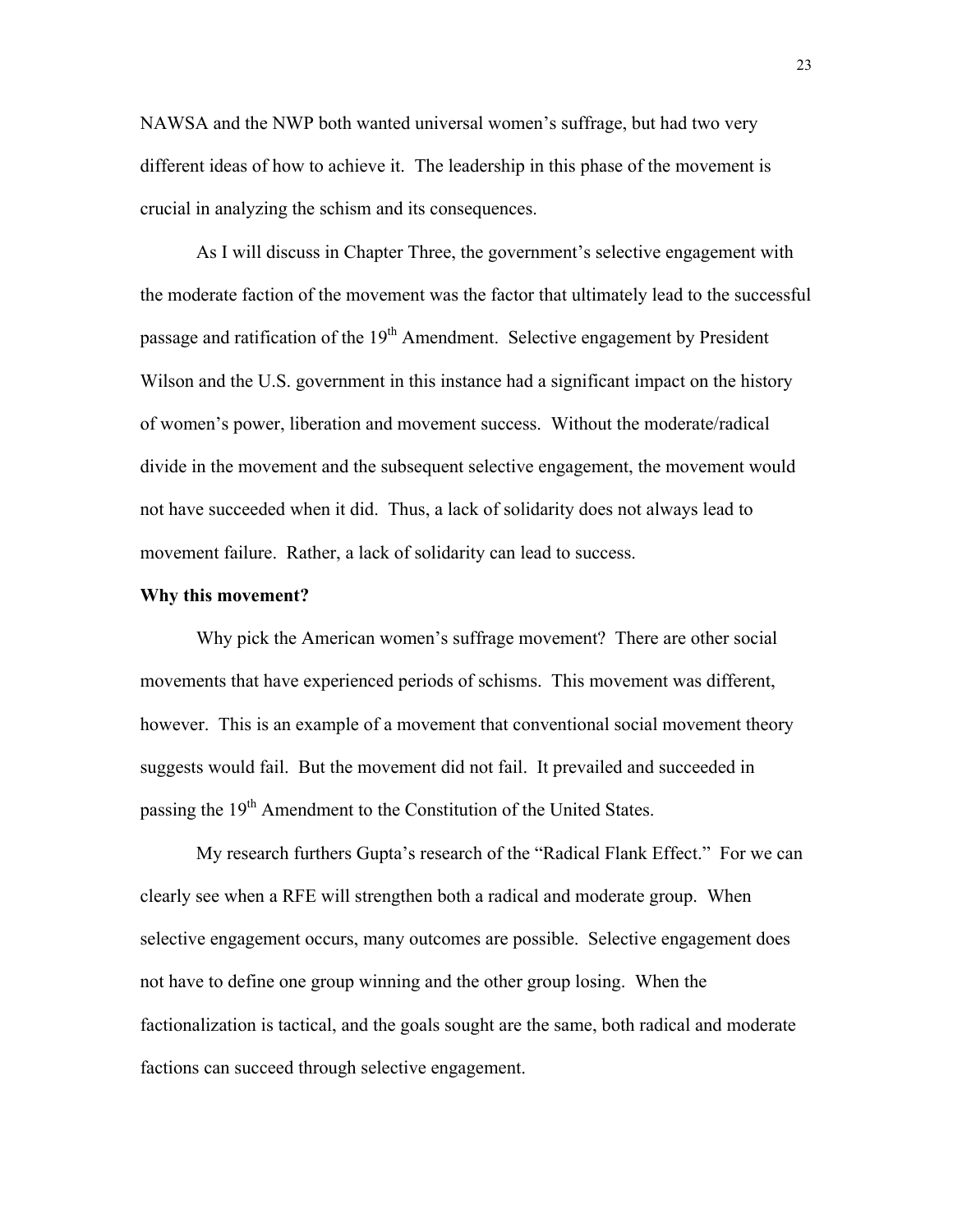The women's suffrage movement in the US also follows the cyclical trajectory framework Ansell uses to define certain social movements that experience periods of solidarity and schism. Although Ansell determines that internal schism can lead to success for social movements, his analysis does not account for the profound effects of selective engagement or leadership. These two facets of social movements experiencing schism cannot be overlooked.

My work brings these two factors to the forefront of social movement scholarship. The women's suffrage movement succeeded because of unintended effects of schism. This argument is necessary for the continued study of social movements, as a sharper eye must be focused on periods of schism, and on heterogeneity, to determine if and how they can either be a contributing factor or, as in the case of the women's suffrage movement, the primary factor of a movement's success.

In the next chapter, I will discuss the role of leadership in measuring the success of the women's suffrage movement. Additionally, I will discuss the history of the movement just prior to the internal schism in the  $20<sup>th</sup>$  century. In Chapter Three, the effect of this schism in promoting selective engagement will be analyzed.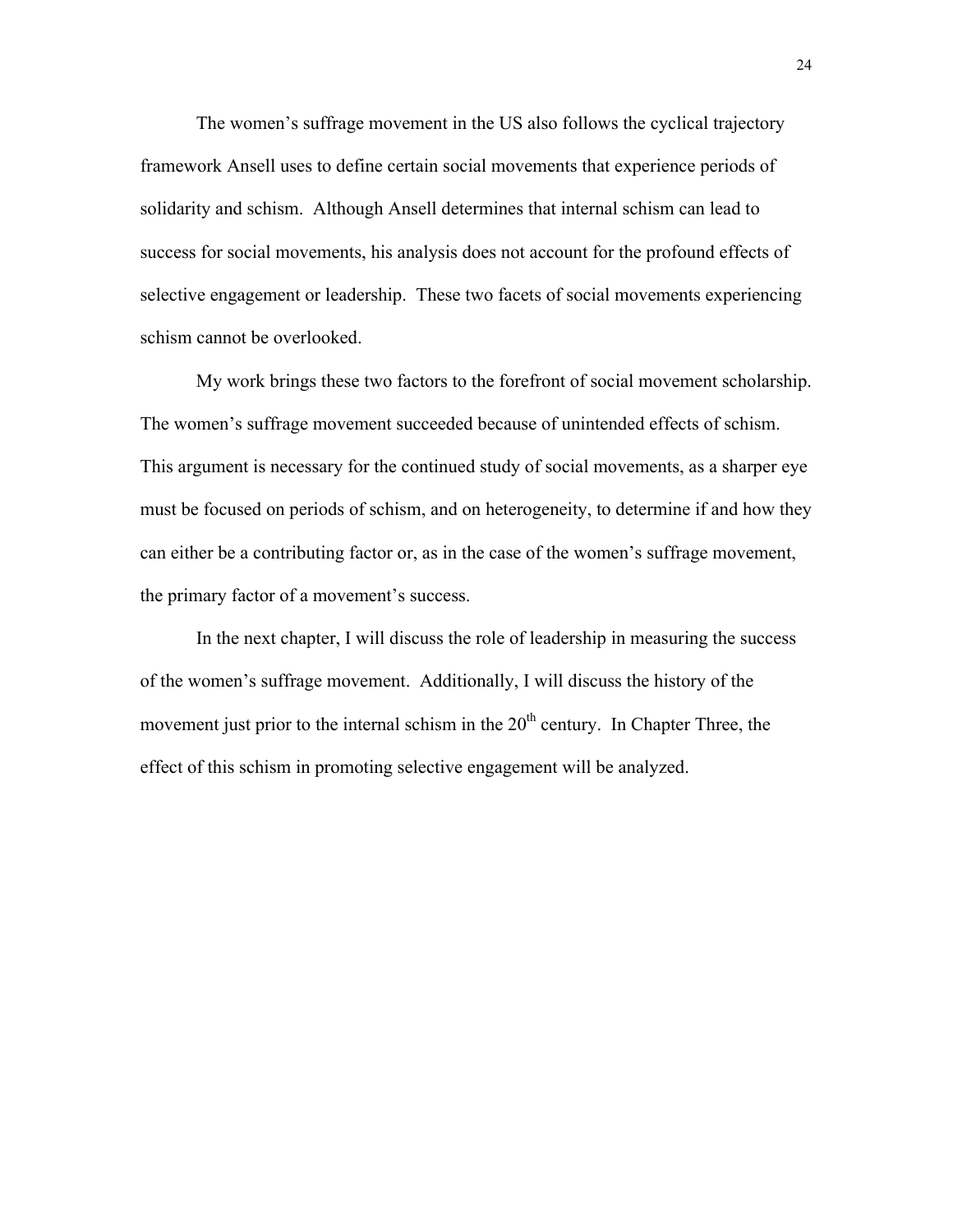### Chapter 2: Suffrage, Leadership and Division

### **Introduction**

In the previous chapter, I introduced social movement theory and explained the approach I will be using to determine the success of the women's suffrage movement in the United States. Additionally, I outlined the history of the suffrage movement in terms of two periods of solidarity and two periods of schism. I will now discuss the last period of solidarity in the suffrage movement, its leadership, and the events that shaped and led to the final period of internal struggle. The divide is most clearly evident in the role and position of the two leaders of the movement: Carrie Chapman Catt and Alice Paul.

As discussed in Chapter One, Morris and Staggenborg use leadership to measure the success of a social movement. The success of the women's suffrage movement is indebted to the work of two leaders. Carrie Chapman Catt led the moderate NAWSA at the beginning of the  $20<sup>th</sup>$  century. Alice Paul founded and led the Congressional Union (later the National Women's Party, NWP) beginning in 1913. Paul demanded national, political and social equality for women, while the NAWSA solely focused on women's suffrage by targeting individual states. Although Catt led the NAWSA at the turn of the century, she took a leave of absence in 1904 to refocus herself and her efforts. During Catt's absence, Anna Howard Shaw assumed leadership of the NAWSA. Under Shaw, little progress was made in advancing suffrage. Shaw's weak leadership resulted in a period of stagnation of the NAWSA. It was not until Catt returned, both physically and mentally, that the NAWSA found strength and purpose.

Morris and Staggenborg suggest "that leaders help to create or undermine political and socioeconomic realities that influence the trajectories and outcomes of social

25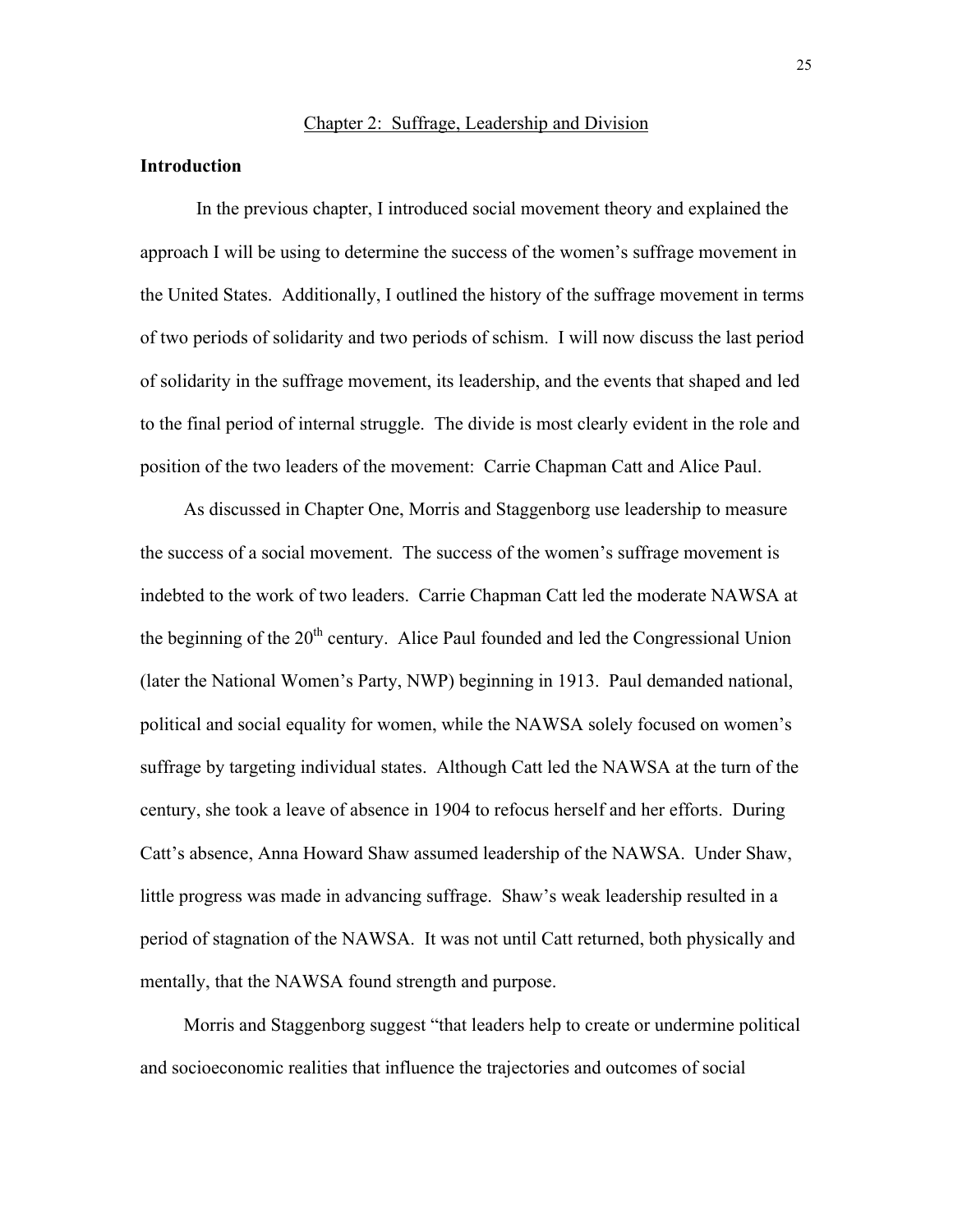movements."<sup>50</sup> Not surprisingly, as I will show, Alice Paul and Carrie Chapman Catt led their respective organizations utilizing very different tactics in their common pursuit of suffrage that greatly influenced the public's perception of their individual organizations. The divergent means resulted in a moderate/radical schism in the women's suffrage movement overall—a schism that propelled passage of the  $19<sup>th</sup>$  Amendment.

Leadership, according to Morris and Staggenborg, affects the outcomes of social movements. Although Morris and Staggenborg suggest that leadership is necessary in all levels of a social movement, they reason that more research and evidence is needed in leadership effects on elites and governmental officials. As such, they ask the following questions, "how do movement leaders become elite challengers and how do their connections to leaders in government and other sectors affect movement goals, strategies, and outcomes?"<sup>51</sup> I suggest that the answer lies in the schism. Schism affects how different organizations and leaders connect to the government and other external actors. Subsequently, schism affects how governments respond to leaders and specific organizational tactics.

Schism also affects the composition of organizations. Although effective leadership aids the success of a social movement, the composition of these organizations is, however, equally important. In the case of the women's suffrage movement, the leaders either opened or closed their organizations when faced with schism. When analyzing the importance of leadership, it is as important to analyze the followers. Who were the women of the NAWSA and the NWP? Why were Carrie Chapman Catt and Alice Paul able to achieve success? This chapter seeks to analyze the effect of both

 $50$  Morris, and Staggenborg "Leadership in Social Movements," 42.  $51$  Ibid.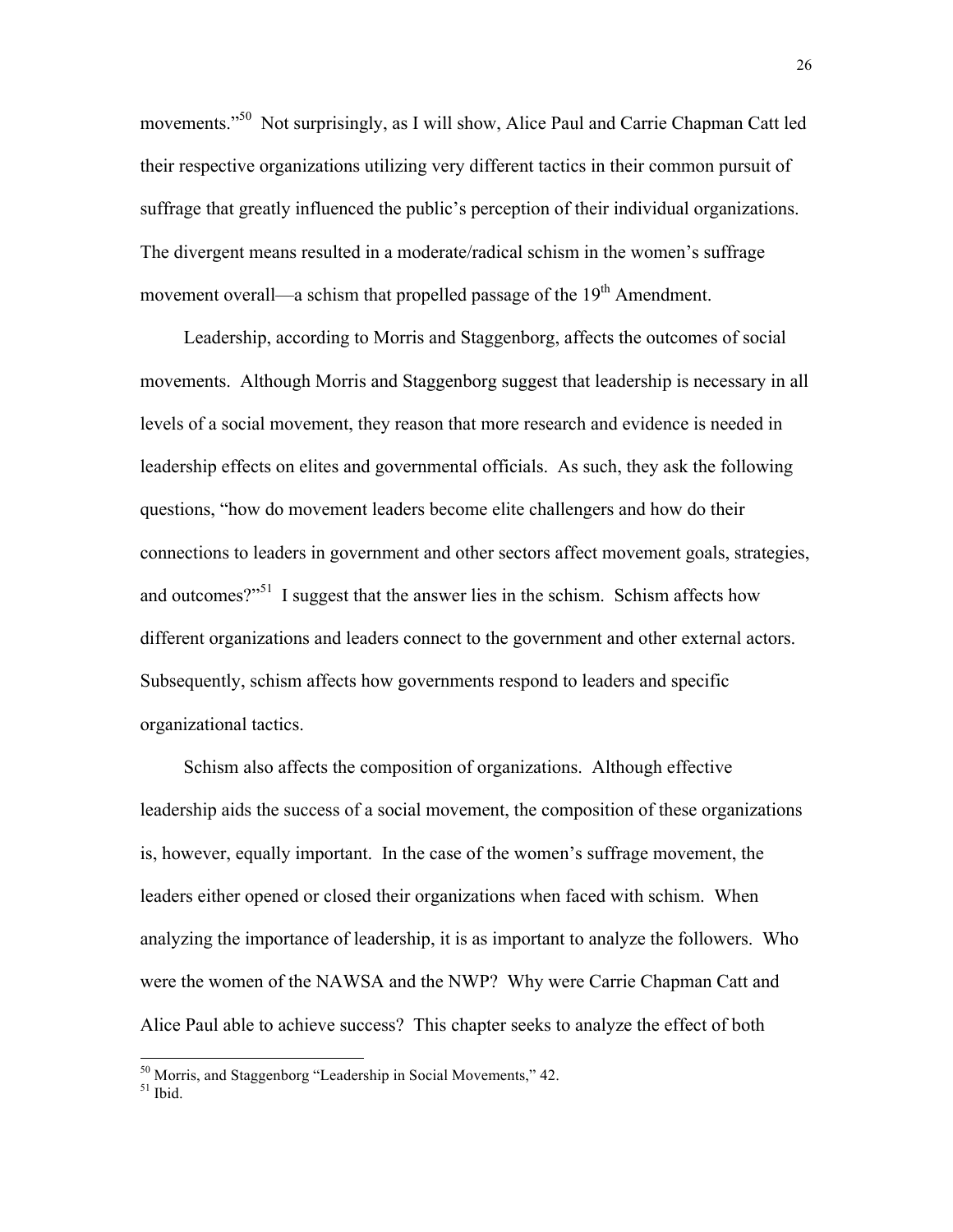leaders in their respective organizations.

Leadership tactics and power came from schism. As I have suggested, the suffrage movement would not have succeeded without these two organizations. The outcome of the moderate/radical schism was both unintentional and responsible for the movement's success. The remainder of the chapter focuses on the leadership in the two organizations in a historical account of the  $20<sup>th</sup>$  century suffrage movement.

# **NAWSA: New Leadership, New Organizational Framework**

Carrie Chapman Catt was born on February 9, 1859 in Ripon, Wisconsin. Self described as an "ordinary child, in an ordinary family, on an ordinary farm,"<sup>52</sup> her public life after age 18 was anything but ordinary. Carrie Chapman Catt was heavily interested in and influenced by the Seneca Falls Convention. A newspaper writer for the *Mason City Republican,* she covered the American Association of Woman conference in October 1885. Led by Julia Ward Howe, the conference was designed to inspire and encourage women to become involved in equal voting rights. At the conference, Catt met prominent figures in the fight for women's suffrage such as Abby May, Clara Colby, and Lucy Stone. These women were "the strongest, best-educated, most earnest, broad-minded and philosophical women<sup>153</sup> Catt had ever seen. This was the beginning of a formidable relationship between these figures and Catt, as well as Catt's relationship and passion for women's suffrage. Inspired by Seneca Falls, Catt decided to dedicate herself fully to the cause of women's suffrage.

As biographer Robert Booth Fowler asserts, "by the turn of the century organization was the channel to leadership, power, or achievement in America and…that

 <sup>52</sup> Jacqueline Van Voris, *Carrie Chapman Catt: <sup>A</sup> Public Life* (New York: The Feminist Press at the City University of New York, 1987), 5.<br><sup>53</sup> Ibid, 12.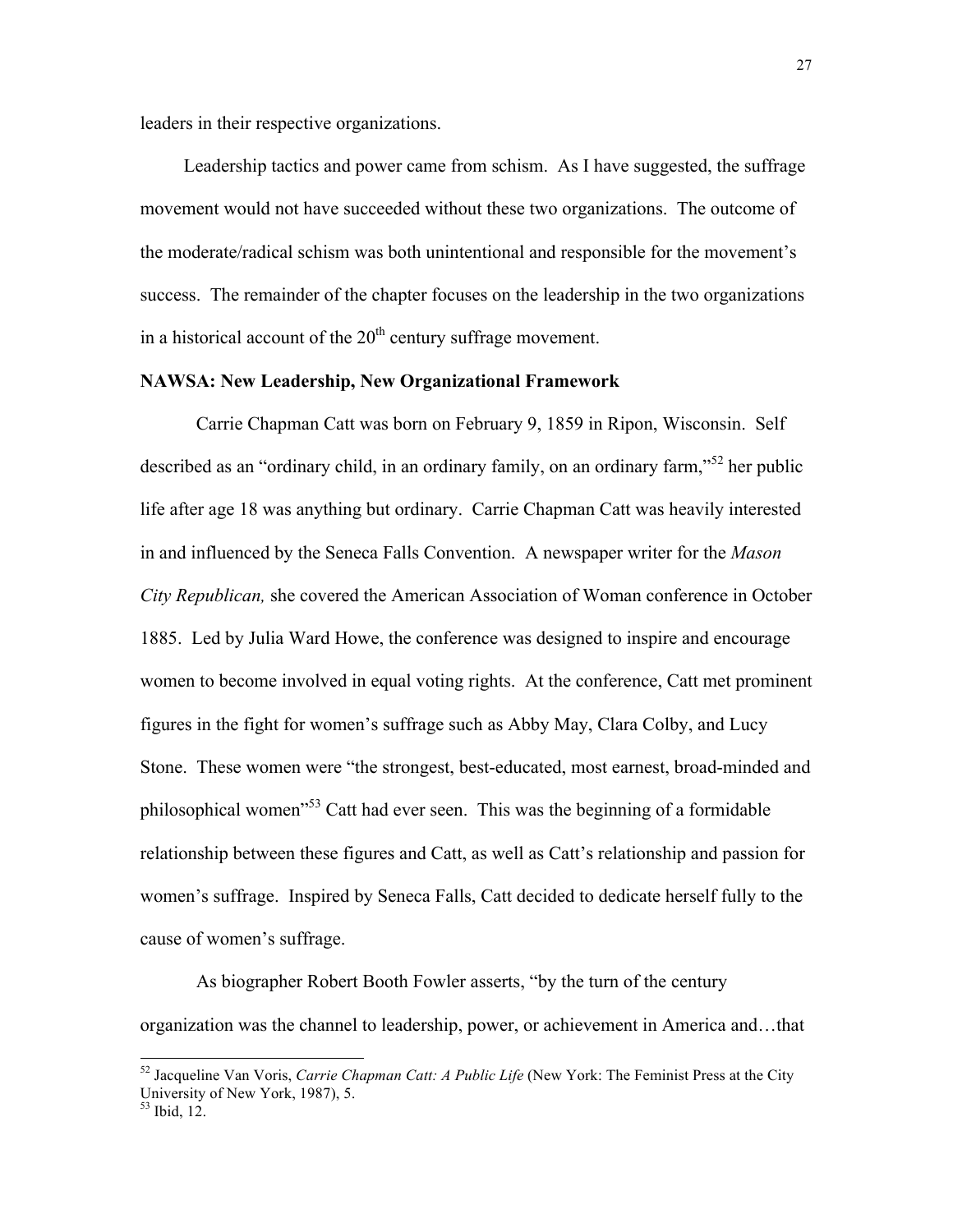for women the vehicle of women's voluntary organizations was particularly crucial in the process."<sup>54</sup> Catt's organizational experience and passion for women's suffrage led her to be elected secretary of the Iowa Woman Suffrage Association in 1889. Successful leadership in Iowa drove her to the national stage of the suffrage fight. In 1890 she joined the campaign for suffrage in South Dakota. Here, she worked in the "field," rallying individual citizens and counties to organize for an electoral vote. This type of recruitment was used in various states during the preliminary stages of the women's suffrage movement. An excerpt of the referenda campaign in New Hampshire in 1902, as published in Catt's book *Woman Suffrage and Politics*, demonstrates the growing difficulty of the suffrage campaigns.

*New Hampshire*—One campaign took place in the East during this period. In 1902, New Hampshire held a constitutional convention and the suffragists, following their custom of appeal to all constitutional conventions, conducted a preliminary campaign of preparation which was to culminate in a hearing before the convention  $5\overline{5}$ 

Although the campaign in South Dakota, and subsequently in New Hampshire, failed,

Catt continued to gain valuable leadership skills that she would use later in the national

fight for women's suffrage.

After working in South Dakota, Catt moved on to Colorado's suffrage movement.

Catt was instrumental in the success of suffrage in Colorado in 1893. Catt said that they

were,

...startled by their own victory. The women wanted to do something in celebration, which would remain forever after in their memories. A crowd gathered in the suffrage headquarters and they talked it over, being unable to

 <sup>54</sup> Robert Booth Fowler, *Carrie Catt: Feminist Politician* (Boston: Northeastern University Press, 1986), 17. <sup>55</sup> Carrie Chapman Catt and Nettie Rogers Shuler, *Woman Suffrage and Politics* (Seattle and London:

University of Washington Press, 1923, 1926), 126.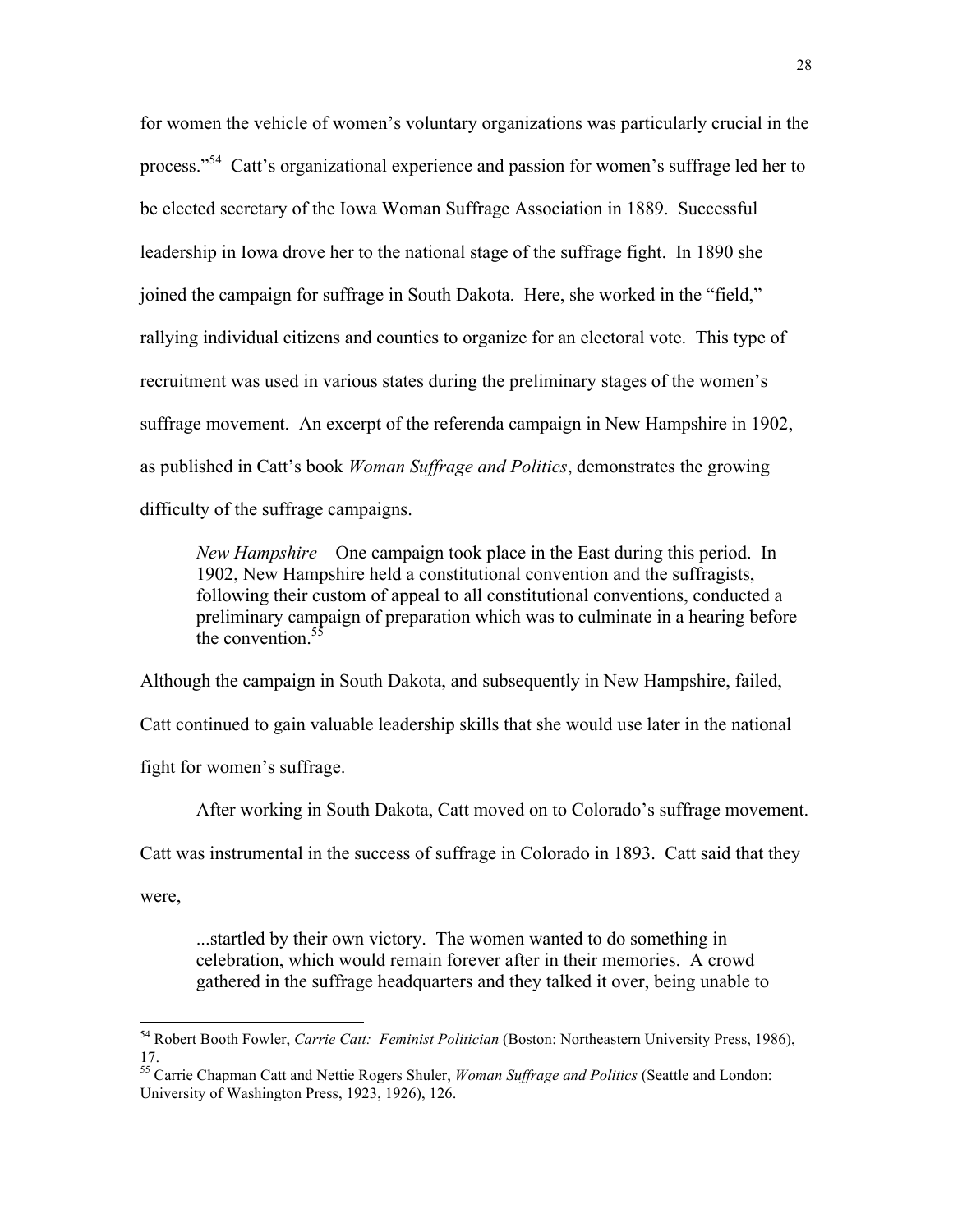devise any unique plan, someone started 'Praise God from whom all blessings flow,' and people passing by outside heard a great chorus of song. After which the tired workers went home quietly with praise God singing in their hearts.<sup>56</sup>

Catt's strength came from her ability to rally and organize supporters to the cause and her firm conviction and passion for women's suffrage.

A predominantly rural fight until this point, after the battle in Colorado, Catt shifted focus to the east coast of the United States. In 1894, New York was the focus of the NAWSA's efforts. Catt gave over 30 speeches and organized political equality clubs to inspire women to join together in a collective fight. The *New York Times* published its first article on Catt that same year, declaring, "the ballot is the weapon women need for protection and advancement, whether they use it or not."<sup>57</sup>

Catt traveled with the current and former President of the National Association for Woman Suffrage (NAWSA), Susan B. Anthony and Elizabeth Cady Stanton, in 1894. During their travels throughout the United States, Catt witnessed the passion and devotion of thousands of women to the suffrage cause. They traveled to Kentucky, Tennessee, Louisiana, and Alabama holding public speeches, where they charged a tendollar attendance fee to gain revenue for their cause.

Differences began to emerge in the tactics and approaches used by Anthony and Stanton and Catt. In a speech on February 20, 1894, Stanton attacked the men in the crowd:

To throw obstacles in the way of a complete education is like putting out the eyes; to deny the rights of property is like cutting off the hands. To refuse political equality is like robbing the ostracized of all self-respect, of credit in the market place, of recompense in the world of work, of a voice in choosing those who make and administer the law, a choice in the jury before whom they are tried, and in the judge who decides their punishment. Shakespeare's play of Titus and

 <sup>56</sup> Van Voris, *Carrie Chapman Catt: <sup>A</sup> Public Life*, 136. <sup>57</sup> Ibid, 38.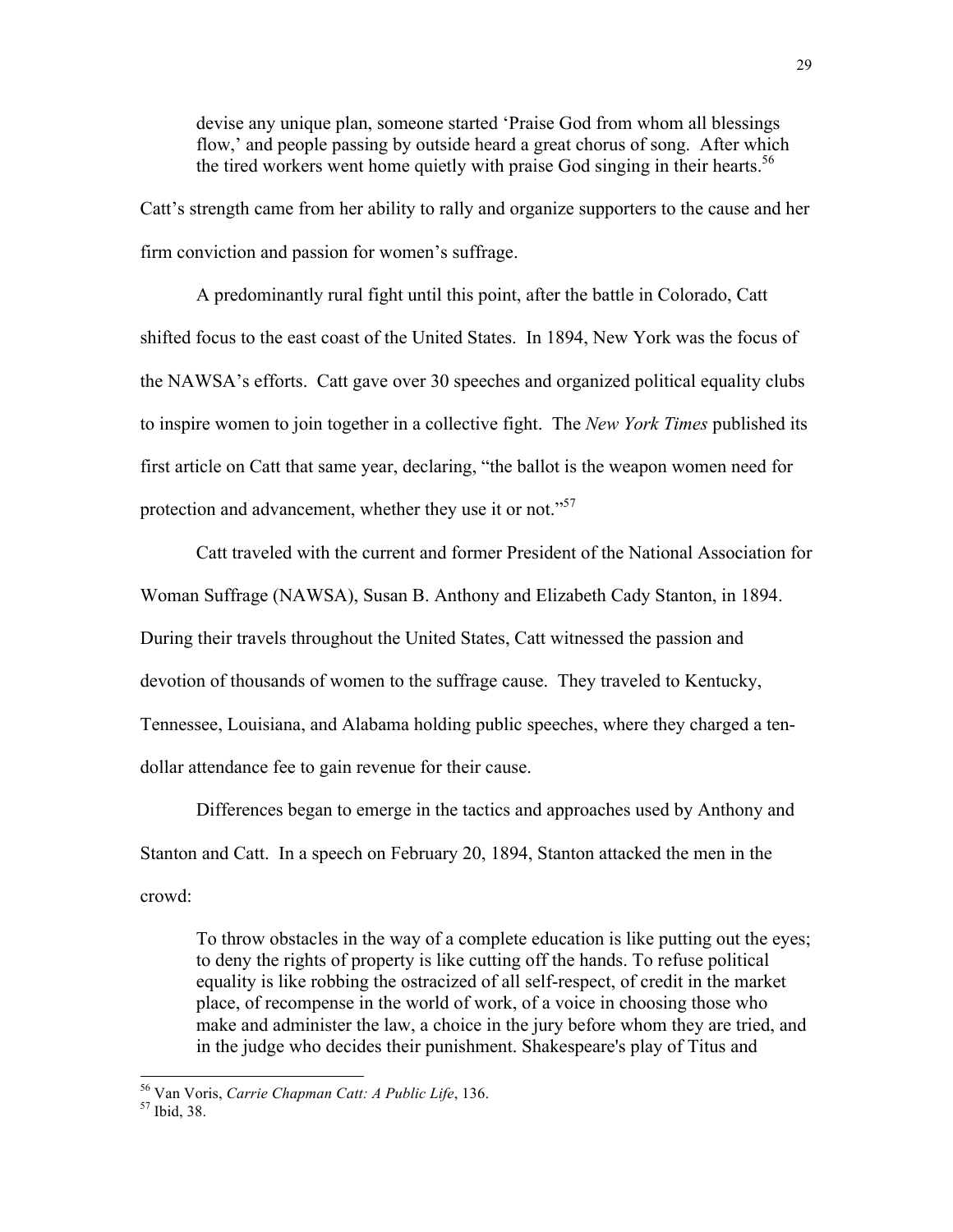Andronicus contains a terrible satire on woman's position in the nineteenth century - "Rude men seized the king's daughter, cut out her tongue, cut off her hands, and then bade her go call for water and wash her hands." What a picture of woman's position! Robbed of other natural rights, handicapped by law and custom at every turn, yet compelled to fight her own battles, and in the emergencies of life fall back on herself for protection.<sup>58</sup>

Catt, however, took a more inclusive approach. Her moderate approach, "reassured them (the men), to presume that their motives for wanting an educated electorate were of the very highest, and then make an appeal that the best way to secure enlightened voters was to enfranchise their mothers, wives, and sisters."<sup>59</sup> She continued to advocate moderate and inclusive tactics throughout her work with the NAWSA. Finding a balance between the NAWSA's aggressive tactics and Catt's moderate approach proved difficult for the movement. Schism eventually developed.

Catt felt there were problems in the leadership and organizational tactics of the NAWSA. Anthony, as the main face and voice of the movement, was alienating and aggressive in Catt's view. The movement was making no progress. As Catt saw it, leadership and organization were failing the activists, the suffrage amendment and American women. Catt redirected her focus on organization. She focused on gaining respect and recognition from the government. Working together would be crucial as she argued, "the great need of the hour is organization."<sup>60</sup> Organization would be their key to success as Catt argued, "suffrage today is the strongest reform there is in this country, but it is represented by the weakest organization.<sup> $561$ </sup>

<sup>&</sup>lt;sup>58</sup> Anthony, February 20, 1894, accessed February 14, 2011, http://www.spartacus.schoolnet.co.uk<br>/USAWstanton.htm

<sup>&</sup>lt;sup>59</sup> Van Voris, *Carrie Chapman Catt: A Public Life*, 43.<br><sup>60</sup> Ibid, 43. 61 Catt to Abigail Scott Duniway, *Woman's Journal*, (March 14, 1895): 58.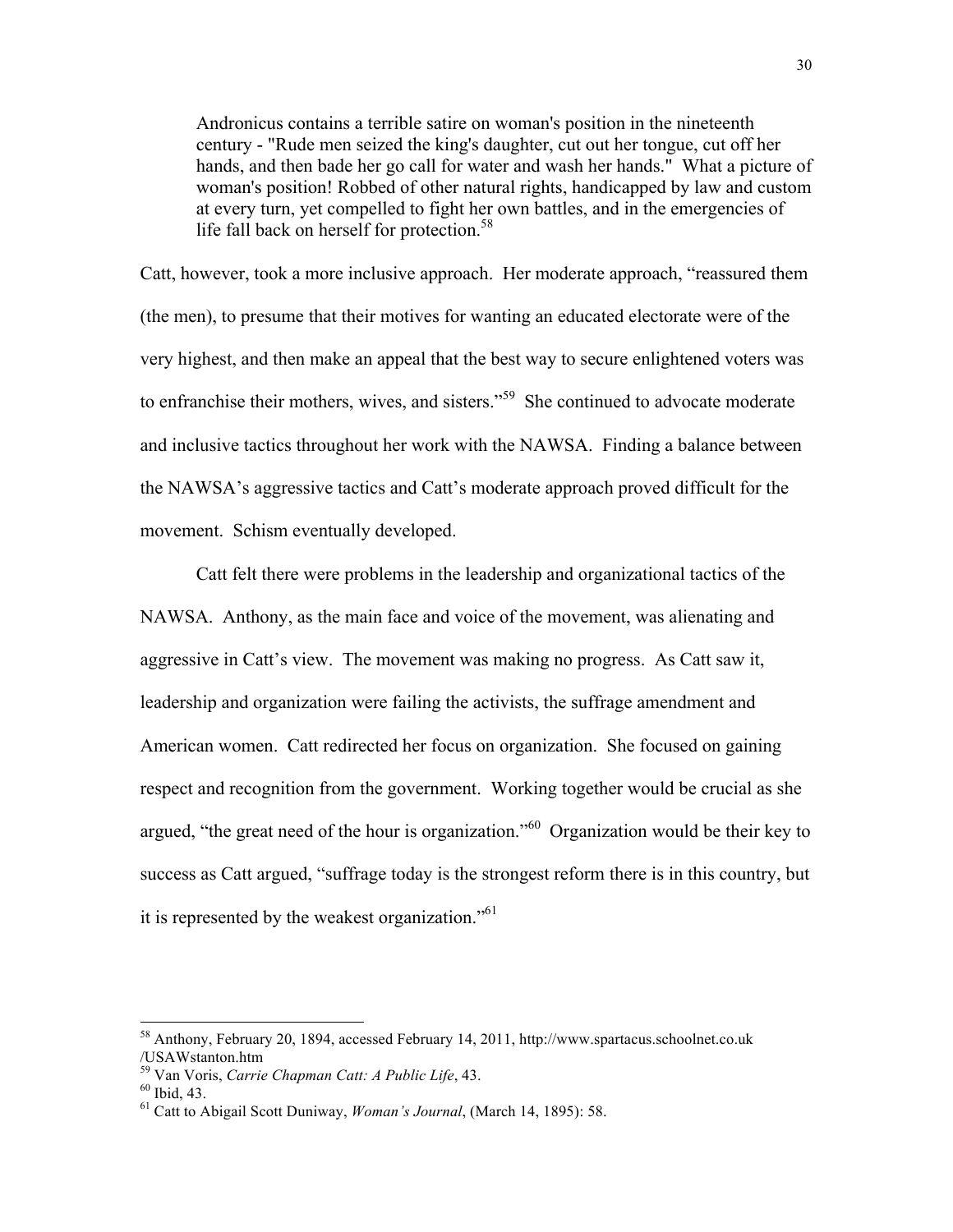To implement her plans, she established an Organization Committee in the NAWSA. The goals of this Committee were to mobilize the southern and western states and provide a "Course of Study" for education in politics. She focused her energy on local suffrage clubs in individual states. Active organizations would be necessary to make women "visible and vigilant,"<sup>62</sup> as well as to prepare them to be committed citizens. "It was in light of this frequently controversial behavior that her [Catt] ascendancy takes on added meaning. She was nice enough and hardly flamboyant, but she was also, as Anthony and others realized with considerable ambivalence, a hard driving and skillful proponent of her strategy for the suffrage within the NAWSA."<sup>63</sup> Catt's actions, tactics and leadership skills, eventually, propelled her to the forefront of the NAWSA.

Catt was the frontrunner for the NAWSA presidency upon Anthony's resignation in 1900 because of her dedication to improving and strengthening the NAWSA. Anthony supported Catt as her successor, and Catt won handedly (254 out of 275 votes). But Catt did not see herself as a leader. Instead she would be "an officer of [the] Association…do all that I can, but I cannot do it would the co-operation of each of you."<sup>64</sup> Catt was an inclusive leader, securing by-in from the 'rank and file' as she focused on a solitary objective of gaining women the vote. Anthony was confident Catt would lead with rationality over emotion—a key platform of the NAWSA. A letter and poem from friend and fellow suffragist Maud Wood Park in 1932 demonstrates this point.

"For courage and Cheer your letters stand, And Comfort to friends on ev'ry hand; For wise Contemplation's wide survey:

 <sup>62</sup> Van Voris, *Carrie Chapman Catt: <sup>A</sup> Public Life*, 44. <sup>63</sup> Fowler, *Carrie Chapman Catt: Feminist Politician*, 18. <sup>64</sup> Ibid, 20.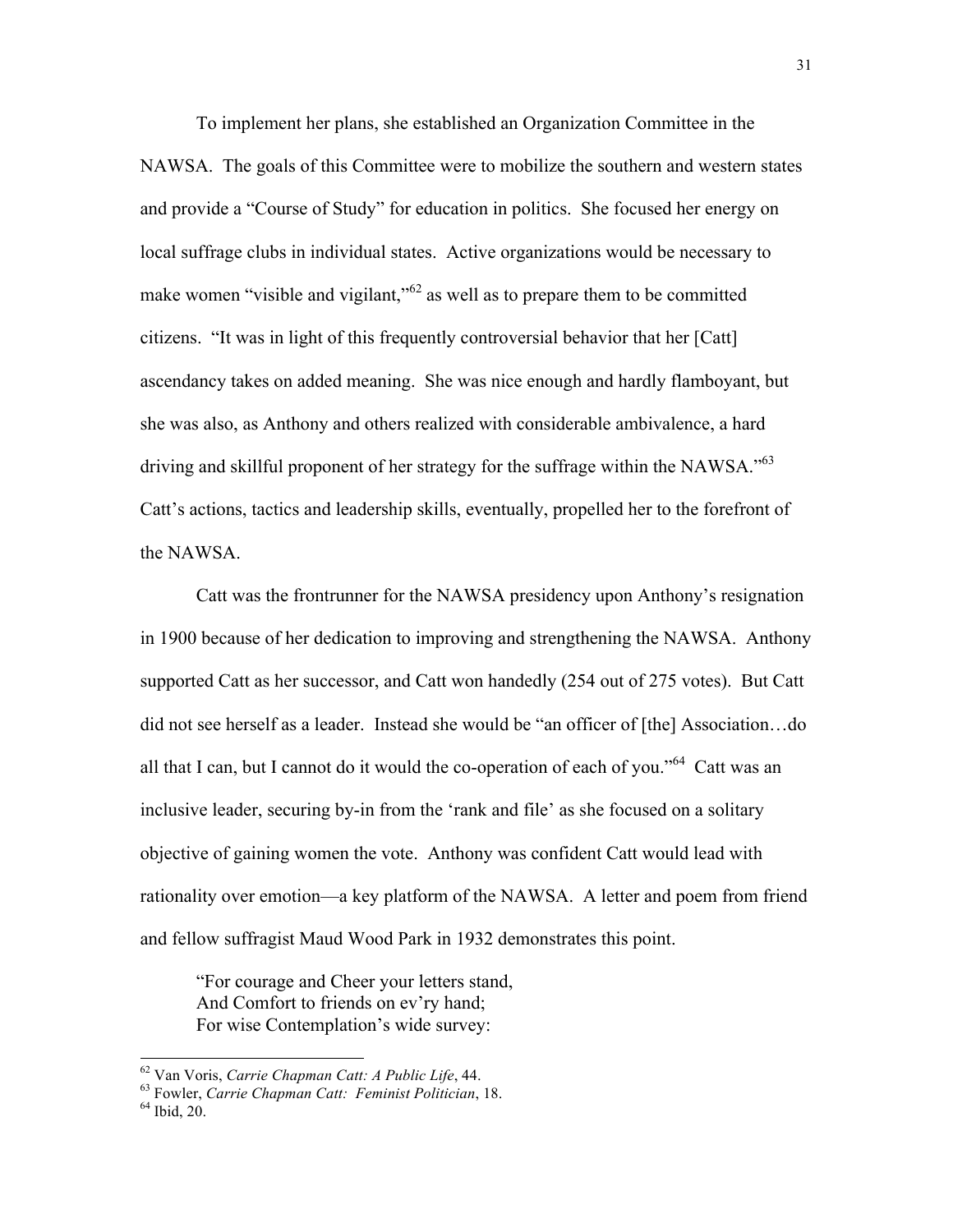For calmness, let come whatever may, And Constant Care for each small detail That kept our great Cause upon the rail Of unfailing progress to its goal,- The Cause that burned in your very soul..."<sup>65</sup>

There was a balance between the feminine sphere of passivity and the sphere of dominance, typically exhibited by males. In the movement, "there was a strong norm that *harmony* was both expected and essential."<sup>66</sup> Even Anthony realized that suffrage had to be the sole focus of the NAWSA. To primarily focus on suffrage would increase the likelihood of its success.

During her first term as president, Catt was constantly "on the road, educating women, building membership, finding organizers, and, of course, urging states to adopt woman suffrage."<sup>67</sup> It was during this time that she also turned her attention to the international suffrage community. Anthony and Stanton had established the International Council of Women in 1888, but did little to organize or collect support. Consistent with her enthusiastic appeal for global suffrage, Catt established the International Woman Suffrage Alliance in 1902 to continue what Anthony and Stanton had failed to finish. But, despite Catt's full efforts, little was accomplished internationally or nationally from 1900-1904. The United States' suffrage movement had little to show for its 56-year fight. Catt's mind, and body, grew weak from her work. In 1904, with no progress to report, Catt retired from the presidency of the NAWSA. She reported her resignation in the *Woman's Journal*: "I find a rest…has become necessary."<sup>68</sup>

 <sup>65</sup> Maud Wood Park to Carrie Chapman Catt, 1932, in *Carrie Chapman Catt Papers in the Women's Rights Collection* (Cambridge, Massachusetts: Radcliff College), 7. 66 Fowler, *Carrie Chapman Catt: Feminist Politician*, 21. 67 Ibid, 24. 68 Ibid, 27.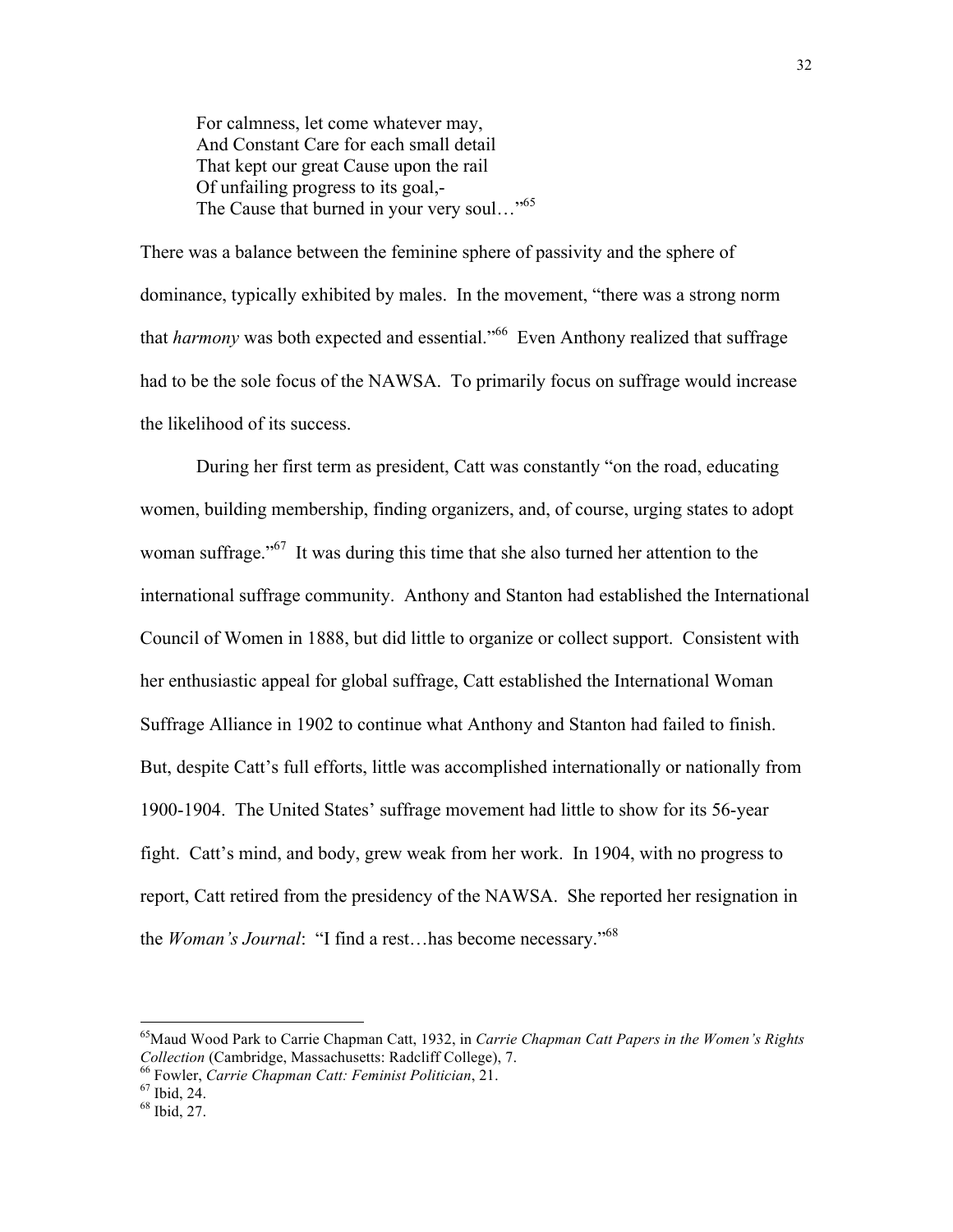## **New Ideas from Abroad**

Impatience and frustration categorized the suffrage militancy that emerged at the beginning of the 20<sup>th</sup> century in the United States. Women had been fighting for equal voting rights for decades, but had nothing to show for it. Although Susan B. Anthony was not typically seen as a radical feminist, her demand for political equality sparked the use of militant tactics to get women what they deserved. Alice Paul, the leader of a new faction of the women's suffrage movement in the United States, idolized Anthony. Anthony's personal courage and commitments to feminism resonated with Paul. Although the two never met, Anthony's teachings and actions greatly influenced Paul and allowed her to take the next step for women's suffrage.

The militancy of the British movement played a critical role in the transformation and splintering of the movement in America. The same year as the Seneca Falls Convention (1848), the first association for female suffrage was established in England. Influenced by John Stuart Mill's book, *The Subjection of Women*, British women fought for political equality. Mill argued that " the principle which regulates the existing social relations between the two sexes…is wrong itself...[and] it ought to be replaced by the principle of perfect equality, admitting no power or privilege on the one side, nor disability on the other."<sup>69</sup> British suffragists embraced this ideology as they moved forward in their fight.

Lydia Becker formed the Woman Suffrage Society in England in 1865. With little success and a desire for more militant tactics, Emmeline Pankhurst founded the

 <sup>69</sup> Linda Ford, *Iron-Jawed Angels: The Suffrage Militancy of the National Woman's Party 1912-1920* (Maryland: University Press of America Inc., 1991), 26.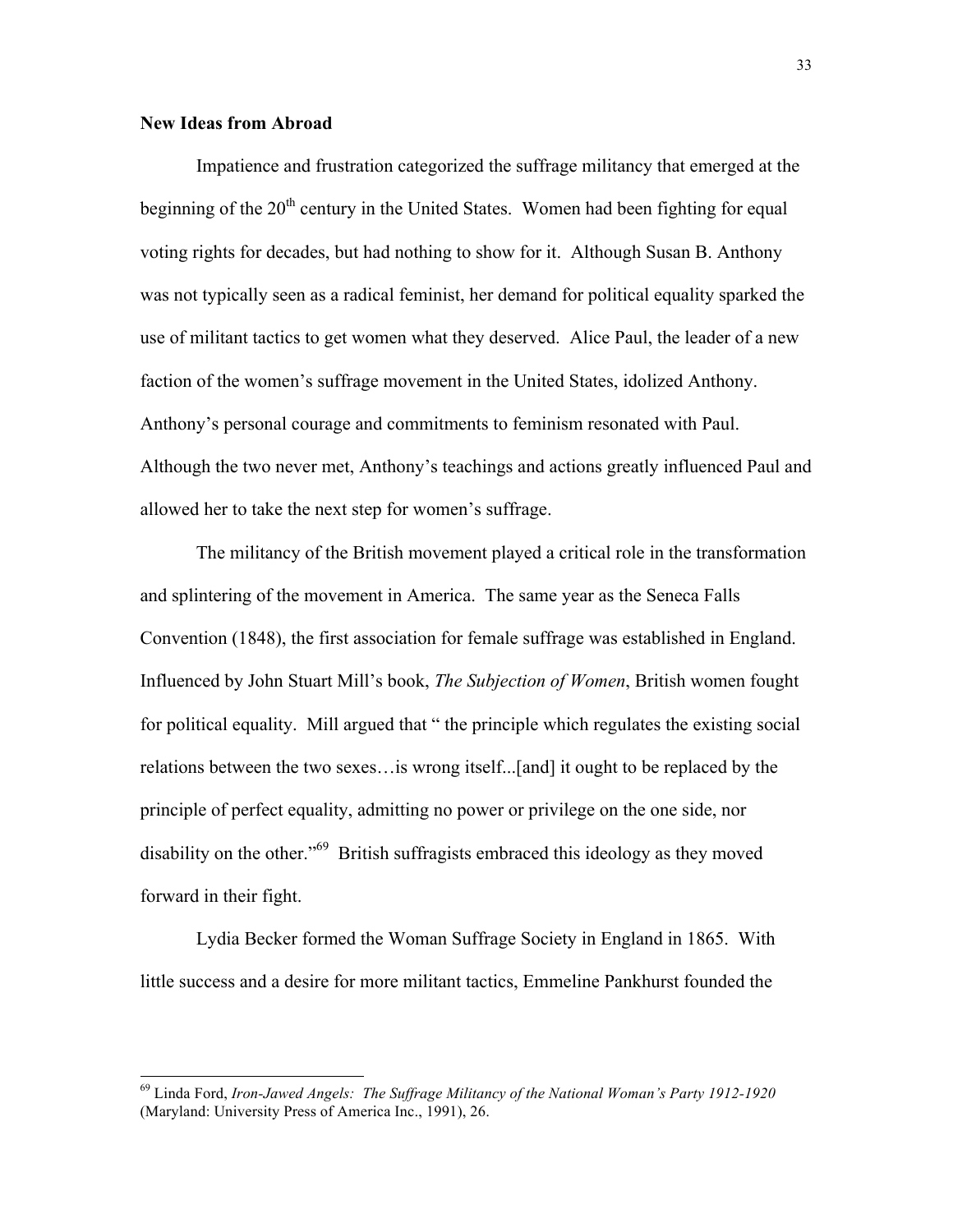Women's Social and Political Union in 1903 on the platform of "deeds, not words."<sup>70</sup>

Pankhurst and her followers strongly advocated "holding the party in power

responsible<sup>771</sup> for the failure of women's suffrage and the political inequality that

plagued the government. In 1905, these methods turned militant. As Christabel

# Pankhurst wrote,

The militant methods of the Women's Social and Political Union were first adopted in 1905 after a 40 years' campaign of persuasions and appeal to which politicians have turned a deaf ear. These militant methods consist of (1) in opposing the Government at elections by canvassing and speaking against their nominee (2) in protests made for the purpose of showing that women do not give their consent to a system of government in which they have no share. This second form of militant action has aroused special criticism, for it is alleged that Suffragette protests are violent and lawless…

In the first place, we point out that it was the Government who first resorted to violence by casing women who asked questions about Women's Suffrage to be thrown out of their meetings. Also, the violence used by the Government is much greater in degree than any used by the women.<sup>72</sup>

These women wanted the vote "because…no race or class or sex can have its interest properly safeguarded in the legislature of a country unless it is represented by direct suffrage."<sup>73</sup> They also wanted the vote "because...politics have invaded the home, and women must therefore enter politics."<sup>74</sup> They resorted to violent, militant tactics to take what they believed was rightfully theirs. They would fight for all forms of equality for women, resisting authority along the way. This resistance turned violent when, in 1908, the women used stones as weapons against British Prime Minister Herbert Asquith. After mass protests, demonstrations, and arrests, Parliament was still unwavering in its

<sup>&</sup>lt;sup>70</sup> Marjorie S. Wheeler, *One Woman, One Vote* (Troutdale, Oregon: New Sage Press, 1995), 281.<br><sup>71</sup> Doris Stevens, Carol O'Hare, ed. *Jailed for Freedom: American Women Win the Vote* (Troutdale, OR:

New Sage Press, 1995), 20.<br><sup>72</sup> Alice Paul Papers, 1785, 1805-1985, 222-240. MC 399 Box 16. Folder 224.<br><sup>73</sup> Ibid. <sup>74</sup> Ibid.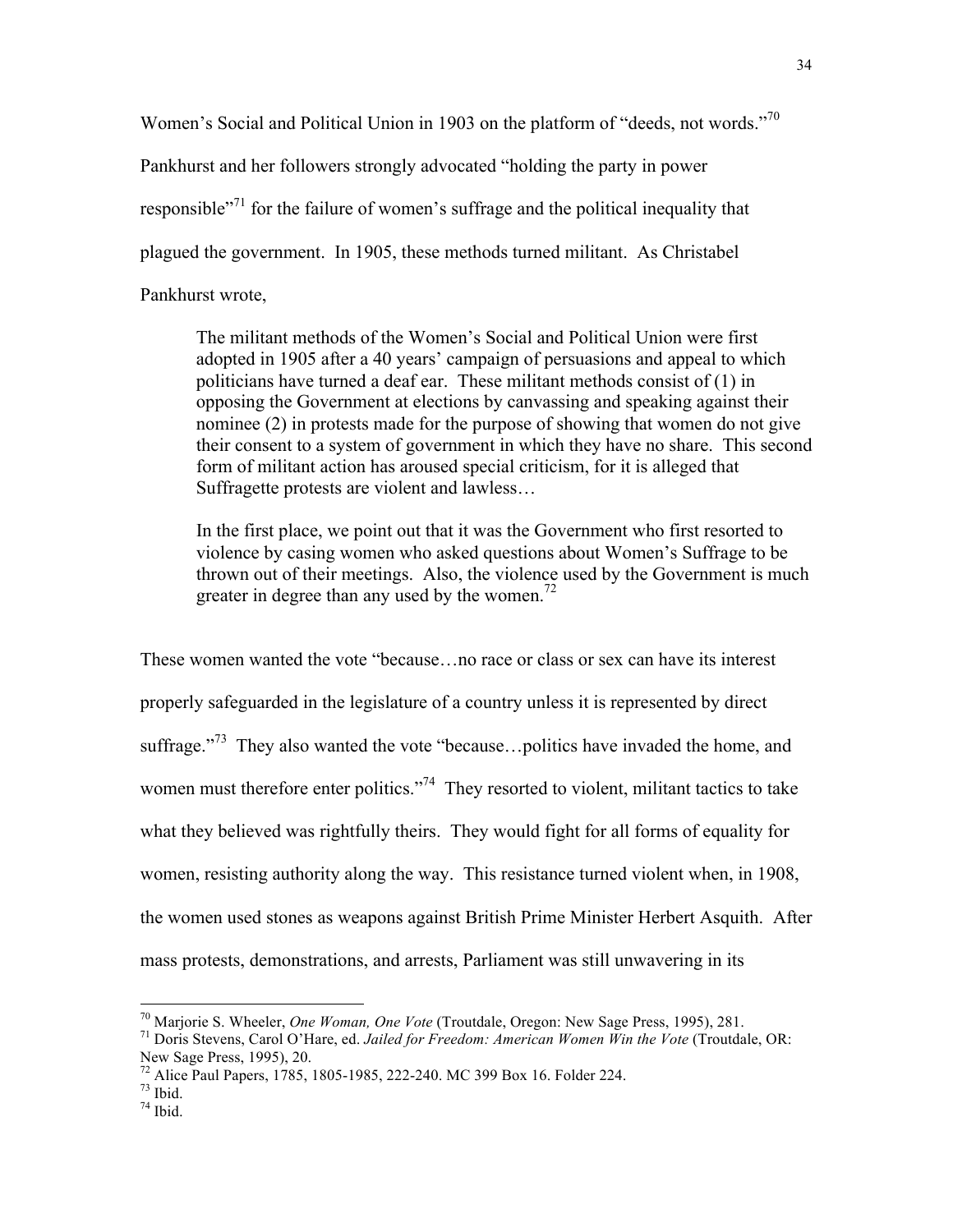opposition to women's suffrage. The Women's Social and Political Union's report from

1909 outlines their claims and justification for their tactics.

Important as is the extension of the organization, experience has shown that it would be of no avail without a vigorous prosecution of the militant methods which are the very soul of the movement. The Women's Social and Political Union realizes to the full, the meaning of the phrase "Government rests on the consent of the governed," and understands, that unless women rebel, they are, by their consent supporting the Government in its opposition to their claims. The women who have rebelled, have inflicted no personal injuries on their opponents, they have infringed no moral law; rather they have vindicated the moral laws which are at the basis of human liberty. During the coming year the militant tactics which have succeed so well in the past will be extended and prosecuted more vigorously than ever before. Opposition to Government candidates at Byelections will be so conducted that no Government nominee will be returned in any constituency. Cabinet Ministers will be met by constant protests against their continued refusal to enfranchise women….The Government in its obstinacy may delay for a little while the triumph of the principles of liberty and right, but complete and speedy victory is assured.

> Signed on behalf of the Committee, Emmeline Pankhurst Emmeline Pethick Lawrence Mabel Tuke Christabel Pankhurst<sup>75</sup>

To these suffragists, violence was the only way to gain the attention of the entire population to the current injustice and force the government to listen to their calls for equality.

These ideas crossed the Atlantic and infiltrated the American women's suffrage movement beginning in 1910. As historian Ford suggests, "the most important aspect of the British struggle embraced by American militants in terms of feminist philosophy, was their attitude of complete defiance, their determination to *force* the government to act on women's rights."<sup>76</sup> American women studying in Britain during this time embraced these

<sup>&</sup>lt;sup>75</sup> Alice Paul Papers, 1785, 1805-1985, 222-240. MC 399 Box 16. Folder 223.<br><sup>76</sup> Ford. *Iron-Jawed Angels: The Suffrage Militancy of the National Woman's Party 1912-1920, 27.*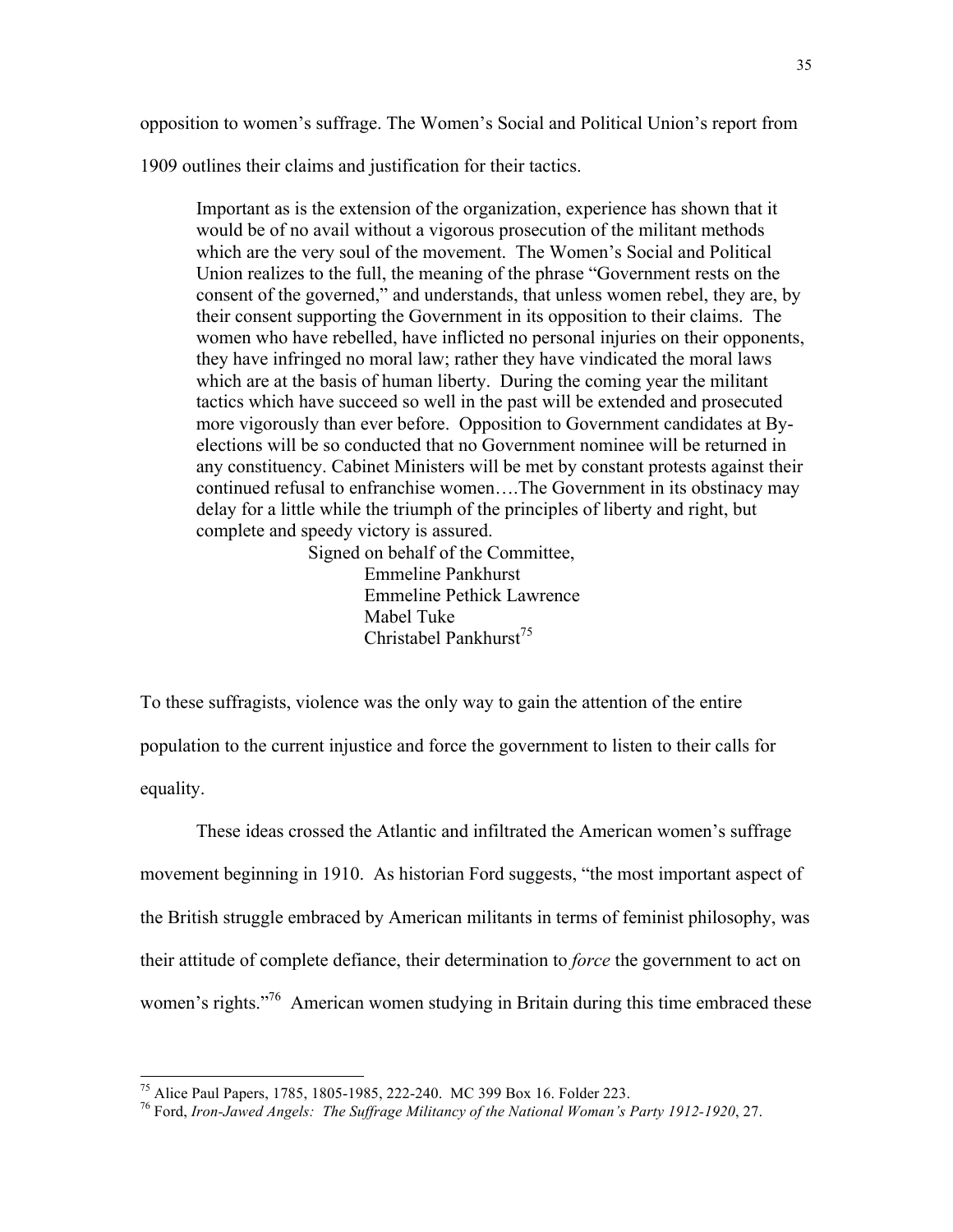ideologies and brought them back with them to the ever-stagnant American suffrage movement. Alice Paul proved to be the necessary change the movement needed.

# **A New, Radical Leader: The Emergence of Alice Paul and the Congressional Union**

The British movement gave the American movement a fresh start. While studying abroad in England, Alice Paul, an American student and suffrage activist, received the resources and knowledge necessary to jumpstart a radical group in America as "women who were very important to the woman suffrage movement had long traveled the Atlantic to inspire and inform each other."<sup>77</sup> Alice Paul's ideas came from history, a long history of devotion to fight inequality of women. Women such as Elizabeth Cady Stanton, Mary Wollstonecraft and Frances Wright advocated a new independence for women as early as the  $18<sup>th</sup>$  century, an independence based on action. The militant actions of Emmeline Pankhurst also sparked Paul's interest. She joined their cause, engaged with them in violent protests, was arrested alongside them and participated in hunger strikes. She "learned from the British movement a resentment of male domination, a desire for full equality, and a determination to organize women to act aggressively on their demands—to take their rights.<sup> $378$ </sup> She also became acquainted with Lucy Burns, another American-born graduate student fighting from women's suffrage in England. Both women were arrested numerous times for their suffrage activities. They bonded over their mutual dissatisfaction of the progress of the suffrage movement in the United States and the lackluster leadership of Anna Howard Shaw, the then current president of the NAWSA.

 <sup>77</sup> Wheeler, *One Woman, One Vote*, 281. <sup>78</sup> Ibid.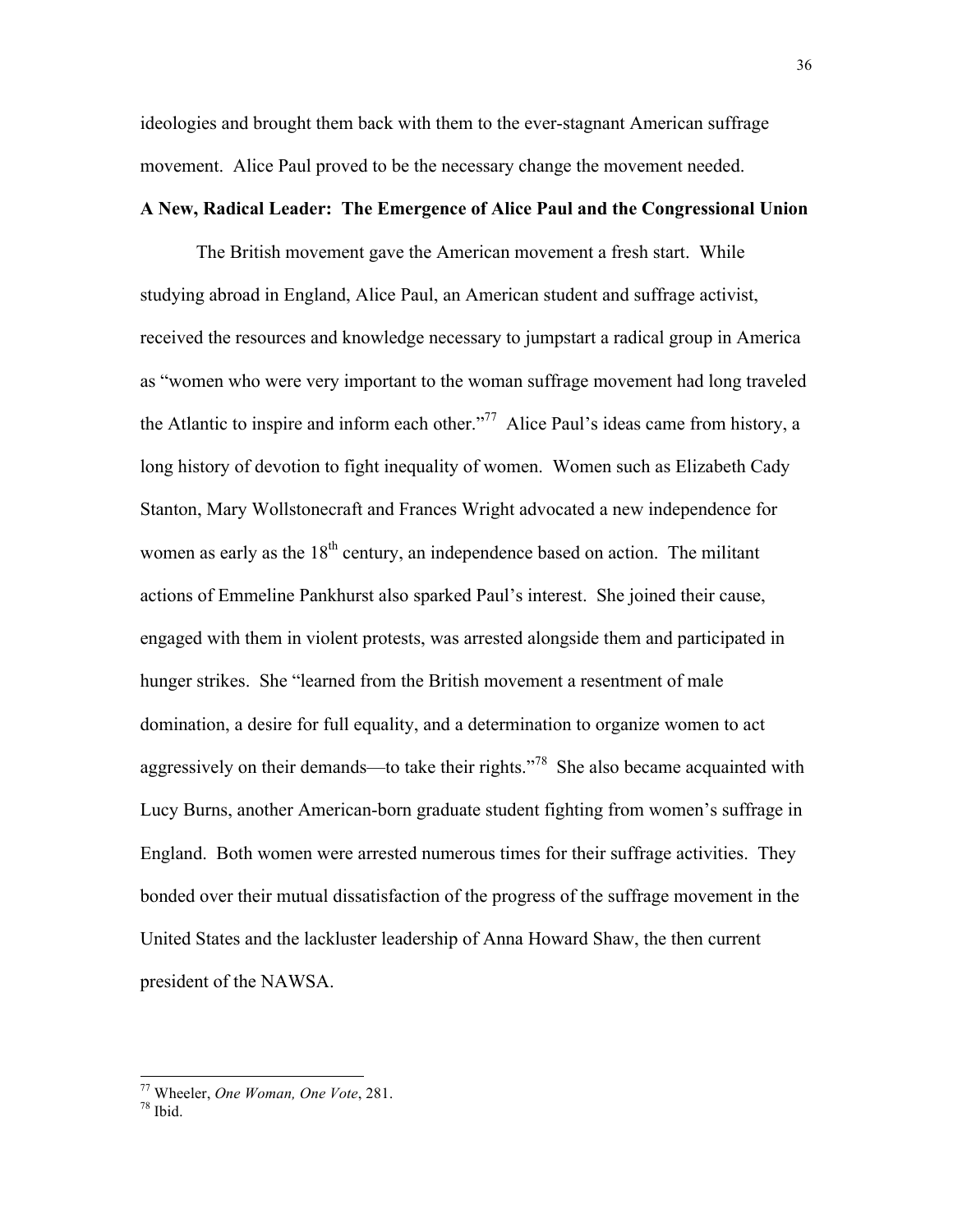Alice Paul brought these tactics and ideas back to the United States in 1910, and Burns followed behind her two years later in 1912. Paul and Burns returned to an America facing economic and social changes, especially for women. They returned to a country facing a global crisis, a country on the brink of war. Paul enrolled in the University of Pennsylvania upon her return home to further her educational pursuits. Here, she joined the National American Woman Suffrage Association. Burns also joined the NAWSA when she returned home and the two began to "concoct a scheme for starting federal [suffrage] work in Washington."<sup>79</sup> Addressing the NAWSA convention of 1912, Paul and Burns compared American suffragists to their counterparts in Britain and wanted American suffragists to embrace and embody these tactics. Paul and Burns were a dynamic duo who excited and enlightened the women's suffrage movement: "the two young militants brought a new excitement—an aggressive spirit—to what had become a lethargic woman suffrage movement."<sup>80</sup> The two were asked to chair the Congressional Committee of the NAWSA in 1912, as the leaders thought their vivacious energy was exactly what the movement needed. For the NAWSA, under the leadership of Anna Howard Shaw during this period, was completely stagnant.

The first project Paul and Burns initiated was a parade in Washington, DC. President Woodrow Wilson's inauguration was scheduled for March 4, 1913. The suffrage parade would take place on March 3, 1913. Doris Stevens, a prominent fighter in the new suffrage organization authored *Jailed For Freedom* to describe the actions, struggles and active leadership of Alice Paul. She wrote, about the first suffrage parade:

 <sup>79</sup> Inez Haynes Irwin, *The Story of Alice Paul and the National Woman's Party* (Fairfax, Va: Denlinger's Publishers, Ltd 1977), 12. <sup>80</sup> Wheeler, *One Woman, One Vote*, 282.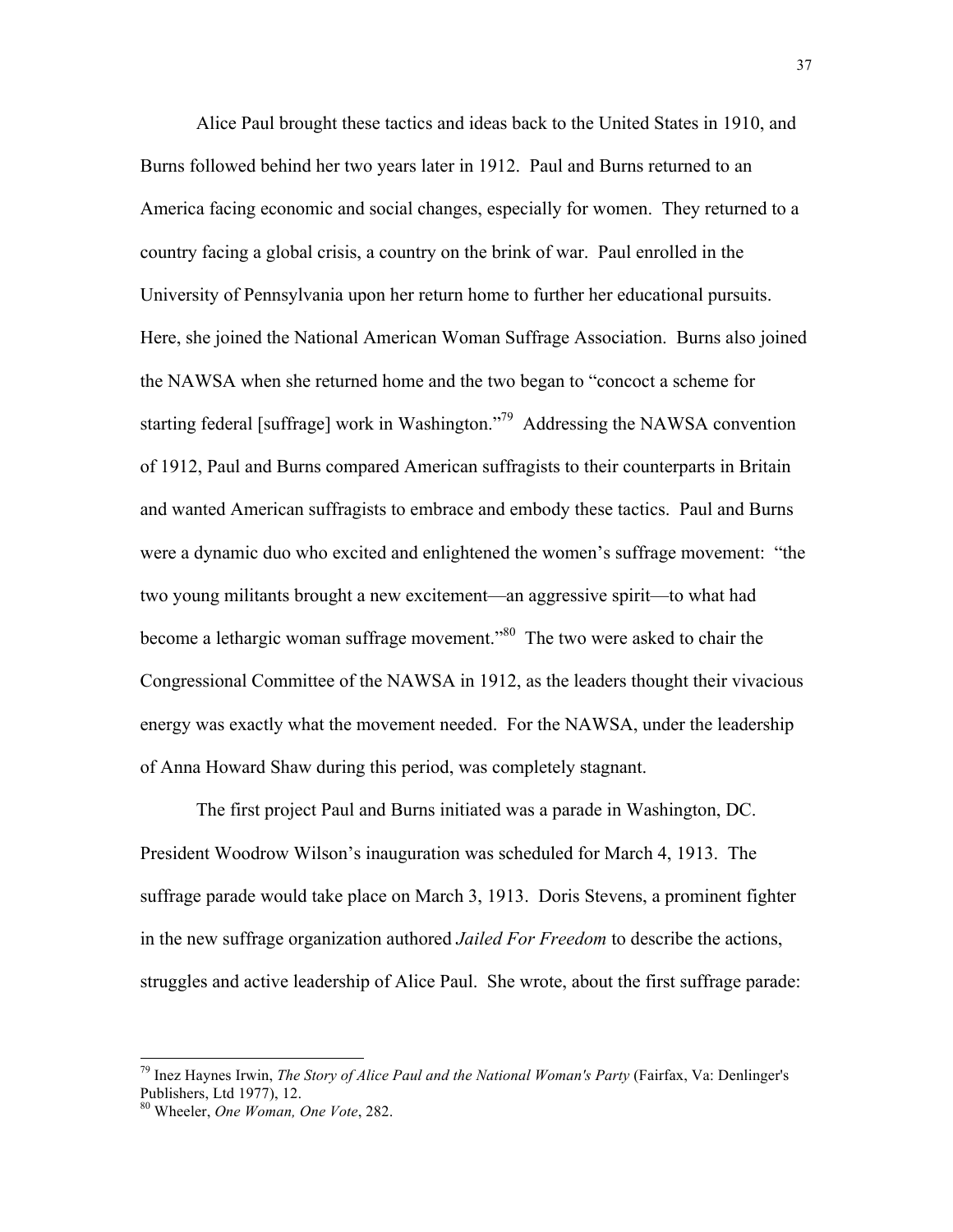Led by a young woman in flowing white robes on horseback, eight thousand women in costumed marching units—marched towards the White House…It dramatized the fact that women wanted to vote and wanted an amendment to the Constitution of the United States to give them that right.<sup>81</sup>

The lack of protection at the parade from police forces gained national attention. As the *New York Times* reported from an interview with Anna Howard Shaw, "There was certainly no effort made to protect us. The whole attitude of those in authority was anger because we were taken away from the inaugural parade. They did everything they could to belittle us and make our parade a failure. They had no idea what our parade would be or the people who would come out to see us."<sup>82</sup> Paul used the momentum from the parade to bring the suffragists inside the White House for a conversation with Wilson days later. As Stevens explains,

After politely listening to the women, President Wilson responded that he had no opinion of the subject of woman suffrage; that he had never given it any thought; and that above all it was his task to see that Congress concentrate on the issues of currency revision and tariff reform.<sup>83</sup>

Although Wilson said he would consider women's suffrage, he eventually determined that it was neither the time nor the place for such deliberations. This frustrated Paul and Burns. Experience had taught them, however, to channel the frustration into action. Dedicated to action over passivity, Paul and Burns transformed the Congressional Committee into the Congressional Union in 1913 and increased "the intensity of their power politics by utilizing a British-style, national 'party responsibility' policy."<sup>84</sup> Their focus: a national amendment enfranchising women.

<sup>&</sup>lt;sup>81</sup> Stevens and O'Hare, *Jailed for Freedom: American Women Win the Vote*, 35.<br><sup>82</sup> "Parade Protest Arouses Senate," *New York Times*, March 5, 1913.<br><sup>83</sup> Stevens and O'Hare, *Jailed for Freedom: American Women Win the V*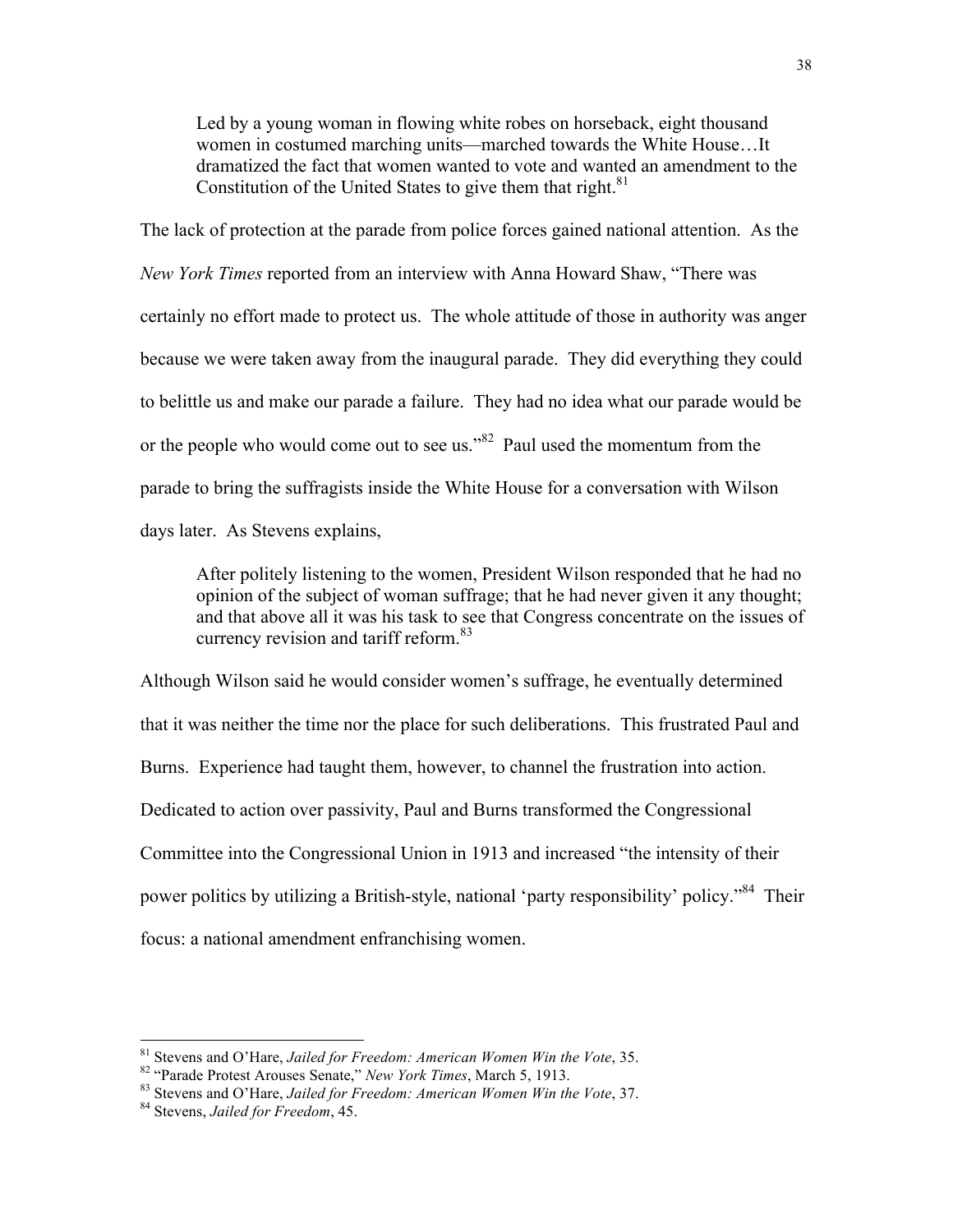While Paul and Burns were busy applying pressure, other parts of NAWSA were failing. With Catt and her attention focused overseas, Shaw seriously weakened the NAWSA that Catt had worked so hard to create. Although Shaw was a great public speaker, she was not a leader, as she could not handle the pressures of the organization. She also could not handle the emergence of the militant and radical suffragists. While abroad, Catt witnessed the militant organizations and tactics used in England towards suffrage. She was surprised, however, when militants greeted her upon her return home to the United States. The increase and popularity of new militant suffrage tactics, coupled with Shaw's lack of leadership ability, led to the downward spiral of the NAWSA and the national suffrage movement from 1910-1915. "Specifically, she did not know how to handle the challenges posed by the emergence of those in the association who sought federal, rather than state-by-state, action and how increasingly called for more militant tactics during 1914 and 1915."<sup>85</sup> It appeared that Shaw's ineffective leadership hindered rather than helped the national struggle. The conflict between militant suffragists in the Congressional Union and the non-militant faction of the NAWSA would prove to be pivotal in the success of the women's suffrage movement.

### **NAWSA: Peace or Suffrage?**

Catt returned to the United States in 1914. Upon her return home, there was a tension brewing in the NAWSA between peace and suffrage. European nations were engaged in World War One, and although the U.S. remained isolationist, there still existed great tension in the country. Before United States involvement in the war, the NAWSA had advocated peace. Women organizers planned a peace parade in mid-August of 1914, and although Catt had concerns on the possible impact of the peace

 <sup>85</sup> Fowler, *Carrie Chapman Catt: Feminist Politician*, 26.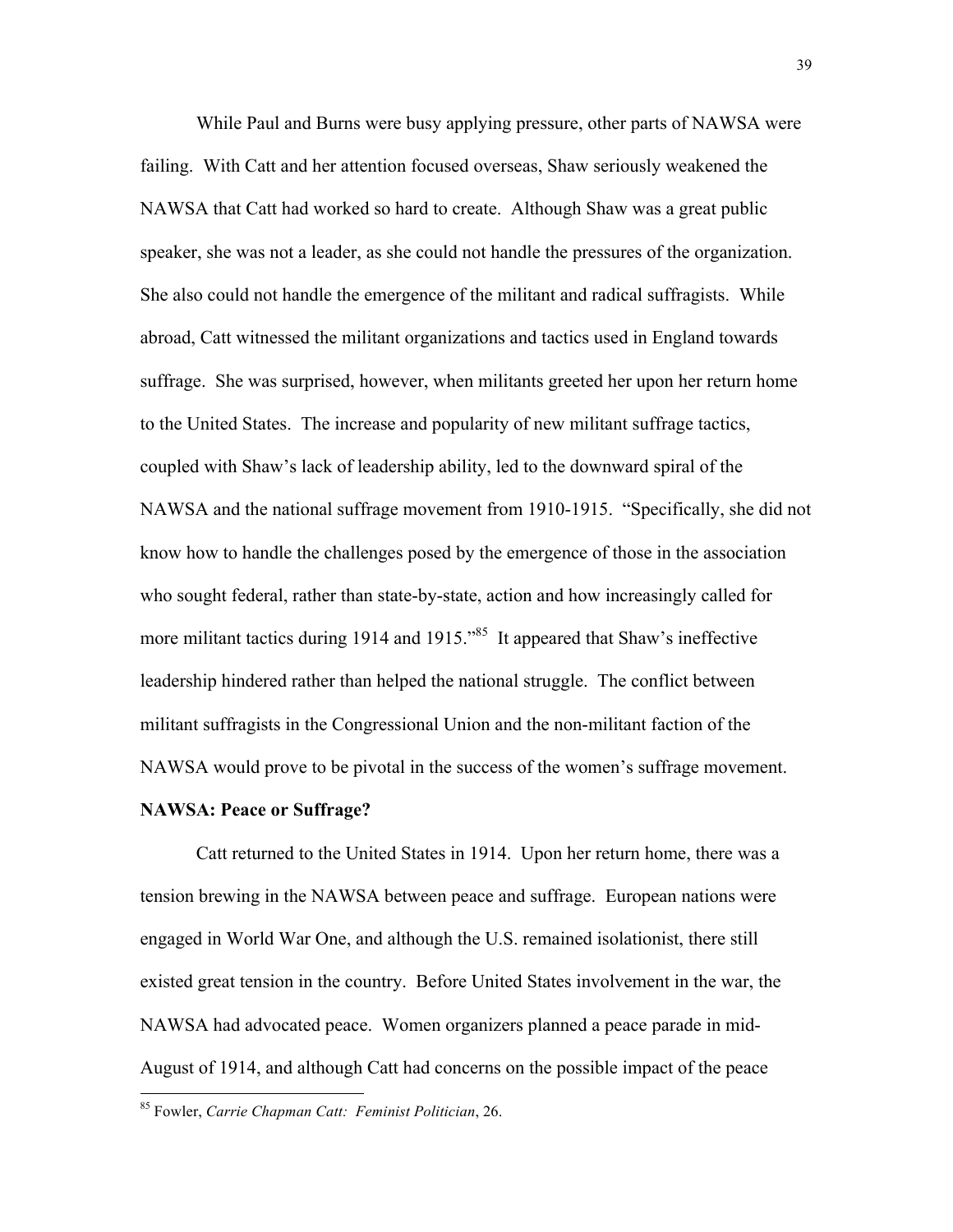parade on the suffrage movement, she did not want to upset the *harmony* of the movement. The women had finally come together and were fighting for a common cause. The women marched in New York on August 29, 1914. As the *New York Times* reported, "With muffled drums, a small army of women robed in black marched down Fifth Avenue from Fifty-eighth Street to Union Square yesterday afternoon as a protest against the war…One band of young girls, who identified themselves as only being 'citizens of the world,' wore printed bands: 'Let Us Have Peace.' One of them carried a globe tied with purple and white ribbons."<sup>86</sup>

Catt, however, grew conflicted between support for peace and suffrage. Although she brought various peace petitions to President Wilson, Catt thought "the suffragists should not be the prime movers in peace demonstrations because they were pushing hard for the vote and she did not want to deflect them when victory seemed in sight."<sup>87</sup> Although she presided over a meeting of the Woman's Peace Party in Washington, her only concern was the impact the Peace Party would have on suffrage for it involved "two big causes—the New York campaign and the International Alliance."<sup>88</sup> Catt decided to re-focus on suffrage and slowly began to distance herself from the Peace Party. Although she initially led the Peace Party delegation in New York, she quickly handed power over as suffrage activities began to pick up.

Catt focused her attention to New York as it was both the "hope and despair"<sup>89</sup> of the suffragists. New York was the largest state in the Union by population, thus had the largest number of votes in Congress. Success here would significantly impact future

 <sup>86</sup> "Protesting Women March in Mourning" *New York Times*, August 30, 1914. <sup>87</sup> Van Voris, *Carrie Chapman Catt: <sup>A</sup> Public Life*, 124. <sup>88</sup> Ibid, 126. <sup>89</sup> Ibid, 117.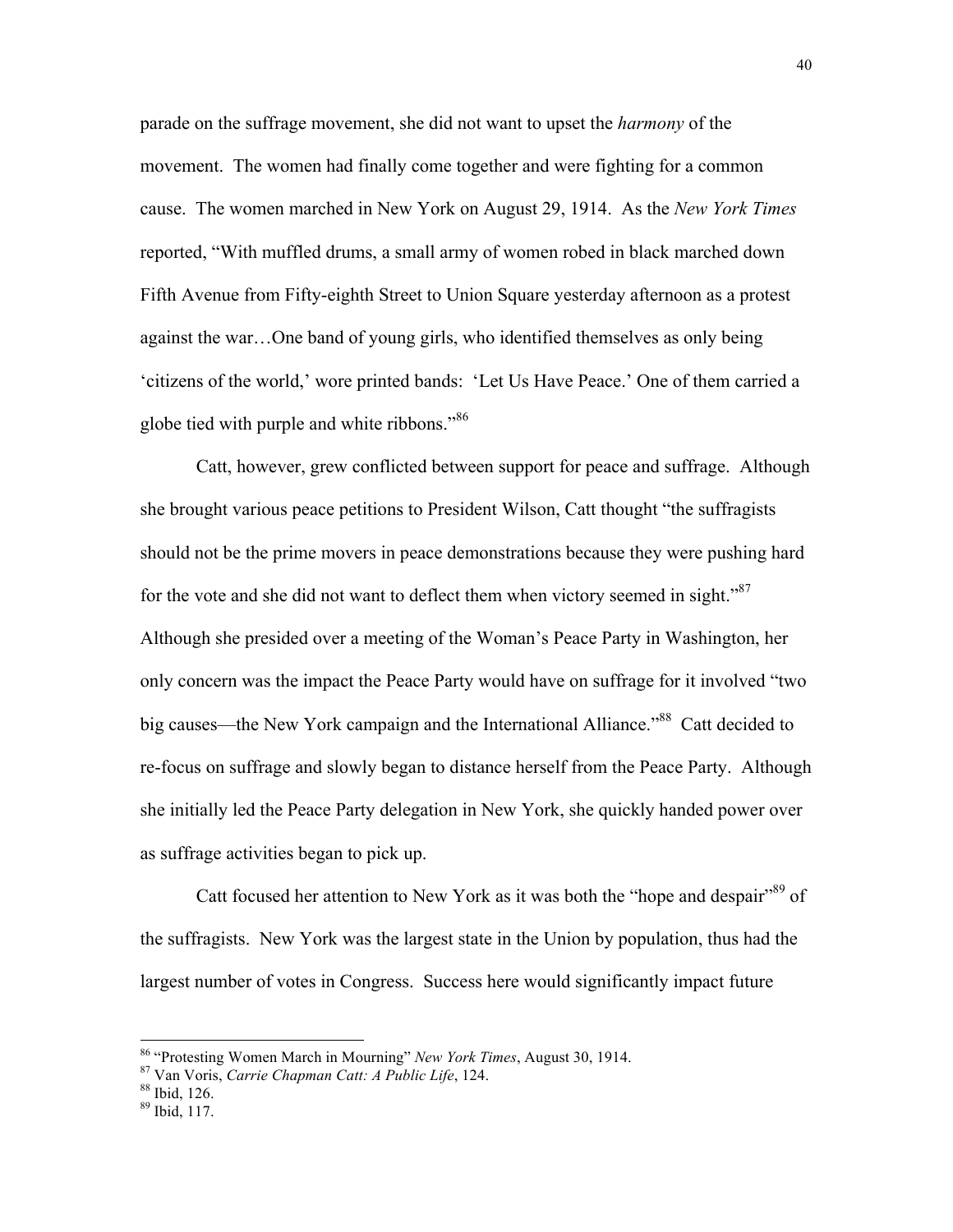success in Washington DC. Devoting herself and the NAWSA to suffrage, the women furthered their efforts and increased their visibility. In New York, "there were canvassing squads, procession with banners and music, meetings of every kind, peripatetic headquarters, gaily decorated and supplied with speakers and workers who went the rounds of each county visiting every town and post office.<sup>"90</sup> Catt and the women held special days and sessions for different workingmen, police chiefs, fire fighters, and as Catt reasoned, "no voter escaped."<sup>91</sup> They tried to reach, teach, and disturb every possible male voter. They were doing "ridiculous things in order to challenge men's attention and to make men think." $92$ 

Catt founded the New York State Woman Suffrage Party in 1915 to mobilize efforts in New York. As a branch of the NAWSA, focused solely on the efforts of suffrage in New York, it garnered 100,000 members by September 1915. All signs indicated successful passage of the suffrage referendum was at hand. A speech Catt gave signified her full commitment and dedication in 1915 to the suffrage fight.

Twenty-five years ago I began to work for the enfranchisement of women. They said at the time that they were afraid of the masses of women who would vote. In these twenty-five years they had admitted to these shores and given citizenship to more men—and foreigners—than there were women of the voting age in this country when I first began to work for their enfranchisement. And they still have to the women, "There are too many of you." Reason will stand no more. We are going to be a government of people and know the reason why.<sup>93</sup>

By 1915, membership in the NAWSA had reached 53,320.<sup>94</sup> The NAWSA

remained focused on securing suffrage in individual states. As Buechler argues, the

NAWSA "was a large, heterogeneous, inclusive, membership organization that

<sup>&</sup>lt;sup>90</sup> Catt and Shuler, *Woman Suffrage and Politics*, 288.<br><sup>91</sup> Ibid.<br><sup>92</sup> Ibid, 290.<br><sup>93</sup> Van Voris, *Carrie Chapman Catt: A Public Life*, 119.<br><sup>94</sup> Banaszak, *How Movements Succeed or Fail*, 45.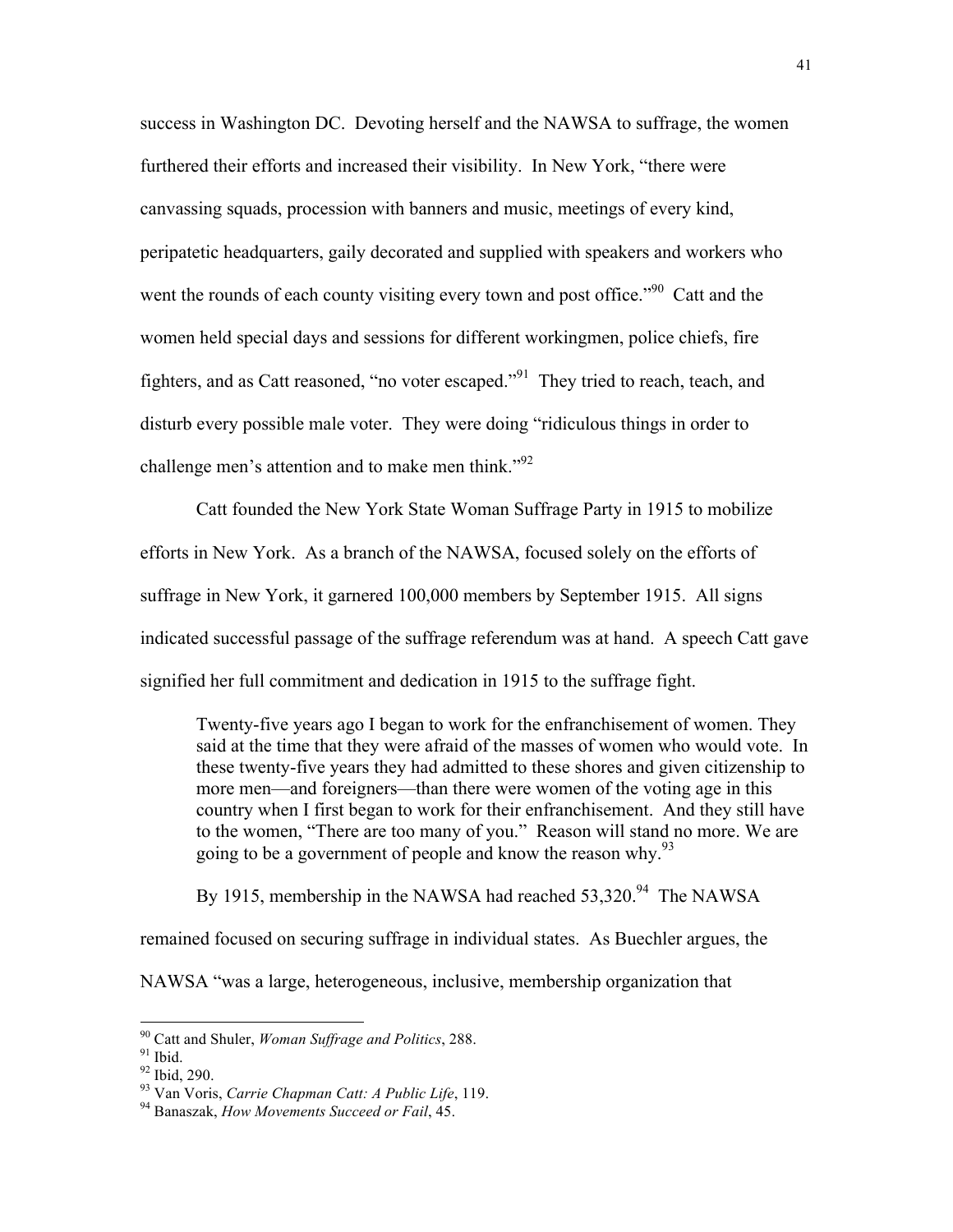welcomed any degree of support and tolerated a wide range of perspectives."<sup>95</sup> It continued to recruit members and spread it message through annual conventions. There was a shift in membership, however, from the white-middle class volunteer, concerned about her family and other obligations, to the full-time, white working woman activist.<sup>96</sup> These new full time activists devoted themselves solely to the cause of women's suffrage. As Buechler suggests, the NAWSA was a sort of umbrella, under which all of "the state campaigns, annual conventions, education, and publicity fell."<sup>97</sup> To this end, Catt was able to harness broad-based appeals for women's suffrage. Her tactics and leadership styles needed to appeal to all women.

Under Catt's guidance, the NAWSA focused on organization and activism. These new tactics were financed largely by individual donations. In 1915, the budget of the NAWSA was approximately \$51,000. (A year later in 1916, that number had almost doubled to approximately  $$91,000.^{98}$ ) These funds were used to support recruitment, conventions, and publications of the NAWSA. They were crucial for the longevity of the NAWSA but did not play a dominant role, as Banaszak suggests, in the history and success of the suffrage movement.

Where a peace parade had been held just two months prior, a suffrage parade represented the culmination of Catt's efforts in New York in October, 1915, right before the November  $2<sup>nd</sup>$  election and the vote on the suffrage amendment. "About 30,000 marched up Fifth Avenue in the teeth of a bitter wind, which swept down their banners remorselessly. It took them over three hours to pass any point. Some 5,000 men were

 <sup>95</sup> Steven M. Buechler, *Women's Movements in the United States: Woman Suffrage, Equal Rights, and*

<sup>&</sup>lt;sup>96</sup> Banaszak, *How Movements Succeed or Fail*, 47.<br><sup>97</sup> Buechler, *Women's Movements in the United States*, 57.<br><sup>98</sup> Banaszak, *How Movements Succeed or Fail*, 78.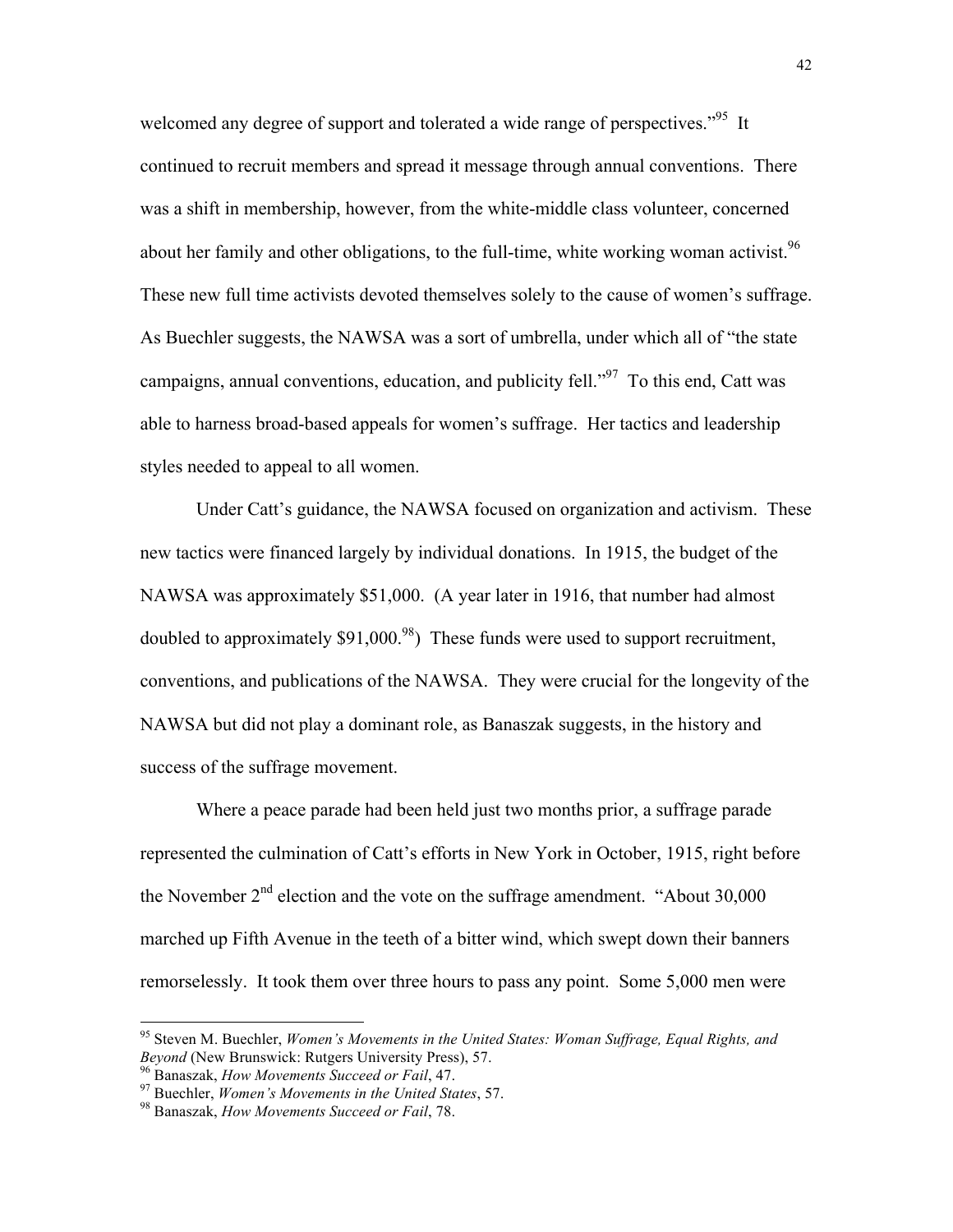also in the march. It was a great demonstration."<sup>99</sup> Although men were involved for the first time in the case, the amendment was once again defeated.

The amendment failed in New York because Catt did not have support from the government. She did not have support from vital external actors. While her work continued in New York, there was growing debate and concern, however, over the Congressional Union of the NAWSA.

### **Similar End, Different Means**

The NAWSA focused on appeasing and engaging Wilson and the government of the United States. In contrast, the Congressional Union (CU) and Alice Paul believed in taking what they wanted. Paul and Burns had transformed the Congressional Committee into the Congressional Union in 1913 in order to concentrate on the passage of a national amendment. (Up until 1915, the NASWA had been solely focused on passing suffrage in the individual states.) Using the British suffrage policy of "holding the political parties in power responsible,"<sup>100</sup> Paul wanted to fight against Wilson, rather than with him for the national suffrage amendment. She wanted to focus on the passage of a federal amendment, not individual state referendums. Through the Congressional Union, Paul and Burns directed their attention to the Senate and the government, and to disenfranchised women nationwide. They encouraged these women to vote against Democratic candidates and the Democratic Party, as Democrats did not support women's suffrage.

 The CU's attack on current members of Congress forced the Senate and the House to form suffrage committees by the spring of 1913. As dedicated as Paul was,

 <sup>99</sup> Van Voris, *Carrie Chapman Catt: <sup>A</sup> Public Life*, 128. <sup>100</sup> Stevens, *Jailed For Freedom*, 34.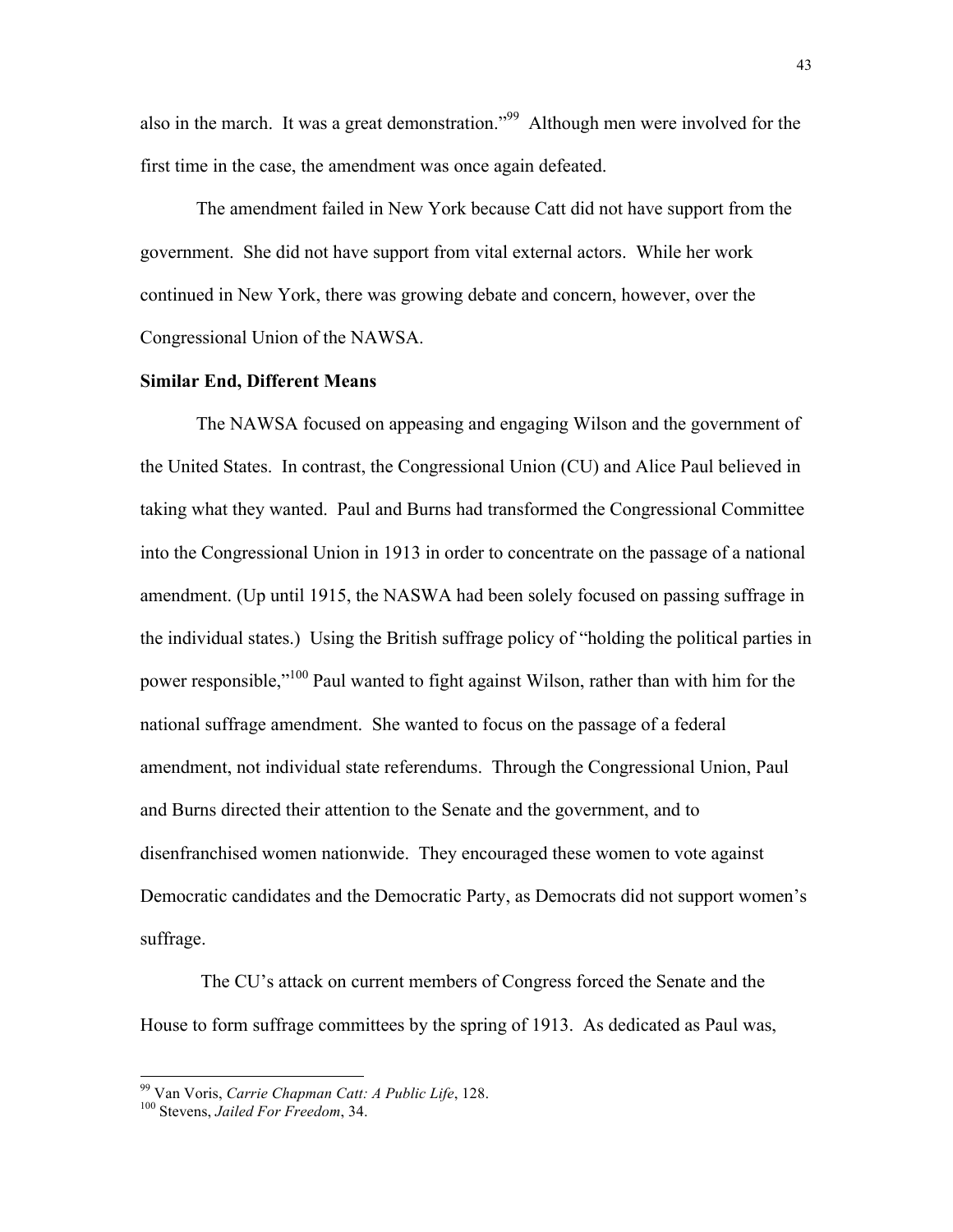however, to the militancy of the British suffrage fight, she still continued to work "within normal American political channels to win suffrage" from 1913 to 1914. (This practice, however, did not last long and led eventually in 1917 to schism between the then created NWP and the NAWSA.) The militancy and strong feminist viewpoints of the Congressional Union became "a liability and an embarrassment to the NAWSA leadership determined not to erode the legislative and public support they had painstakingly won for suffrage."<sup>101</sup> In December 1913 the problems between the Congressional Union and the NAWSA were exposed when the CU implemented their "party in politics" slogan for their entire campaign in which they blamed the Democrats, and Wilson as their leader, as the obstacle to the amendment's success. This was the final straw for the NAWSA, as they viewed this slogan as a direct connection to the suffrage militancy in Britain. As the *New York Times* reported in January of 1914, "Miss Paul and Miss Burns, both of whom were associated with Mrs. Pankhurst in Great Britain, were slightly tinged with militancy, which the National Association does not countenance."<sup>102</sup> The article also stated "a schism in the suffrage ranks is likely."<sup>103</sup> Neither Paul nor the leaders of the NAWSA wanted to be associated with each other.

Alice Paul and Lucy Burns believed that "women must take it upon themselves to demand suffrage, and use tactics of strength rather than those that cajoled and pleaded."<sup>104</sup> Discharged from their services within the NAWSA, Paul and Burns took this ideology into the independently functioning Congressional Union. By the fall of 1914, their "party in power" strategy had taken full effect. Paul and Burns were activity

<sup>&</sup>lt;sup>101</sup> Ford, *Iron-Jawed Angels: The Suffrage Militancy of the National Woman's Party 1912-1920, 58*.<br><sup>102</sup> "Suffragist Rivals Now in the Field," *New York Times*, January 5, 1914.<br><sup>103</sup> Ibid.<br><sup>104</sup> Ford, *Iron-Jawed Angel*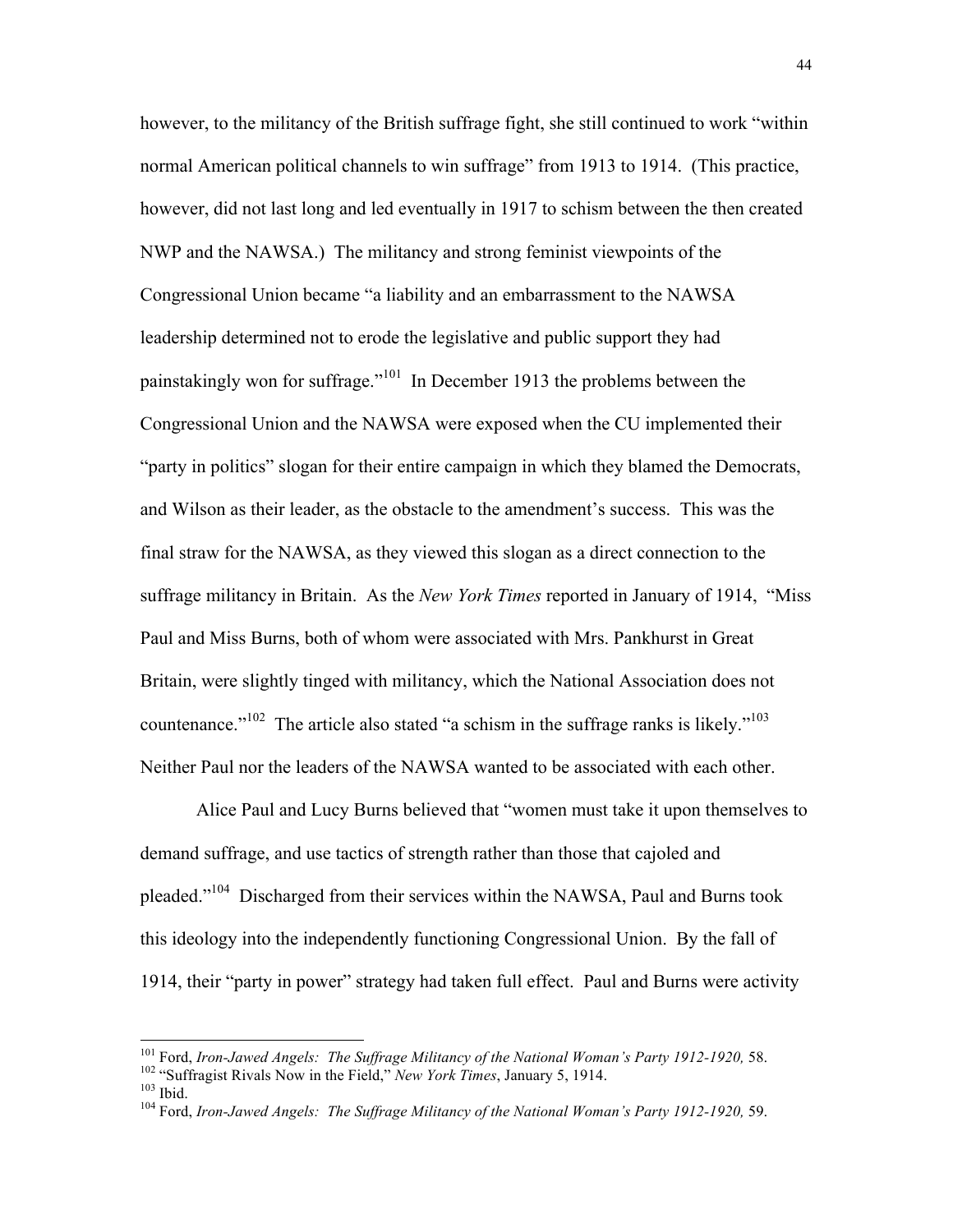speaking out against the Democratic Party and Woodrow Wilson, blaming them for the unsuccessful enfranchisement of women. As the *New York Times* reported, "the Congressional Union for Woman Suffrage is making a spirited campaign against Democratic candidates for the Senate and the House of Representatives on the grounds that the record of the Wilson Administration and the present Democratic Congress show that the party is opposed to votes for women."105 The *Times* was careful to note, however, that the "Congressional Union is not affiliated with the National Women Suffrage Association, that organization having repudiated the method of the union."<sup>106</sup> The Congressional Union and the NAWSA were completely separate entities, fighting, however, for the same ultimate goal.

### **NAWSA: Leadership Changes and an Emergency Convention**

With the failure in 1915 to pass the amendment in New York, progress towards a federal suffrage amendment languished. Women had now been fighting for 67 years with neither statewide nor federal success. This did not stop them, however, from looking to the 1917 referendum in New York as their next campaign. Change would be necessary, however, to keep the fight alive. Anna Howard Shaw announced she would be stepping down as president of the NAWSA. Catt was the logical successor. Her brief successful stint as president earlier in the century gave her credibility as a leader. Additionally, her work and leadership in the International Woman Suffrage Associate had proven quite successful. She had worked for nine years abroad promoting women's equality and suffrage. Her intense and steadfast organizational tactics would severely aid the struggling NAWSA.

<sup>&</sup>lt;sup>105</sup> "Women Oppose Democrats," *New York Times*, November 2, 1914.<br><sup>106</sup> Ibid.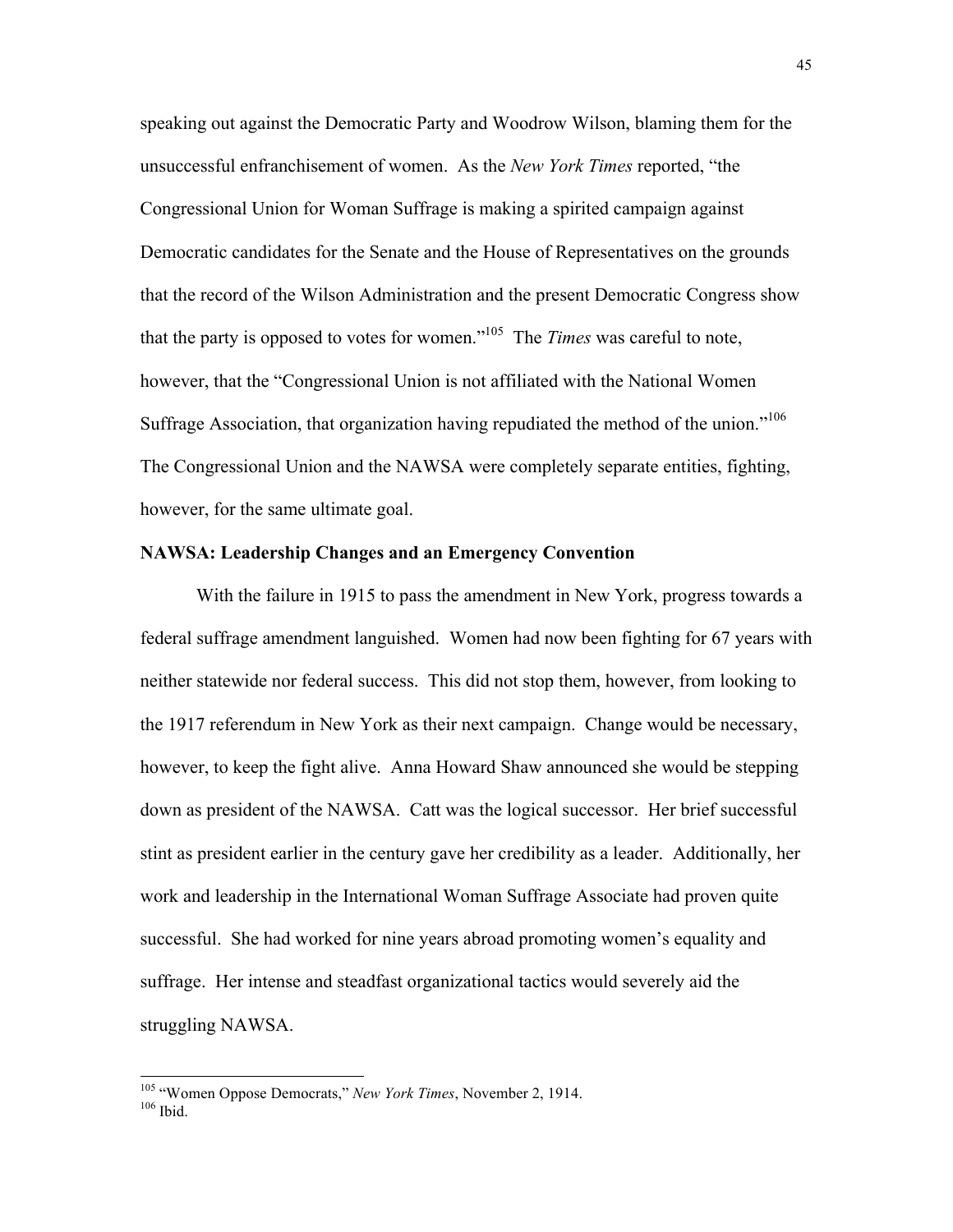Although she described herself as "an unwilling victim,"<sup>107</sup> and thought younger leadership was necessary, Catt eventually agreed to re-assume the role of president of the NAWSA. It was at this time, that she decided to focus all of her efforts on the federal amendment for women's suffrage. She was influenced by the Congressional Union's focus on a federal amendment. Catt was "determined to overcome the lack of cohesion, and to bring organization, unity, and consequent momentum"<sup>108</sup> to the NAWSA. Catt reenergized and redirected the focus of the suffragists to the national stage. This was especially important to gain Congress' support.

Pressured by the Congressional Union's focus on a national amendment, Catt called an emergency convention of the moderate faction of the NAWSA in 1916. The emergency convention proved extremely successful in improving membership as well as increasing political allies. As Catt stated, "From that moment…there were no defections, no doubts, no difference in the Association. A great army in perfect discipline moved forward towards its goal."<sup>109</sup> President Wilson, realizing the severity of the movement, made a speech at the convention.

Almost every other time that I have ever visited Atlantic City I came to fight somebody. I hardly know how to conduct myself when I have not come to fight anybody but with somebody…The movement was coming to full time, we rejoice in the strength of it, and we shall not quarrel in the long run as to the method of it. Because, when you are working with masses of men and organized bodies of opinion, you have got to carry the organized body along. The whole art and practice of government consists not in moving individuals, but moving masses…I have not come to ask you to be patient, because you have been, but I have come to congratulate you that there was a force behind you that will, beyond any preadventure, be triumphant and for which you can afford a little while to wait.<sup>110</sup>

<sup>&</sup>lt;sup>107</sup> Van Voris, Carrie Chapman Catt: A Public Life, 130.<br><sup>108</sup> Ibid, 133.<br><sup>109</sup> Carrie Chapman Catt, 1859-1947. Papers in the Woman's Rights Collection, 21.<br><sup>110</sup> Harper, *History of Women's Suffrage*, vol. 5, 499-500.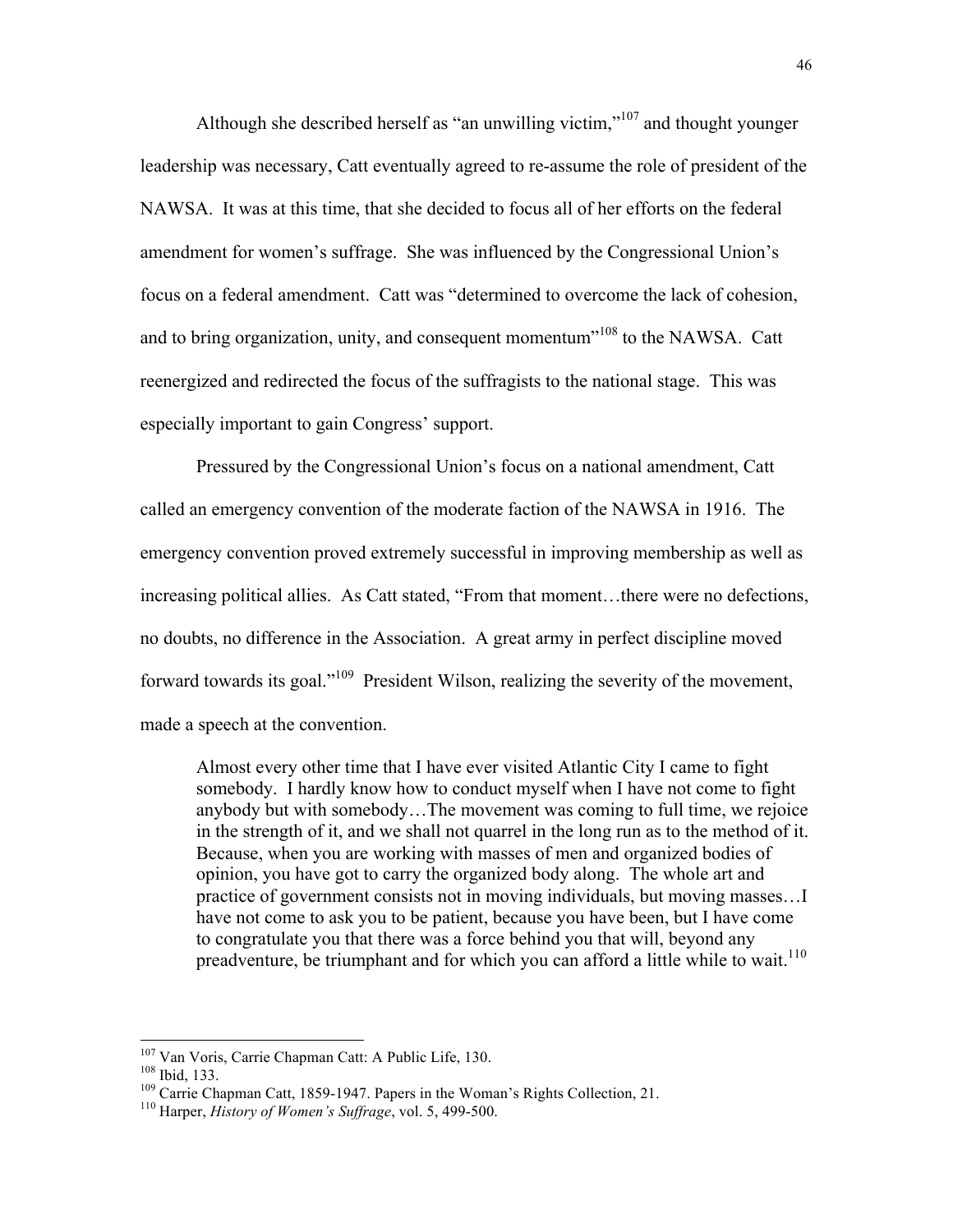Wilson said he was on the side of the suffragists, but also told them they had to wait. Hadn't they waited long enough? This was the first indication, however, that the suffragists had gained legitimacy of its objective from the government.

## **Complete Division**

Although Catt had united and reinvigorated most parts of the NAWSA, the Congressional Union was not willing to compromise either on its mandate or tactics. The Congressional Union became a formally recognized national organization in 1915 and founded a political party, the Woman's Party of Western Voters (WPWV), in 1916.<sup>111</sup> By March 1917, the CU, under the direction of Alice Paul and the WPWV consolidated to form the National Woman's Party (NWP).

In contrast to the NAWSA, membership in the NWP was a fairly homogeneous group. Young, white, educated women made up the majority in the NWP. They were "an exclusive cadre organization that demanded full participation and tolerated no deviation for its carefully chosen course."<sup>112</sup> These young, college-aged women, stood behind Paul and Burns with a steadfast dedication to women's suffrage and equal rights. United and driven by a goal of federal suffrage, the women of the NWP would not back down until they got what they wanted.

## **Conclusion**

The suffrage movement was internally divided. In this chapter, I discussed the role of the main leaders of the movement at the time of schism. In the next chapter, I will explore the effects of this schism on the political climate in the United States. The effects of this internal schism will be used to determine the success of the suffrage movement.

<sup>&</sup>lt;sup>111</sup> Ford, *Iron-Jawed Angels: The Suffrage Militancy of the National Woman's Party 1912-1920, 64.*  $^{112}$  Buechler, *Women's Movements in the United States*, 57.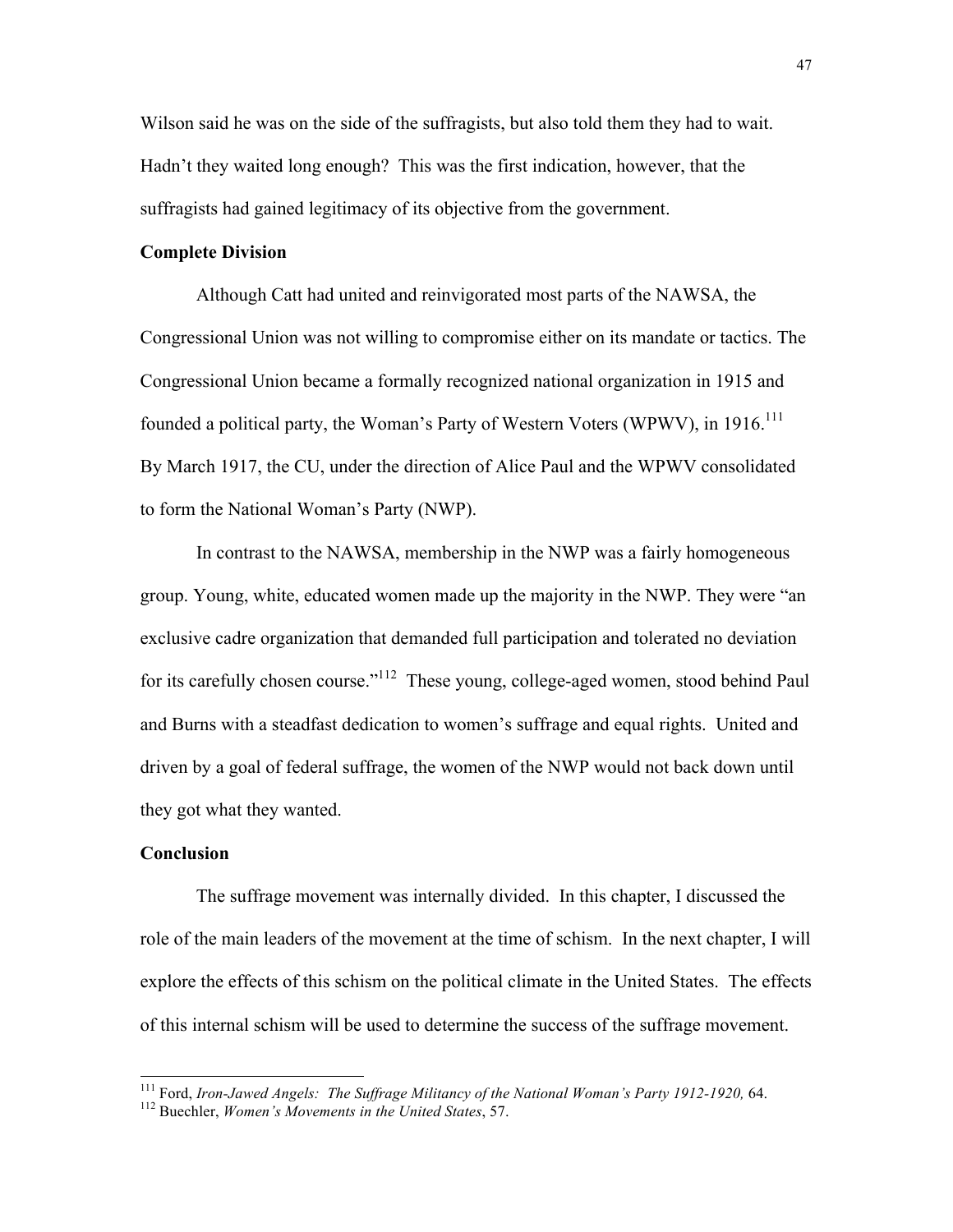### Chapter Three: Selective Engagement

### **Introduction**

The suffrage movement had just experienced an internal schism that splintered the movement into two distinct groups: the NAWSA and the NWP. In this chapter, I will explore the effects of this schism on the success of the movement. As I will show, the movement could not have succeeded without the unintentional effects of selective engagement. As Gupta defines, selective engagement occurs when a social movement is internally divided in moderate and radical flanks. The government chooses to work with a preferred group while marginalizing another other.<sup>113</sup> The government is likely to choose a moderate partner over a radial one. In the case of the women's suffrage movement, the government's selective engagement with the moderate NAWSA led to overall movement success.

Although traditional social movement scholarship assumes that this schism would be a detriment to success, I argue that this schism actually powered the passage of the constitutional amendment. By analyzing the effect of selective engagement in the case of the women's suffrage movement, I will prove an additional outcome of the Radical Flank Effect, as both the NAWSA and NWP succeeded. Schism powered the passage of the 19<sup>th</sup> Amendment on June 4, 1919, enfranchising all American women.

### **World War One**

On August 3, 1914, Germany declared war on France and the next day Britain, allied with France, entered World War One. The United States entered the conflict in 1917, as Wilson explained, to make the world "safe for democracy." It was this phrase

<sup>&</sup>lt;sup>113</sup> Gupta, "Selective Engagement and Its Consequences for Social Movement Organizations," 331.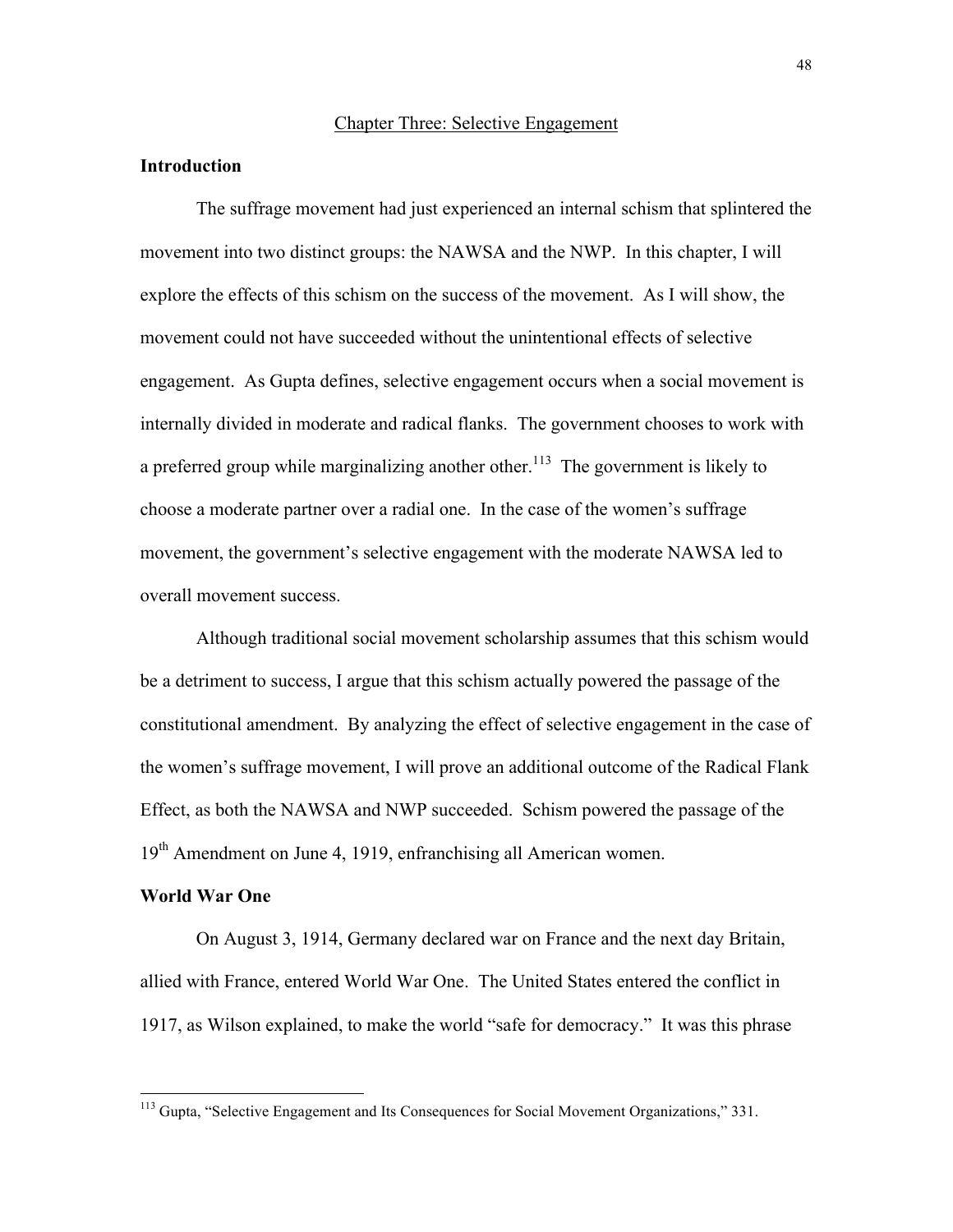that both the NAWSA and the NWP would use and attack in their quest for women's suffrage.

When the United States declared a break from diplomatic relations with Germany on February 3, 1917 it paved the way for the United States to enter World War One. The U.S. declared war on Germany on April 6, 1917. Carrie Chapman Catt was personally torn as to where to place her allegiances. She personally objected to the war yet was committed to maintaining suffrage on the front page of national politics. Her positions (anti-war and pro-suffrage), however, had not proven beneficial in years past. She had to consider the possible benefits of a relationship between war support and suffrage. She also had to be careful not to offend the national sentiments of the International Woman Suffrage Alliance.<sup>114</sup> She postured that if and when international countries enfranchised women, the United States and Woodrow Wilson might follow their lead. Catt's theory, however, worked in the opposite direction, as the United States took the lead in becoming among the first countries worldwide to provide for universal women's suffrage.

Catt called a meeting with her Executive Council in mid-February, 1917, to rally her suffragists around the war. Mainly upper middle class women, Catt asked her fellow suffragists,

Shall suffragists do the "war work," which they will undoubtedly want to do with other groups newly formed, thus running the risk of disintegrating our organizations, or shall we use our headquarters and our machinery for really helpful constructive aid to our nation? $115$ 

Catt encouraged women to present cases for and against aiding the war effort. A vote was then taken.

 <sup>114</sup> Van Voris, *Carrie Chapman Catt: <sup>A</sup> Public Life*, 137. <sup>115</sup> Harper, *History of Woman Suffrage*, 721.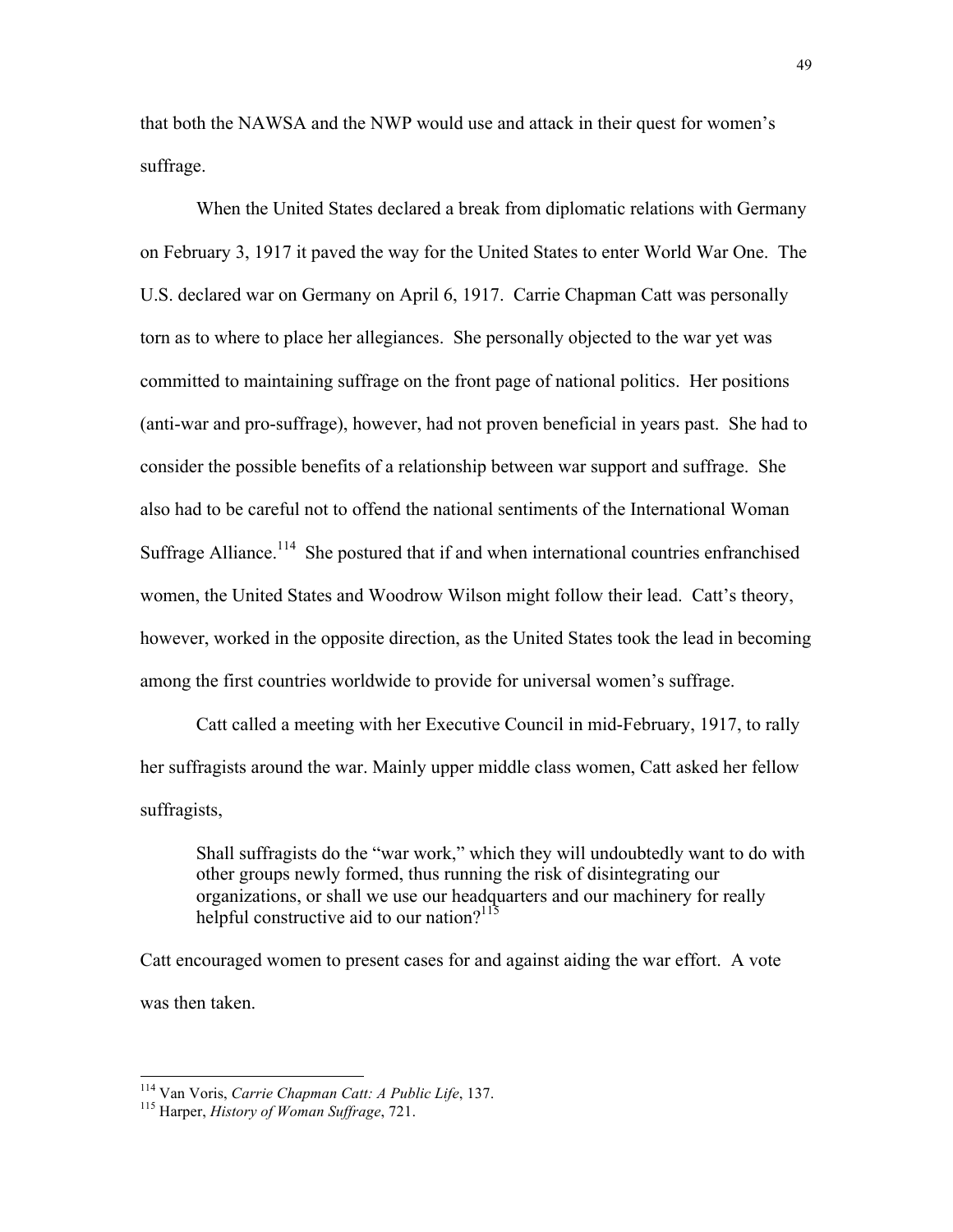The majority decision was that the NAWSA should now abandon its unbroken custom of not participating in any matters except those directly relating to woman suffrage and in that view of the national emergency it should offer its assistance to the Government of the United States and proceed to organize war service.<sup>116</sup>

Catt agreed that support for the war would advance the NAWSA's position as well as the

suffrage movement. Her beliefs, as expressed in a letter to President Wilson, written at

the conclusion of the conference, articulated the NAWSA's new focus and direction.

…If, however, our nation is drawn into maelstrom, we stand ready to serve our country with the zeal and consecration which should ever characterize those who cherish high ideals of the duty and obligation to citizenship. With no intention of laying aside our constructive forward work to secure the vote for the womanhood of this country as "the right protective of all other right," we offer our services in the event that they should be needed, and in so far as we are authorized, we pledge the loyal support of our more than two million members...<sup>117</sup>

NAWSA's platform focused on strong allegiance to national leaders and the President at

this time. This was critical. Catt did not want to lose strength for women's suffrage

during the war, and realized the positive impact strong nationalistic and patriotic action

could have on the success of the suffrage movement overall.

Patriotic duty may have been a prime mover, but women were shrewd enough to realize that such duty could serve not only their country, but also the women's movement and its suffrage goals…As relief work progressed through the weeks and months of the war, it presented many opportunities to demonstrate what a major contribution women could make to society in the public sphere.<sup>118</sup>

Men and the government needed to realize how influential women could be to the war

effort. Women could only contribute if they were equated with men on the political

stage.

Catt was strategic in her support of the United States' involvement in World War

One. By allying with the government and Woodrow Wilson, she proved the power that

<sup>&</sup>lt;sup>116</sup> Harper, *History of Woman Suffrage*, 721.<br><sup>117</sup> Ibid, 723.<br><sup>118</sup> Cheryl Law, *Suffrage and Power: The Women's Movement, 1918-1928* (London: I.B Tauris & Co Ltd, 1977), 22.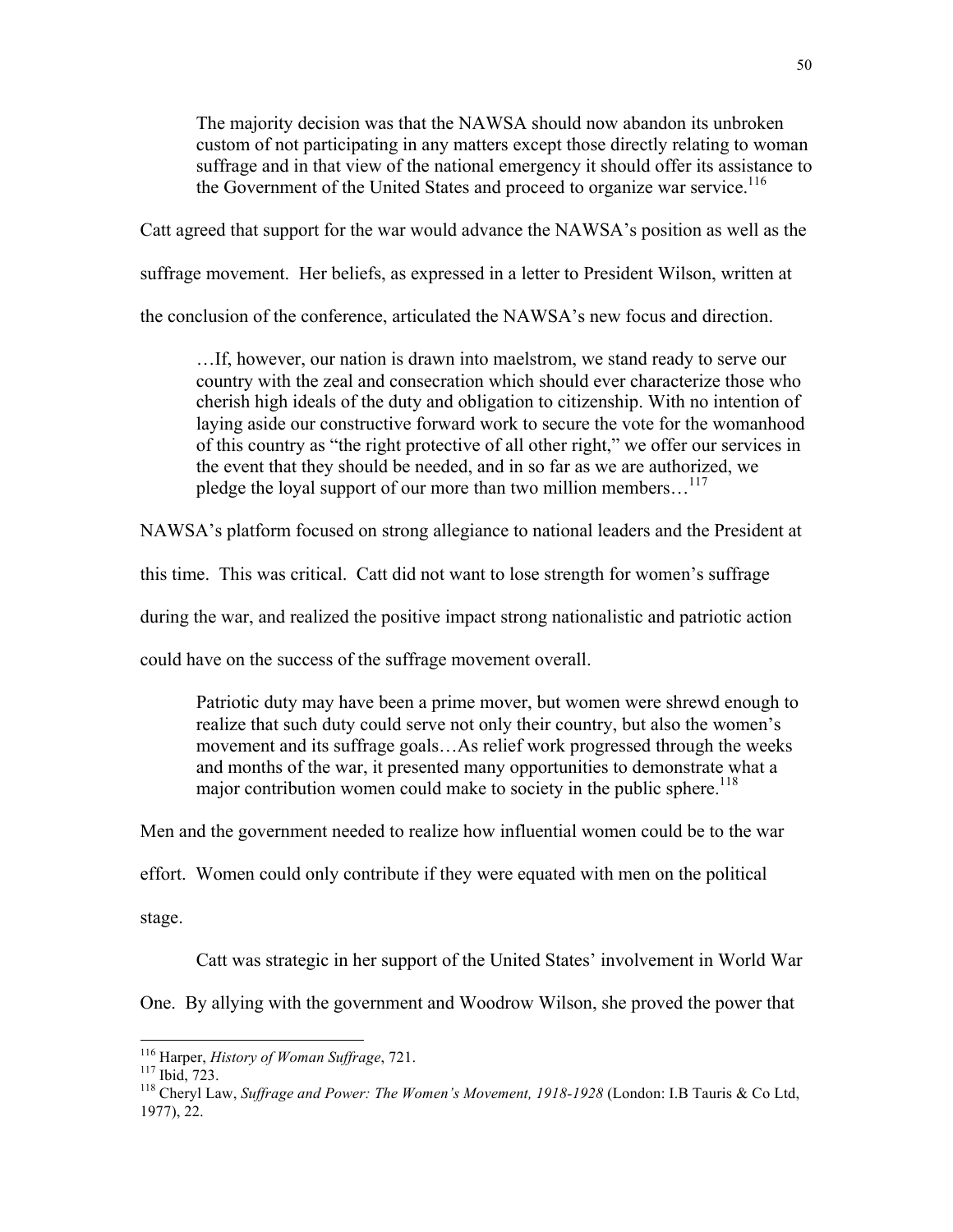women held. Catt urged suffragists to "answer the government's call by working with the forces of construction and conservation, never forgetting their efforts for suffrage and for peace."<sup>119</sup> In a published pamphlet addressing Congress, Catt stated:

Every day the conviction grows deeper that a world humanity will emerge from the war, demanding political liberty and accepting nothing less. In that new struggle there is little doubt that men and women will demand and attain political liberty together. To-day they are fighting the world's battle for Democracy together. Men and women are paying the frightful cost of war and bearing its sad and sickening sorrows together. To-morrow they will share its rewards together in democracies which make no discriminations on account of  $sex$ .<sup>120</sup>

Her shift though, from peace advocate in 1914 to war defendant in 1917, confused her constituents at first. Biographer Van Voris argues that "in part this (her change) was political expediency, in part a reflection of the powerful propaganda at work that influenced even as independent a thinker as she. $121$  This was a strategic political move on Catt's part that, she thought, would win the suffrage fight. Catt believed taking a nationalistic approach to suffrage work would finally spell success for the NAWSA and for the United States, overall.

### **Wilson on Suffrage**

"…Making woman suffrage appear respectable and in keeping with widely shared American values and goals,"<sup>122</sup> Catt made sure the NAWSA remained nationalistic and patriotic. As per her 1916 plan, President Wilson had to be "cultivated —rather than harassed—to persuade him into action."<sup>123</sup> This would be a challenge, however, given Wilson's predisposition and history of opposition to women or their suffrage.

<sup>&</sup>lt;sup>119</sup> Van Voris, *Carrie Chapman Catt: A Public Life*, 140.<br><sup>120</sup> Carrie Chapman Catt, 1859-1947. Papers in the Woman's Rights Collection, 62.<br><sup>121</sup> Van Voris, *Carrie Chapman Catt: A Public Life*, 140.<br><sup>122</sup> Wheeler, *On*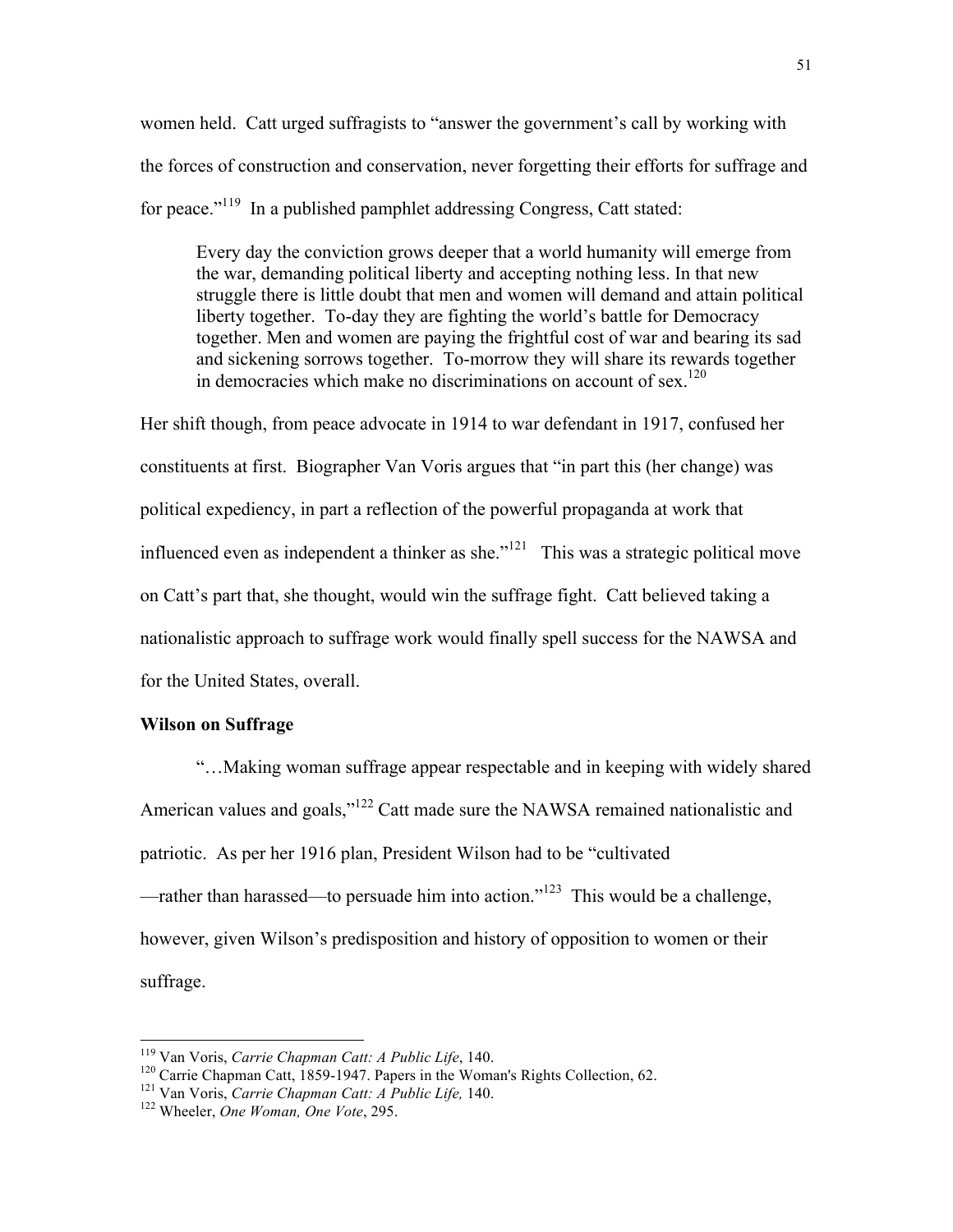In a letter Wilson wrote a letter to a friend, Charles W. Kent, in 1894, he

explained how intellectually inferior he believed women to be:

It distressed me very deeply that the University of Virginia should think, even through a minority of its faculty, of admitting women to its courses. I have had just enough experiences of co-education to know that, even under the most favorable circumstances, it is most demoralizing. It seems to me that in the South it would be fatal to the standards of delicacy as between men and women which we most value. $124$ 

By his presidential election campaign in 1912, Wilson had warmed to the idea of

suffrage, but only on a state level saying in a campaign speech:

It [suffrage] is not a national question, but a state question. So far as it is a state question, I am heartily in favour of its thorough discussion and shall never be jealous of its submission to the popular vote. My own judgment in the matter is in an uncertain balance, my judgment as a voting citizen.<sup>125</sup>

North Dakota, Ohio and Arkansas all passed women's suffrage by the time the United

States entered World War One. Catt remained committed to gaining Wilson's support of

suffrage. Her dedication to moderation and loyalty appealed to Wilson. Wilson's

position would soon be challenged by the development of the NWP and its radical

actions. Unlike Carrie Chapman Catt, Alice Paul pushed the envelope until she got what

she wanted.

### **The NWP and WWI**

Given Paul's guiding principle that political pressure was the only way to gather

Wilson's support, she and the CU/NWP would not side with the government and support

the war efforts. Alice Paul and the CU/NWP believed that full attention, both by

suffragists and the government, should be paid to women's suffrage. On June 21, 1916,

 <sup>123</sup> Christine Bolt, *The Women's Movements: In the United States and Britain from the 1790s to the 1920s*

<sup>&</sup>lt;sup>125</sup> Ray S. Baker, *Woodrow Wilson: Life and Letters*, vol. 3 (New York: Charles Scribner's Sons, 1939, 1946), 385.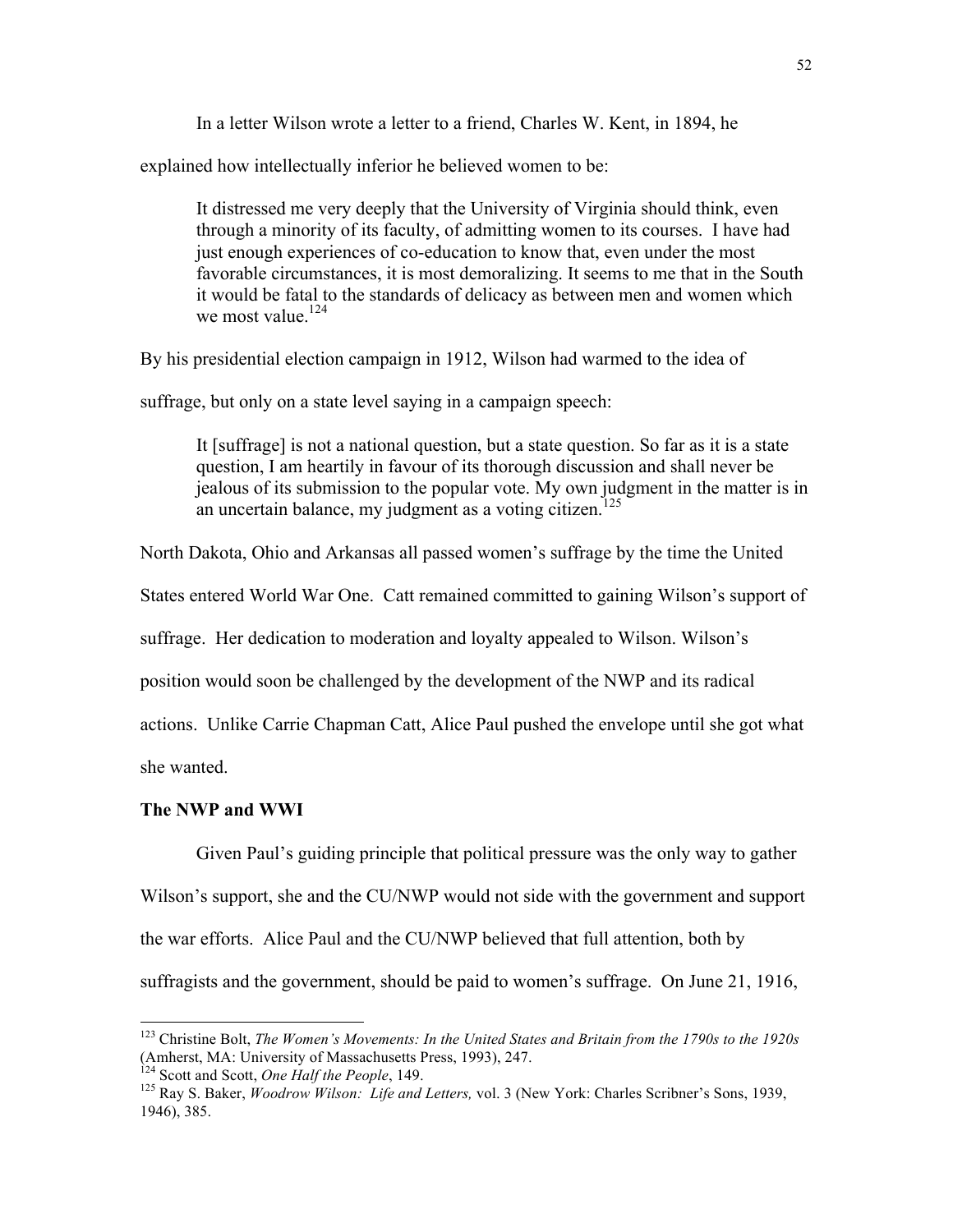the *New York Times*, published an article titled, "Suffragists Make a Threat."<sup>126</sup> The article stated:

The Congressional Union for the Woman's Party announced tonight that they were prepared to enter a campaign against the Democratic Party if the Democrats persist in blocking the passage of the Susan B. Anthony constitutional amendment $^{127}$ 

They would continue their fight and "make national suffrage a war measure."<sup>128</sup> The women of the CU/NWP turned to non-violent civil disobedience. Their objective: "force Wilson and the government, through public pressure, to pass woman suffrage, using the most effective weapons available to them."<sup>129</sup> These weapons included continued pickets, press, and pressure on the Wilson and the government. Signs and banners read:

# "WE SHALL FIGHT FOR THE THINGS WE HAVE ALWAYS CARRIED NEAREST TO OUR HEARTS"

# "DEMOCRACY SHOULD BEGIN AT HOME"

# "WE DEMAND JUSTIC AND SELF-GOVERNMNET IN OUR OWN LAND"<sup>130</sup>

Although a Senate Committee on Woman Suffrage was established not long after, Wilson continued to disregard women's suffrage as an integral part of his political or wartime program. The inaction and silence of Wilson and the government on the question of national women's suffrage pushed the CU/NWP to concern itself "only with the effort to obtain for women the opportunity to give effective expression, through political power, to their ideals, whatever they might be."<sup>131</sup>

<sup>&</sup>lt;sup>126</sup> "Suffragists Make a Threat," *New York Times*, June 21, 1916.<br><sup>127</sup> Ibid.<br><sup>128</sup> Stevens, *Jailed for Freedom*, 83.<br><sup>128</sup> Ford, *Iron-Jawed Angels: The Suffrage Militancy of the National Woman's Party 1912-1920*, 146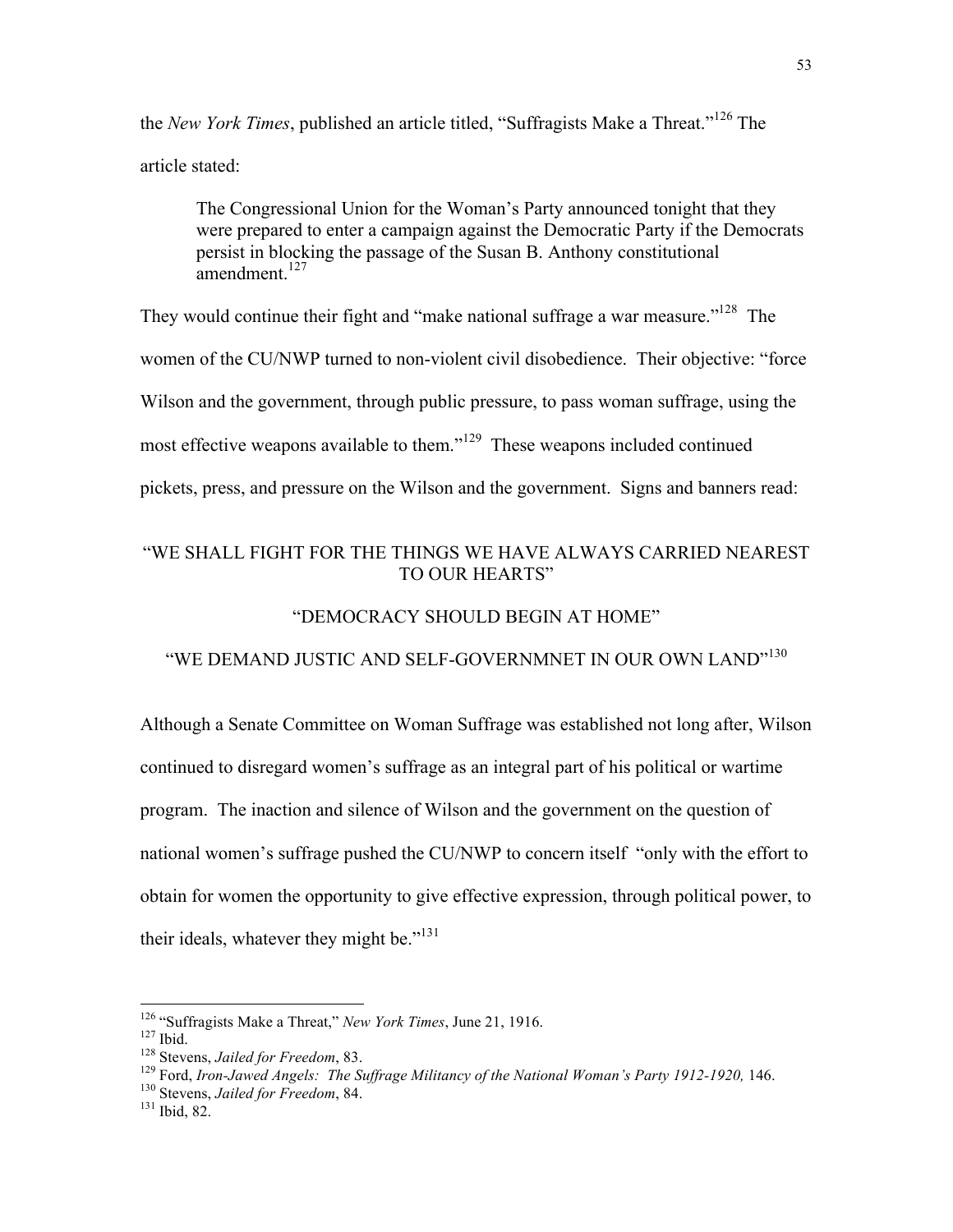The great publicity surrounding the pickets disturbed Wilson and his administration. Every major newspaper in the East ran stories about Paul and the White House pickets.<sup>132</sup> Press coverage was thorough, publishing not only accounts of the events, but Paul's goals:

It is those who deny justice, and not those who demand it, who embarrass the country and its international relations….The responsibility, therefore, is with the government and not with the women of America, if the lack of democracy at home weakens the government in its fight for democracy 3000 miles away.<sup>133</sup>

Paul accused Wilson and the government of fighting for democracy abroad while continuing to allow injustices and inequalities on American soil. Her speeches, pickets, and signs followed this message. The President's actions were contradictory. Paul determined it was her responsibility, and the responsibility of the CU/NWP to continue to hold the party in power responsible for the injustice.

While the Democrats remained silent and blinded by Wilson's sentiments, the Republicans became stronger proponents of woman's suffrage. They "wanted to know why they [the Democrats] should ignore suffrage for women as a war measure."<sup>134</sup> This inspired the women of the CU/NWP and gave them hope for the future of the suffrage amendment. These women were gaining momentum. Their pickets garnered national recognition and support. "The picket line, approaching its sixth month of duty, had aroused the country to an unprecedented interest in suffrage."<sup>135</sup> Nebraska, Michigan, and Rhode Island all passed suffrage within a month. The Democrats could not continue to be silent bystanders in the growing conflict. In defiance of newly found support for

 <sup>132</sup> Sally Hunter Graham, "Woodrow Wilson, Alice Paul, and the Women's Suffrage Movement*," Political*

<sup>&</sup>lt;sup>133</sup> National Women's Party Press Release, 22 June 1917, reel 209, Woodrow Wilson Papers, Library of Congress. <sup>134</sup> Stevens, *Jailed for Freedom*, 87. <sup>135</sup> Ibid, 89.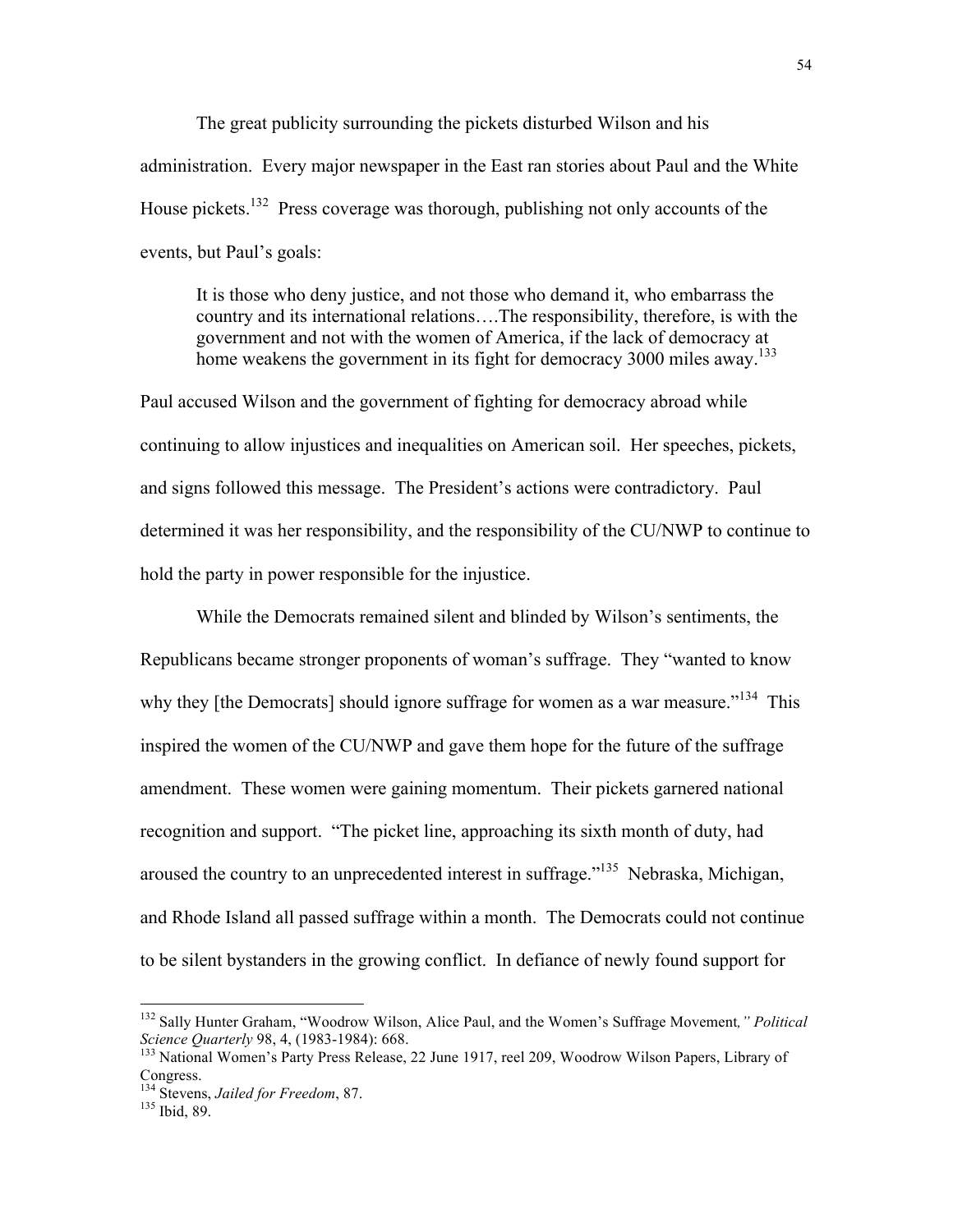suffrage, the government decided to take direct action against the women of the NWP and remove them from the picket lines.

## **The Government Responds**

The NWP women, including Alice Paul were arrested and placed in prison on charges of disturbing the peace and blocking streets and sidewalks. These arrests were the government's response to threats against the status quo—a status quo which had elevated the Democrats to power. One picket banner was particularly damming. The banner read:

We the Women of America tell you that America is not a democracy. Twenty million American women are denied the right to vote. President Wilson is the chief opponent of their national enfranchisement.<sup>136</sup>

Speaking against Wilson had seen its final days. Violence and police arrests escalated. The women had been picketing for long enough. They were instructed to "stop it."<sup>137</sup> If they did not comply, they were warned of being "arrested if [they] attempted to picket again."<sup>138</sup> These suffragists were not silenced by this threat, however. Consequently, the arrests continued to escalate.

The pickets continued for the remainder of 1916 and pushed on into 1917 (when the NWP was finally consolidated), just as the United States was preparing to enter the World War. Going into the war, Wilson had argued "We shall fight for the things we have always carried nearest our hearts—for democracy—for the right of those who

<sup>&</sup>lt;sup>136</sup> Stevens, *Jailed for Freedom*, 92.<br><sup>137</sup> Ibid, 93.<br><sup>138</sup> Ibid, 94.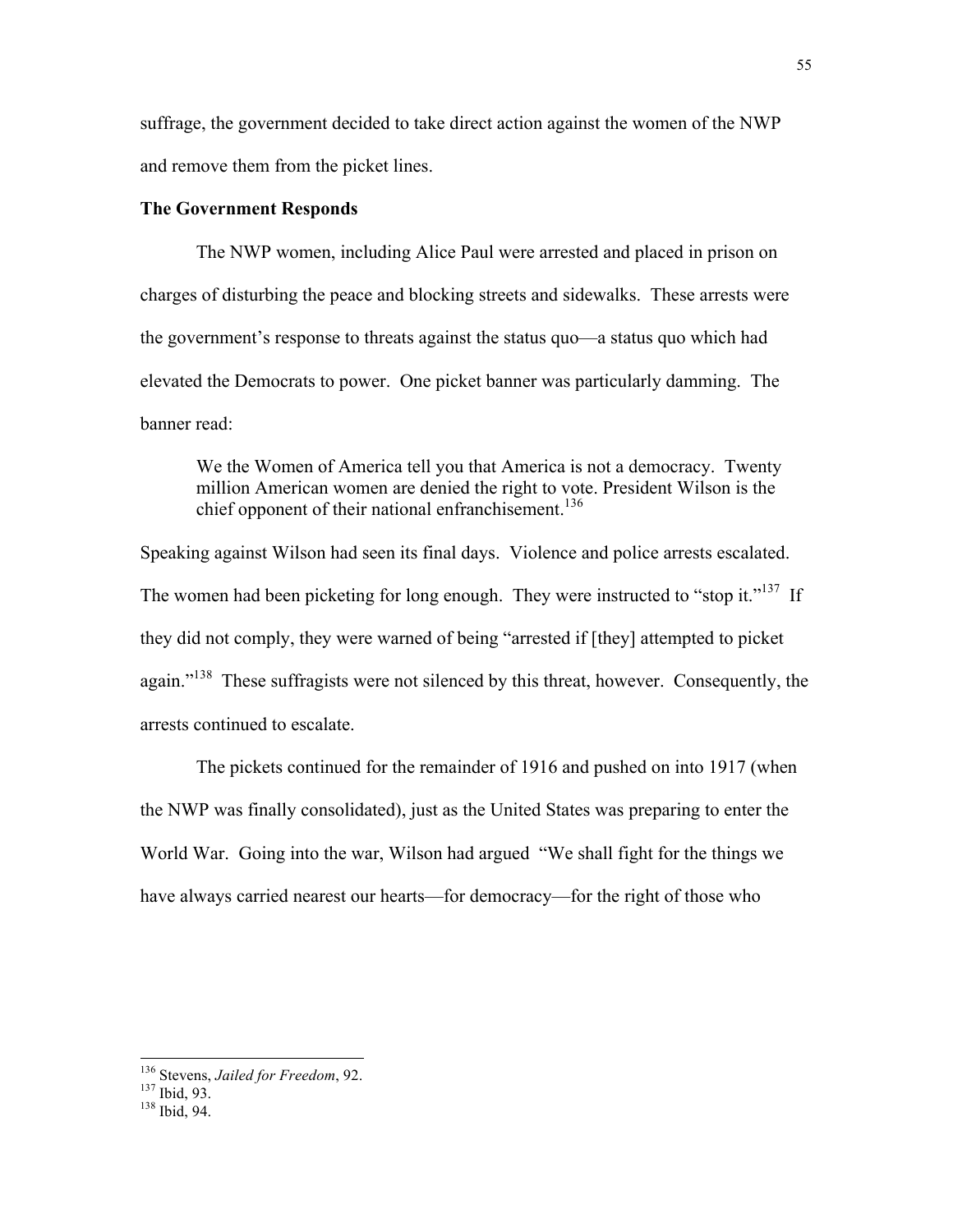submit to authority to have a voice in the own Government."<sup>139</sup> Paul and the NWP argued, however, that the same could not be said about citizens in America.

With Alice Paul and the NWP continuing their protests undaunted by police harassment, Wilson turned to censorship. Wilson's secretary sent the following instructions to the *New York Times*:

Please have nothing about the picketers or what they do in prison or anything else on the front page of the newspaper. Tell the news in two sticks, not farther forward than the fourth page until further notice, no matter what happens or what they do, and a small head over two sticks, *never* a display head.<sup>140</sup>

This wartime censorship thus "had assumed a new and unconstitutional function…of censoring material critical to the Wilson administration but not critical to the war effort."<sup>141</sup>

# **The Final Straw**

The government was ultimately engaged in two battles, one abroad and one on domestic soil. At the October 1917 "War Congress," all war measures were voted on and approved. Suffrage, however, was nowhere on the agenda. Earlier, on July 4, 1917, thirteen picketers were arrested outside the White House for carrying signs that said: "Governments derive their just powers from the consent of the governed."<sup>142</sup> They went to jail for silently protesting. This perplexed them, as they had broken no laws. They argued, "Persecution has always advanced the cause of justice…Our work for the passage of the amendment must go on. It *will* go on."<sup>143</sup> The methods of the government to stop these suffragists became "physically more brutal, politically more stupid, and lawless in

 <sup>139</sup> Wilson, Woodrow, "Declaration to War Congress," 1917, accessed January 13, <sup>2011</sup>

http://wadsworth.com/history\_d/special\_features/ilrn\_legacy/wawc2c01c/content/wciv2/readings/wilson1.h

<sup>&</sup>lt;sup>140</sup> Arthur Bisbane to Joseph Tumulty, 9 November 1917, Woodrow Wilson Papers, Library of Congress<br><sup>141</sup> Graham, "Woodrow Wilson, Alice Paul, and the Women's Suffrage Movement," 673.<br><sup>142</sup> Stevens, *Jailed for Freedom*, 9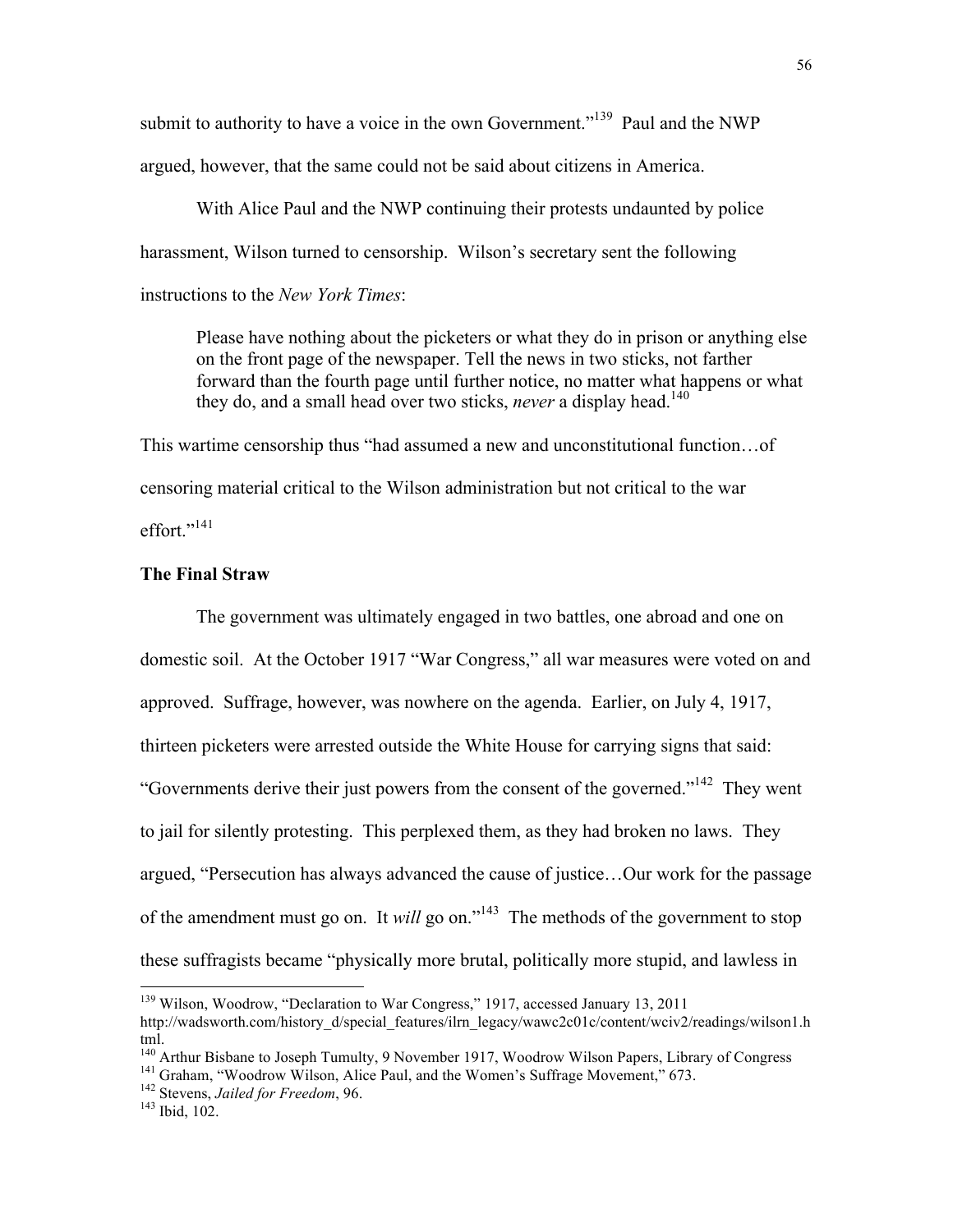the extreme."<sup>144</sup> As the pickets continued, the violence and police brutality increased. There were seventy women in jail at the beginning of October 1917. Alice Paul, the fighter that she was, decided she too must be arrested and jailed to prove the severity of the suffrage issue and join her fellow revolutionaries. She joined and remained on the picket line until she was arrested.

The NAWSA and Catt did not remain silent during the NWP's pickets. In an open letter to the public, Catt displayed the NAWSA's disapproval of the White House pickets and advocated that the public disregard these radical and "unpatriotic" actions:

The National American Woman Suffrage Association points out that with its membership of two million women representative of all the states, it is the essential agent to be reckoned with; that its work has always been constructive, law-abiding and non-partisan; that every grant of suffrage to the women of this country has been the result of its labors; that is efforts to secure a Federal Suffrage Amendment have never flagged.<sup>145</sup>

The NWP was relentless, however. By late October 1917, Paul urged women to ask for political prisoner status. Paul wanted to make sure that the public knew that these women were arrested for "opposing their government and that the women were being denied basic right of citizenry, including the freedom of speech."<sup>146</sup>

Paul's advocacy of non-violent civil disobedience led to a new tactic for the suffragists while in prison: hunger strikes. "Her own sacrifice could thus constitute a powerful form of nonviolent persuasion and pressure because no warden wanted to be responsible for the severe illness or death of this well-known leader."<sup>147</sup> Although Alice Paul was ready to sacrifice her body for her cause, the government had an answer: force-

<sup>&</sup>lt;sup>144</sup> Ford, *Iron-Jawed Angels: The Suffrage Militancy of the National Woman's Party 1912-1920*, 87.<br><sup>145</sup> Carrie Chapman Catt, "Open Letter to the Public" July 13, 1917. NWP Papers: Group 1, the Suffrage Years. Reel 45,

<sup>&</sup>lt;sup>146</sup> Adams and Keene, *Alice Paul and the American Suffrage Campaign*, 196.<br><sup>147</sup> Ibid. 201.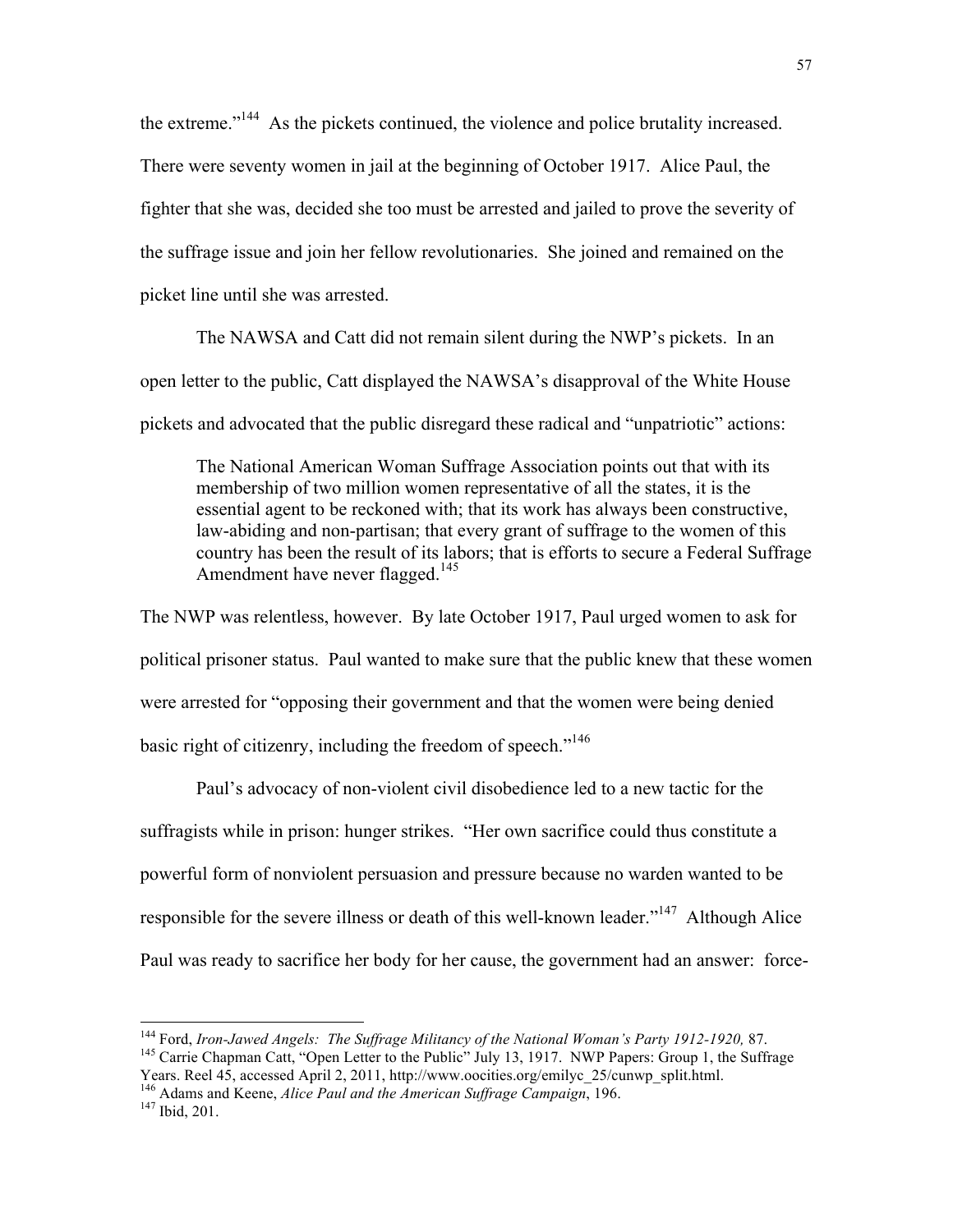feeding. As Lucy Burns' diary states, "It hurts nose and throat very much and makes nose bleed freely. Tube drawn out covered with blood. Operation leaves one very sick. Food dumped directly into stomach feels like a ball of lead."<sup>148</sup>

As Stevens describes, the situation was dire:

Never was there a sentence like ours for such an offense as ours, even in England. No woman ever got it over there even for tearing down buildings. And during all the agitation we were busy saying that never would such things happen in the United States. The men told us they would not endure such frightfulness.<sup>149</sup>

 Women were sacrificing themselves and their bodies for suffrage. Alice Paul's personal situation, however, took an even more dramatic turn as she was held in isolation and eventually transported to a mental ward. This only increased pressure on the U.S. government, as activists fought long and hard for their steadfast leader. The actions of the NWP resulted in far more radical and violent tactics by government officials. Mass picketing resulted in one of the largest group arrests to date. The "Night of Terror," as referred to by the women, followed these arrests. Thirty-three women who were arrested during the NWP's picketing were brutally beaten and assaulted by national guards and soldiers. "All the arrested suffrage militants regarded themselves as political prisoners of the Wilson Administration, and were quite willing to undergo whatever was necessary to have prison and government authorities recognize them as such."<sup>150</sup> Women continued to be arrested and force-fed every day. Wilson, however, remained silent.

The free women of the NWP continued to picket, adding to their protests public disclosure of the deplorable living conditions of their imprisoned fellow suffragists. These free suffragists began a speaking tour, "A Prison Special." They dressed in prison

<sup>&</sup>lt;sup>148</sup> Stevens and O'Hare, *Jailed for Freedom: American Women Win the Vote*, 125.<br><sup>149</sup> Stevens, *Jailed for Freedom*, 190.<br><sup>150</sup> Wheeler, *One Woman*, *One Vote*, 286.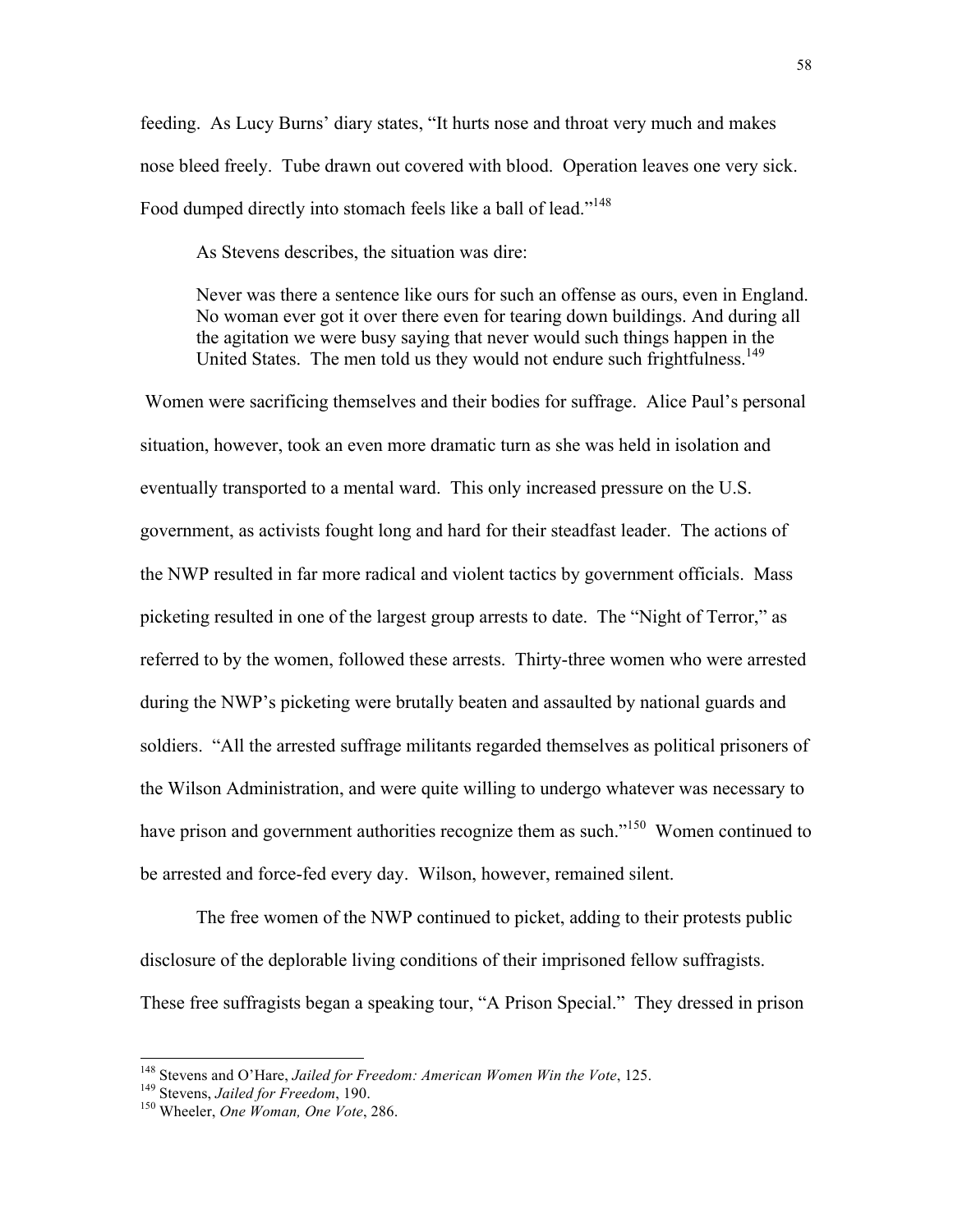uniforms and spoke out against what was occurring, at the hands of the government of the United States. These suffragists also encouraged American citizens to write letters to Wilson in support of the fair treatment and release of the suffragists.

Given the unrelenting and critical publicity on the Wilson administration, Democrats in Wilson's administration began to side with the suffragists. "The treasurer of the Wilson Independent League protested to Wilson that:

'It is absolutely essential that the American people be united at this time. But unity is not to be obtained by dragging women to filthy jails for the crime of bearing banners upon which are inscribed the words from the president's lips!"<sup>151</sup>

By the end of November 1917, the sheer number of jailed women, the funds

necessary to keep them locked up, and the negative publicity proved to be too much

pressure and embarrassment on both Wilson and his government. A court ruling

suggesting, "you ought lawfully lock them up instead of unlawfully locking them up,"<sup>152</sup>

exposed the unwarranted and biased actions of the government. Although appeals were

filed, public opinion prescribed action. All prisoners were released by November  $28<sup>th</sup>$ ,

1917. Alice Paul said as she left prison that,

We hope that no more demonstrations will be necessary, that the amendment will move steadily on to passage and ratification without further suffering or sacrifice. But what we do depends entirely upon what the Administration does. We have one aim: the immediate passage of the federal amendment.<sup>153</sup>

Alice Paul received a visit prior to her prison release that significantly altered, for a time,

her actions once released. In late November 1917, Paul received a visit from David

Lawrence, a journalist with connections to the Wilson Administration.<sup>154</sup> He "reportedly

asked Paul if she would agree to abandon the picketing in exchange for a guarantee from

<sup>&</sup>lt;sup>151</sup> Graham, "Woodrow Wilson, Alice Paul, and the Women's Suffrage Movement," 676.<br><sup>152</sup> Stevens, *Jailed for Freedom*, 239.<br><sup>153</sup> Ibid, 241.<br><sup>154</sup> Graham, "Woodrow Wilson, Alice Paul, and the Women's Suffrage Movement,"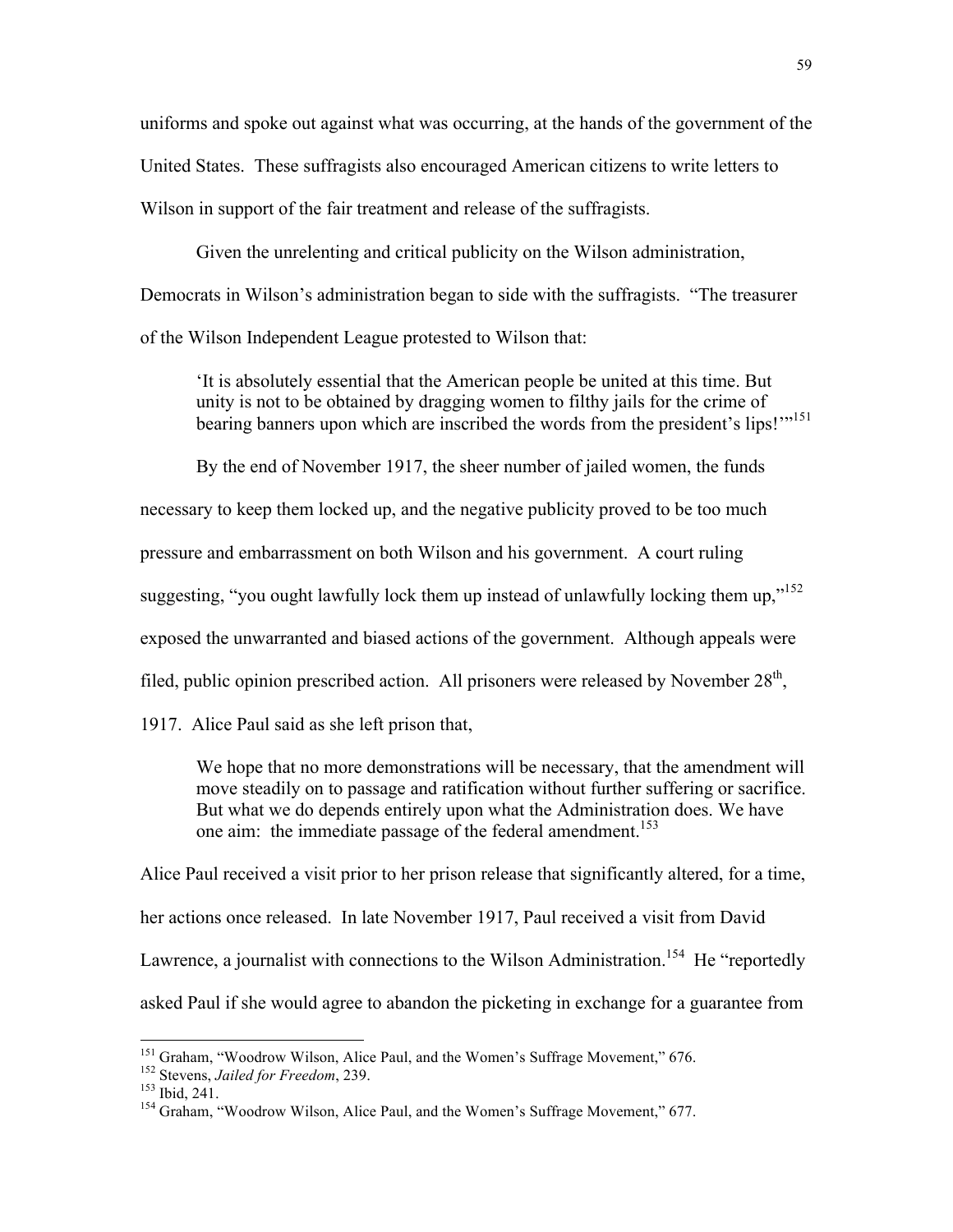the administration that the suffrage amendment would pass through Congress by 1919."<sup>155</sup> Paul's statements, once released from jail, showed her support of this offer. Pickets stopped for a couple months, but resumed when it seemed Congressional efforts stalled.

#### **The NAWSA Responds**

Once the NWP women were released from prison, President Wilson and the government could no longer remain silent. They knew the threat these women possessed to the government's legitimacy and power. The NWP's radical tactics posed a threat that Wilson could not afford to ignore. The NAWSA realized this and rode its wave.

Catt increased her effort in response to opposition to the NWP. She knew with a little more work, suffrage would be passed. Alice Paul, and her reliance on non-violent civil disobedience, legitimized the political processes of the NAWSA. Carrie Chapman Catt remained supportive of Wilson. She continued to give speeches before Congress, advocating through words, the importance of women's suffrage:

Do you realize that in no other country in the world with democratic tendencies is suffrage so completely denied as in a considerable number of our own states? There are thirteen black states where no suffrage for women exists, and fourteen others where suffrage for women is more limited than in many foreign countries.

Do you realize that when you ask women to take their cause to state referendum you compel them to do this: that you drive women of education, refinement, achievement, to beg men who cannot read for their political freedom?

Do you realize that such anomalies as a college president asking her janitor to give her a vote are overstraining the patience and driving women to desperation?

<sup>&</sup>lt;sup>155</sup> Graham, "Woodrow Wilson, Alice Paul, and the Women's Suffrage Movement," 678.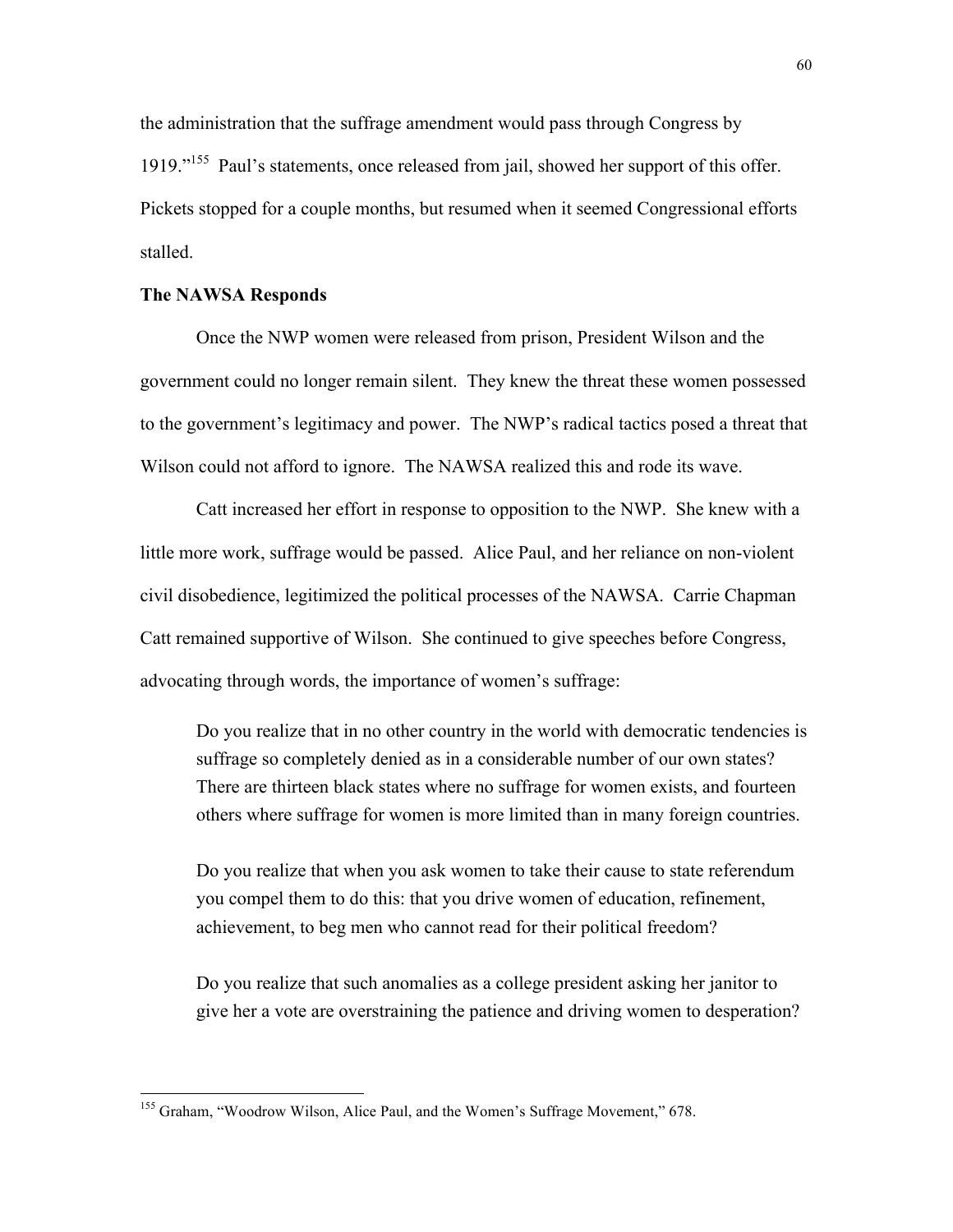Do you realize that women in increasing numbers indignantly resent the long delay in their enfranchisement?...

Woman suffrage is coming--you know it. Will you, Honorable Senators and Members of the House of Representatives, help or hinder it?<sup>156</sup>

The *New York Times* published a letter from Woodrow Wilson to Carrie Chapman Catt

proving the support and alliance between the government and the NAWSA.

My dear Mrs. Catt,

May I not express to you my very deep interest in the campaign in New York for the adoption of woman suffrage, and may I not say that I hope that no voter will be influenced in his decision with regard to this great matter by anything the so-called pickets have done here in Washington? However justly they may have laid themselves open to serious criticism, their action represents, I am sure, so small a faction of the women of this country who are urging the adoption of woman suffrage that it would be most unfair and argue a narrow view to allow their actions to prejudice the cause itself. I am very anxious to see the great state of New York set a great example in this matter.

Cordially and sincerely yours,

Woodrow Wilson.157

Catt's moderate messages and support appealed to Wilson and the government as they

signified moderate change as well as provided Wilson with maximal legitimacy in

advocating for the federal adoption of women's suffrage:

The magnificent way in which women had met the demands of war, their patriotic service, their loyalty to the Government, had swept away the old-time objections to their enfranchisement and fully established their right to full equality in all the privileges of citizenship. $158$ 

The Woman Suffrage Committee had been established in September 1917 in the House

of Representatives. Wilson would soon turn to supporting a federal amendment.

<sup>&</sup>lt;sup>156</sup> CCC to Congress, "Woman Suffrage is Inevitable," 1917. Carrie Chapman Catt, 1859-1947. Papers in the Woman's Rights Collection.

<sup>&</sup>lt;sup>157</sup> "Wilson Writes of Pickets: In a Letter to Mrs. Catt He Hopes They Won't Hurt Cause." The New York *Times*, October 17, 1917. <sup>158</sup> Harper, *History of Woman Suffrage, 551.*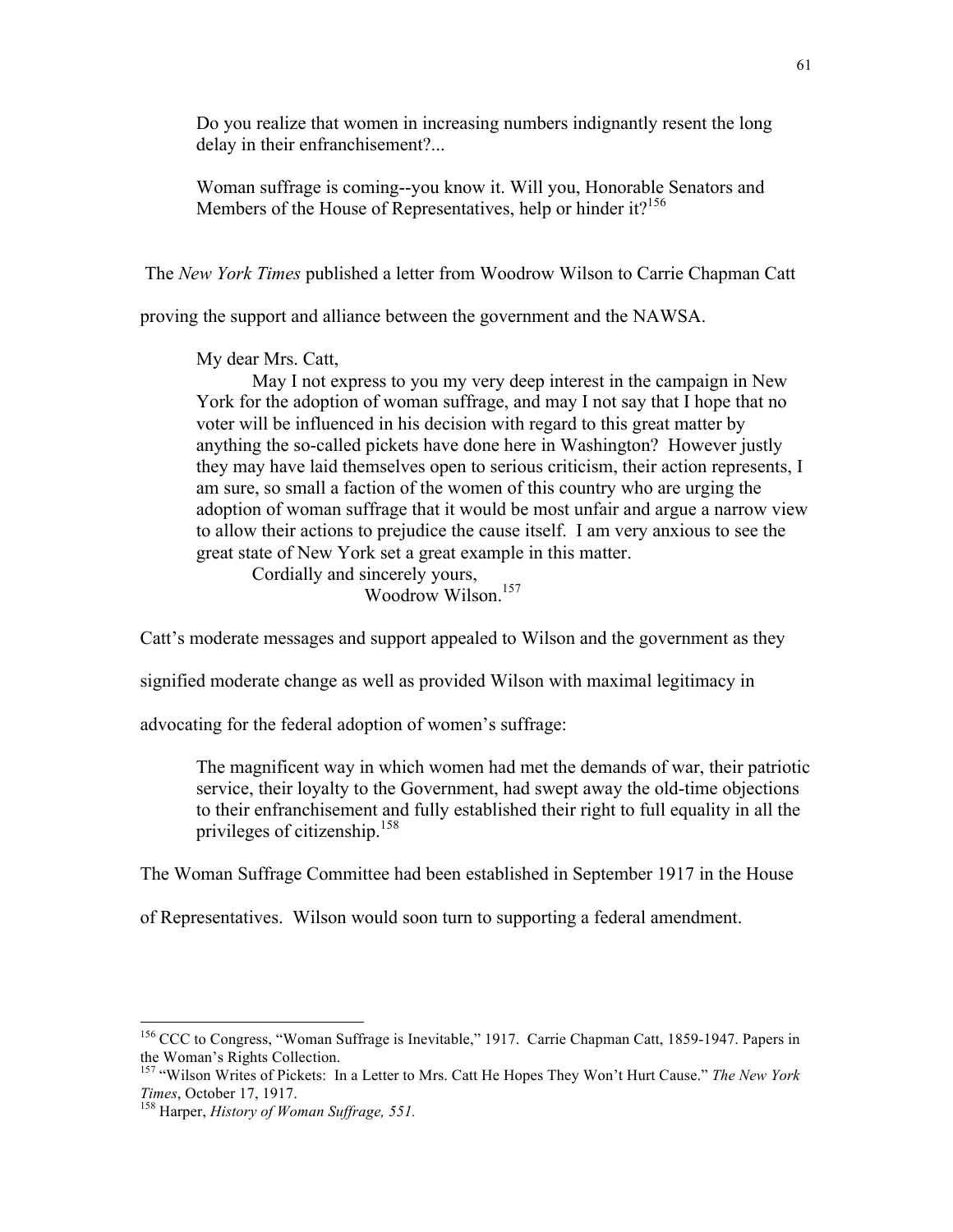In addition to speeches before Congress, the NAWSA held press conferences, made posters and used the newspaper to get people to sign petitions for women's suffrage. They focused their attention on New York, a prime state to support women's suffrage. They held a suffrage parade, the last of their cause, on October 27, 1917. Woodrow Wilson supported the work of the NAWSA in the NY campaign for suffrage stating:

I think the whole country has appreciated the way in which the women have risen to his great occasion…I am very glad to add my voice to show which are urging the people of the great State of New York to set a great example by voting for woman suffrage...<sup>159</sup>

By the November  $6<sup>th</sup>$  elections in New York, it looked like suffrage would win in every part of the state. Finally, Catt could taste victory in New York after over a decade of fighting. She was right. By the end of 1917, suffrage passed in North Dakota, New York and Oklahoma. Woodrow Wilson wrote to Carrie Chapman Catt on January 25, 1918:

As you know, I have a very real interest in the extension of suffrage to the women, and I feel every step in this direction should be applauded.<sup>160</sup>

The victory in New York was crucial for the passage of a national amendment.

As Carrie Chapman Catt stated, "political leaders pronounced the suffrage victory in the

Empire State a political miracle. The bosses from ocean to ocean 'listened in,' and

recognized the coming of woman suffrage."<sup>161</sup> Theodore Roosevelt, of the Republican

National Committee wrote a letter to William R. Willcox, chairman of the Committee, in

favor of universal women's suffrage, sighting the victory in New York and the work of

the NAWSA.

<sup>&</sup>lt;sup>159</sup> Ray S. Baker, *Woodrow Wilson: Life and Letters*, vol. 6, 324.<br><sup>160</sup> Scott and Scott, *One Half the People*, 152.<br><sup>161</sup> Catt and Schuler, *Woman Suffrage and Politics*, 299.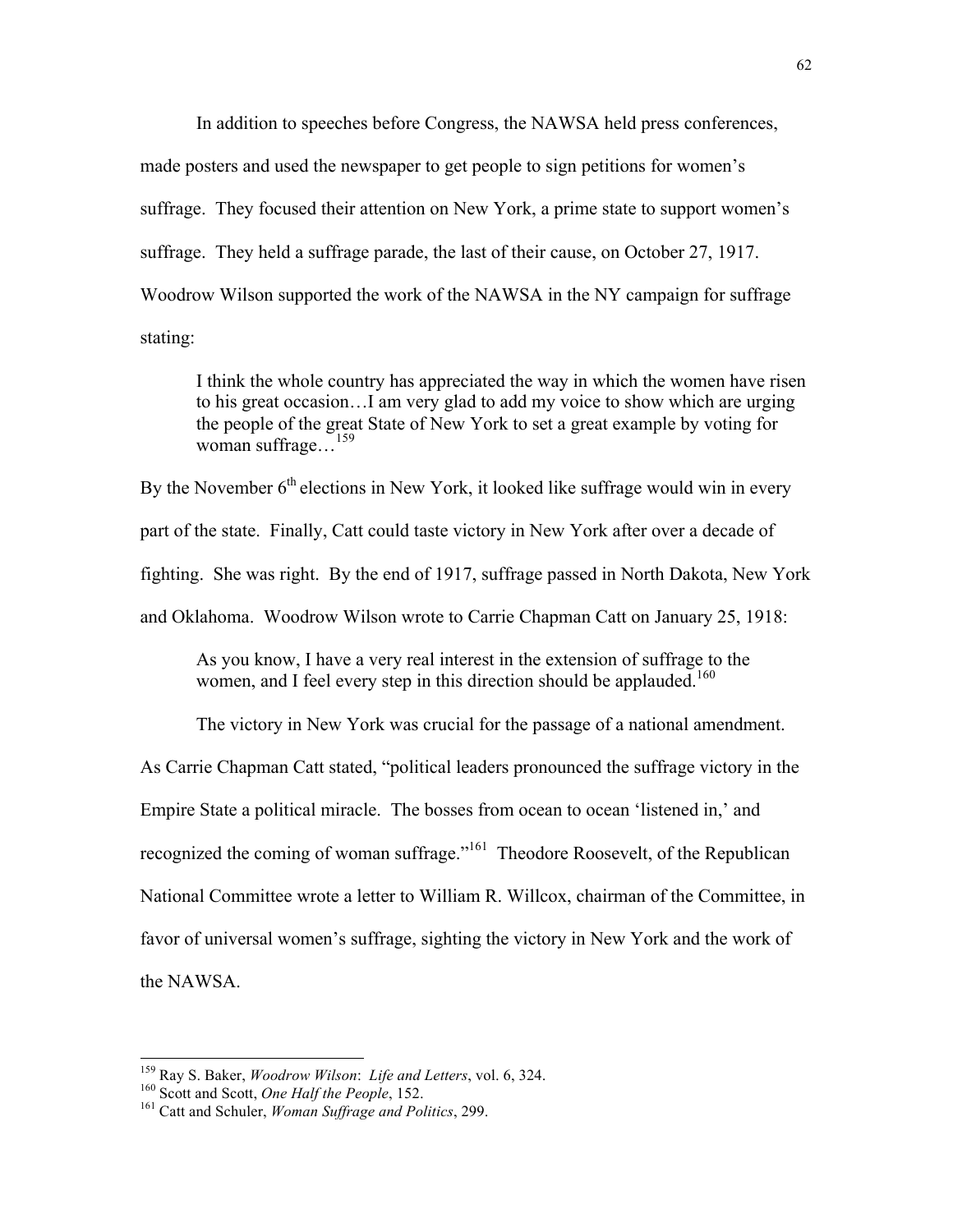I earnestly hope that the Republican Party as such will do everything possible to get all its representatives in Congress to vote in favor of the constitutional amendment giving women suffrage. This is no longer an academic question. The addition of New York to the suffrage column, I think, entitles us to say that as a matter of both justice and of common sense the nation should no longer delay to give women suffrage...<sup>162</sup> Wilson also agreed. On January 9, 1918, President Wilson publicly endorsed

national women's suffrage as a "war measure." As evidence by the *New York Times*, however, his support for suffrage did not come out of respect or loyalty to the NWP. As Wilson's letter to Carrie Chapman Catt demonstrates, he publically endorsed suffrage, notwithstanding the actions and pressure from the NWP: "Their action represents, I am sure, so small a fraction of women of the country who are urging the adoption of woman suffrage that it would be most unfair and argue a narrow view to allow their actions to prejudice the cause itself."163

The House was scheduled to vote on the women's suffrage bill on January 10,

1918. Catt and the NAWSA "learned Congress through and through. Its way of work, its machinery; its tricks; the men in it, their pet foibles, their fundamental weakness, their finer abilities, their human qualities."<sup>164</sup> Catt and the NAWSA's homework paid off. The amendment passed in the House (274 ayes to 136 nays).

Full attention, from both the NWP and the NAWSA was now on the Senate. During this time, it was crucial for them to "convert as much of the press as possible, so that it makes the cause its own, and as for the rest, to give it such compelling news that not even a European war or an attempted boycott by the government will keep it off the front pages."<sup>165</sup>

<sup>&</sup>lt;sup>162</sup> New York Times, January 4, 1918.<br><sup>163</sup> Stevens, *Jailed for Freedom*, 183.<br><sup>164</sup> Catt and Schuler, *Woman Suffrage and Politics*, 316.<br><sup>165</sup> Ford, *Iron-Jawed Angels: The Suffrage Militancy of the National Woman's P*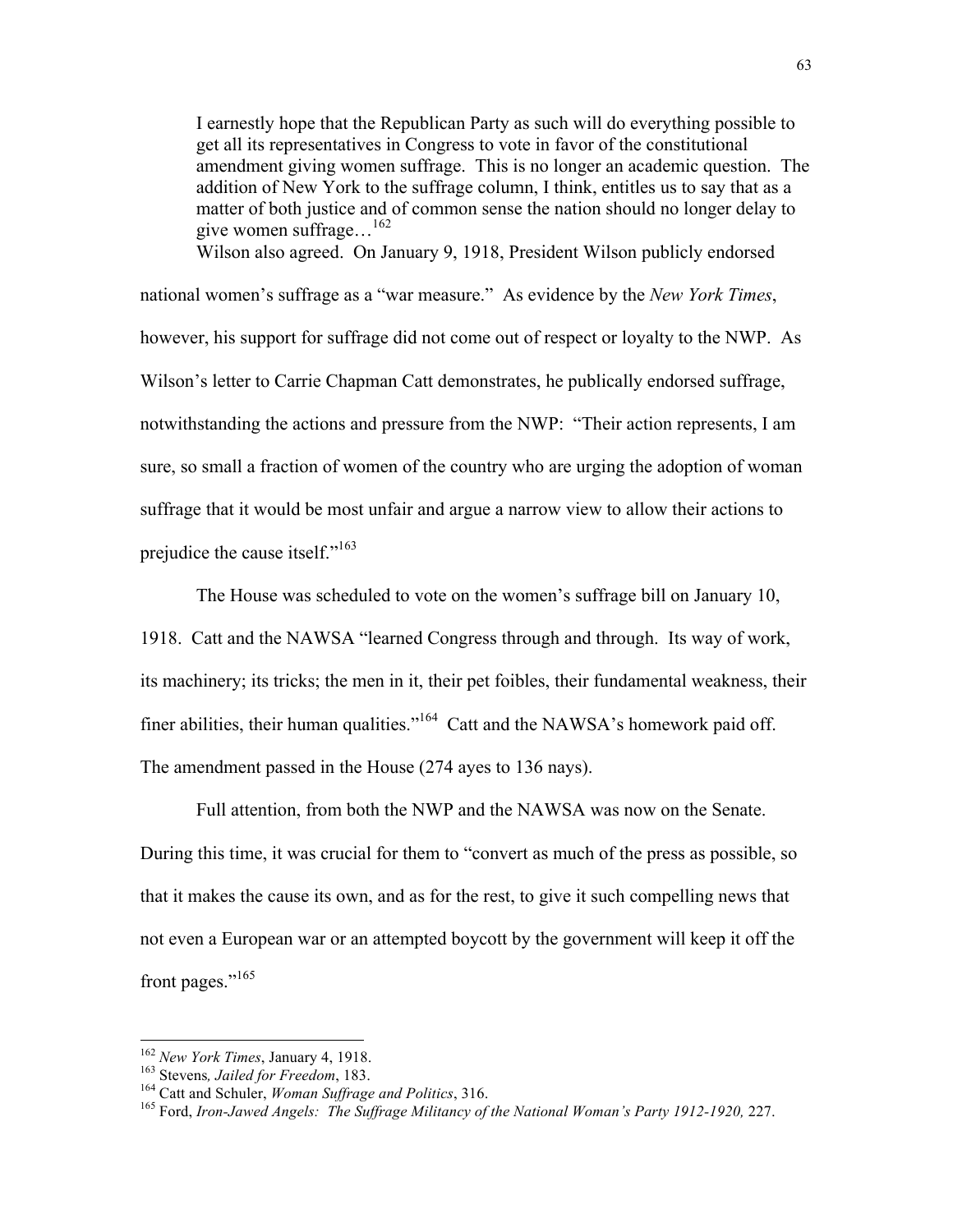In September 1918 Paul and her suffragists continued their use of non-violent, yet confrontational tactics. On September 16, they remained at their post outside the White House, but this time they were armed with Wilson's words. They physically burned papers containing parts of Wilson's "war for democracy"<sup>166</sup> speeches. As the *New York Times* reported, "The President's words were burned because they were not regarded by the militants as holding out definite assurance of action by the Senate on the pending Federal Woman Suffragists amendment."<sup>167</sup> To the NWP suffragists the President spoke words without truth or action to back them up. Although Wilson was quoted saying "I have endeavored to assist you in every way in my power, and I shall continue to do so,"<sup>168</sup> this was not enough for the suffragists. They burned his words to "symbolize the burning indignation of women who for a hundred years have been given words without action."<sup>169</sup> Their non-violent actions and protests of the preceding years had taken a dramatic turn.

Catt, on the other hand, remained steadfast to her dedication to Wilson and the U.S. war effort. She wrote to Wilson on September 29, 1918, stating, "Our country is asking women to give their all, and upon their voluntary and free offering may depend the outcome of the war."<sup>170</sup> In response, Wilson relayed this message and his views on women's suffrage to the Senate on September 30, 1918:

I regard the concurrence of the Senate in the constitutional amendment proposing the extension of the suffrage to women as vitally essential to the successful prosecution of the great war of humanity in which we are engaged. I have come to urge upon you the considerations which have led me to that

<sup>&</sup>lt;sup>166</sup> Adams and Keene, *Alice Paul and the American Suffrage Campaign*, 224.<br><sup>167</sup> "Suffragists Burn President's Words," *New York Times*, September 17, 1918.<br><sup>168</sup> Baker, *Woodrow Wilson Life and Letters*, 404.<br><sup>170</sup> CCC Woman's Rights Collection.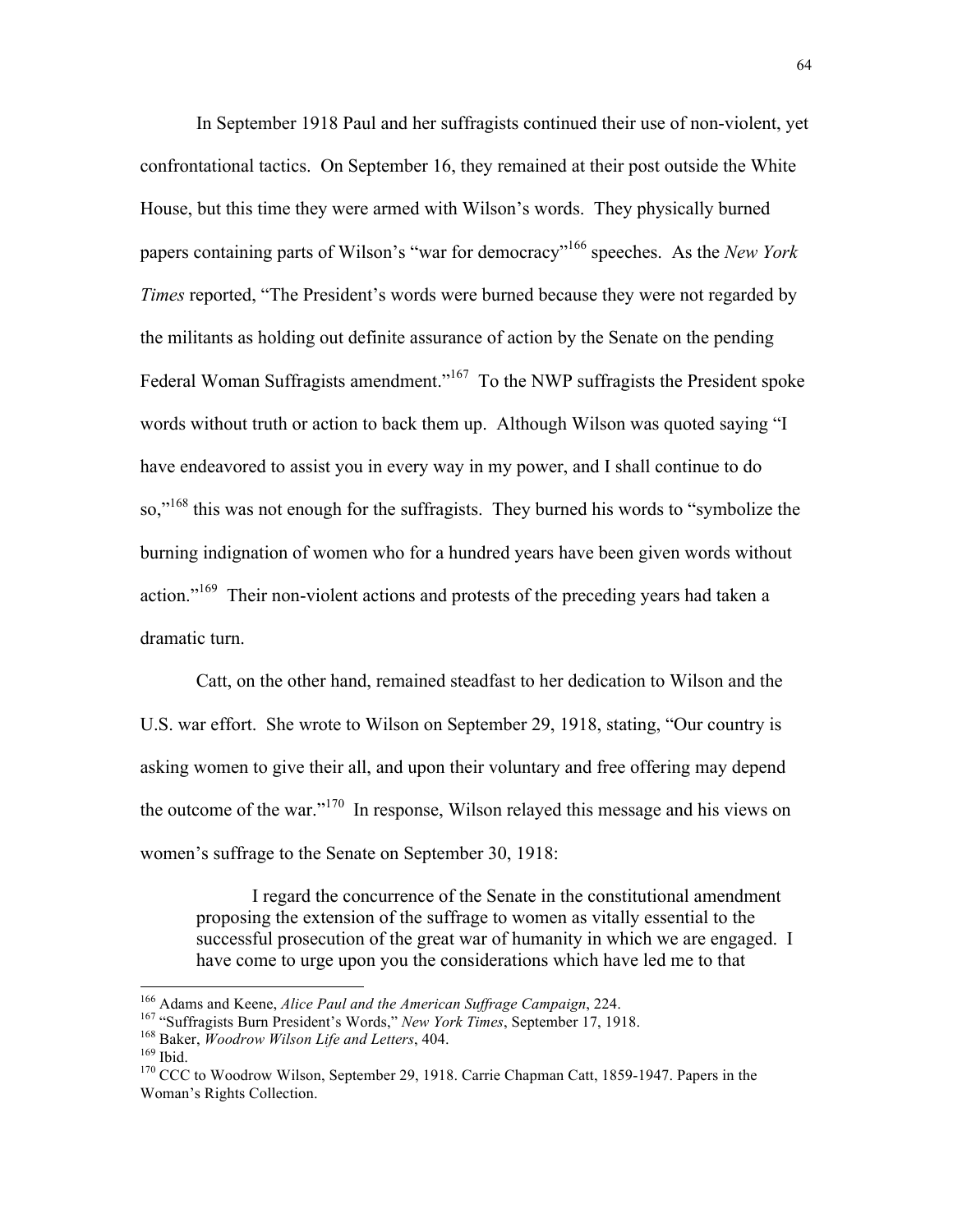conclusion. It is not only my privilege, it is also my duty to apprise you of every circumstance and element involved in this momentous struggle which seem to me to affect its very process and its outcome. It is my duty to win the war and to ask you to remove every obstacle that stands in the way of winning it.

…They (the people of Europe) are looking to the great, powerful, famous democracy of the West to lead them to the new day for which they have so long waited; and they think, in their logical simplicity, that democracy means that women shall play their part in affairs alongside men and upon an equal footing with them. If we reject measures like this in ignorance or defiance of what a new age has brought forth, of what they have seen, but, we have not, they will cease to believe in us; they will cease to follow or to trust us…

We have made partners of the women during this war...This war could not have been fought, either by other nations engaged or by America, if it had not been for the services of women- services rendered in every sphere...<sup>171</sup>

Notwithstanding Wilson's message, the suffrage proposal on September 30, 1918

fell two votes short of Senate passage. Although Wilson had pledged his support of women's suffrage, it proved insufficient. Filibuster after filibuster delayed the vote on suffrage. Neither Alice Paul, nor the conservative NAWSA gained recognition or success.

As these primary documents demonstrate, Wilson and the NAWSA were in constant communication and contact during this time. On the other hand, direct communication between Alice Paul and Woodrow Wilson was minimal at best. The lack of direct and indirect communication furthers my claim that Wilson, convinced that the Alice Paul threatened his own legitimacy and power, did not associate or communicate with her or the NWP. He chose to work with the NAWSA, as they posited minimal harm and maximal legitimacy.

 <sup>171</sup> Wilson to the Senate, September 30, 1918, accessed February 3, 2011, http://www.public.iastate.edu /~aslagell/SpCm416/Woodrow\_Wilson\_suff.html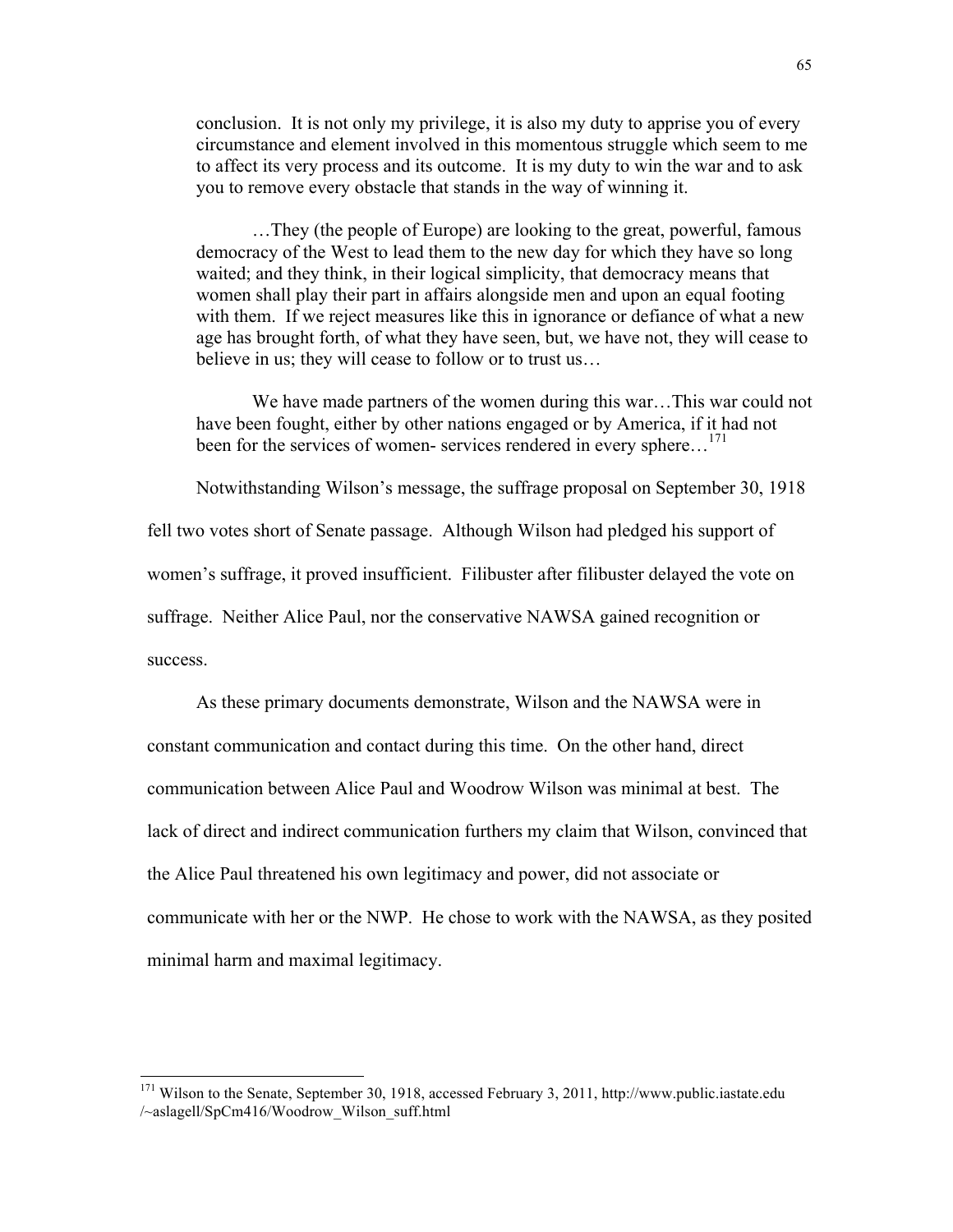### **World War One Ends**

Wilson continued to advocate for women's suffrage because of his support of the NAWSA's patriotic mission and its dedication to the war efforts. In a speech to the Senate in December 1918, Wilson spoke on behalf of the NAWSA, stating that these women "added a new luster to the annals of American womanhood."<sup>172</sup> "The least tribute we can pay them," he argued, " is to make them the equal of men in political rights, as they have proved themselves their equals in every field of practice work they had entered, whether for themselves or for their country."<sup>173</sup> The time had come. The pressure from the NWP coupled equally by the moderate and supportive faction of the NAWSA had finally paid off.

World War One aided the women's suffrage movement. Although women had been struggling to gain rights and acceptance for over fifty years, the suffrage movement was only finally propelled to the national stage during the First World War. The schism between the moderate and radical factions, and the threats/benefits posed by each, was clearly visibly during this period. The NAWSA's demand for suffrage was cloaked in their unfailing support of Wilson and the war effort while the NWP held the Wilson government responsible for the oppression of women and thus vehemently opposed/challenged its very existence. The threat that the NWP posed to the legitimacy of the U.S. government provided the necessary catalyst for the U.S. government's selective engagement with the moderate faction of the movement, and, most importantly, the resulting U.S. government's support of women's suffrage.

<sup>&</sup>lt;sup>172</sup> Stevens, *Jailed for Freedom*, 299.<br><sup>173</sup> Ibid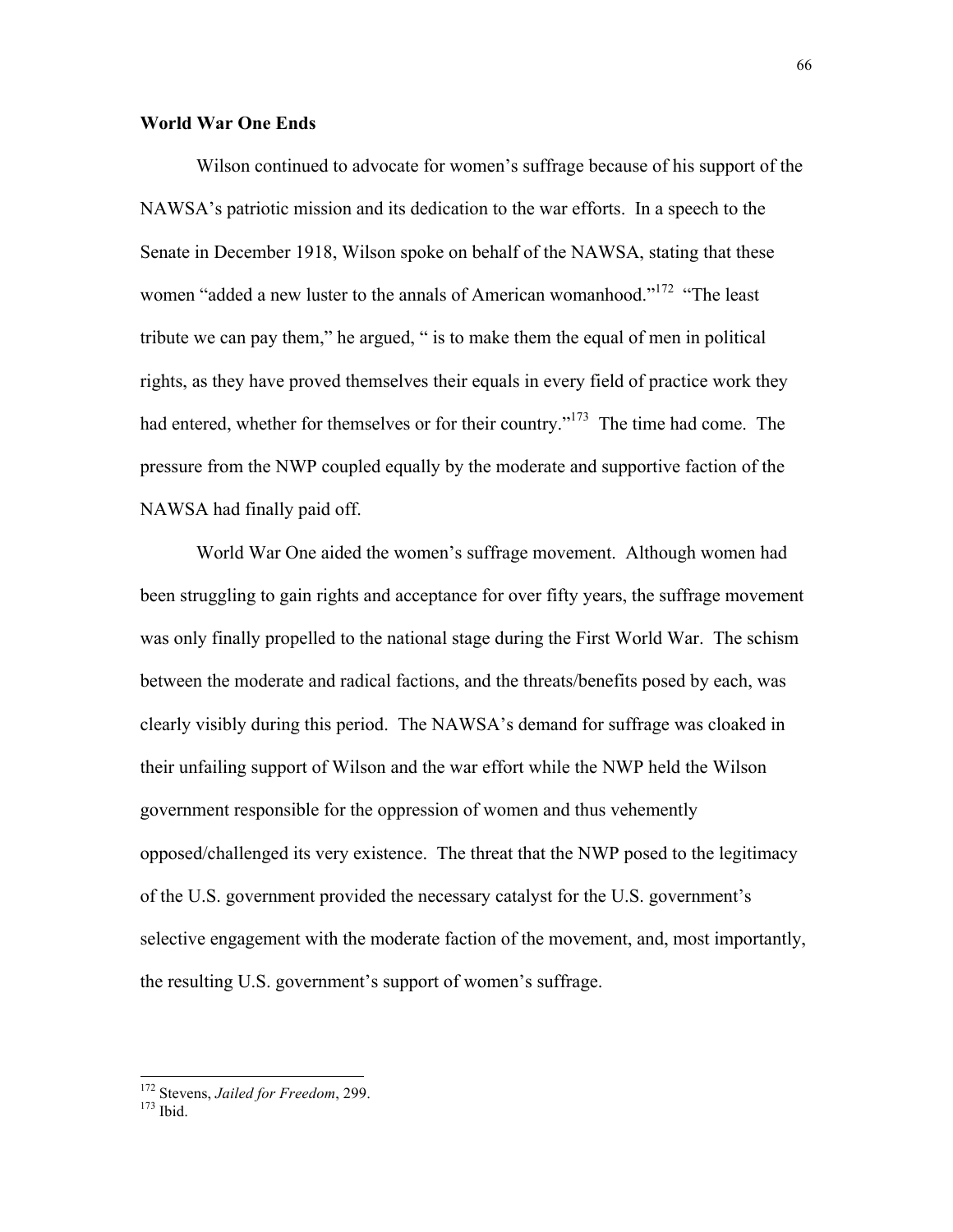# **Success**

Wilson called a special session of Congress on May 19, 1919. The House passed

the measure by a vote of 304-89.<sup>174</sup> As suffragist Doris Stevens described

Immediately the Democratic National Committee passed a resolution calling on the legislative session where necessary, to ratify the amendment as soon as it was through Congress, in order to "enable the women to vote in the national elections of  $1920^{175}$ 

On June 4, 1919, the Senate approved national women's suffrage in a 66-30 roll

call vote. Victory belonged to women.

And so the assertion that "the rights of citizens of the United States to vote shall not be denied or abridged by the United States or by any state on account of sex" introduced into Congress by the efforts of Susan B. Anthony in 1878, was finally submitted to the states for ratification  $176$ 

After 71 years, women finally had a voice and a vote. The women's suffrage

movement succeeded.

In this chapter I have suggested that victory was not due to the unrelenting

patriotism of either Paul or Catt, or a result of their shared pursuit for democracy for all

citizens. Rather, victory was born from a schism that separated Paul and Catt. This

schism resulted in selective engagement by the government of the United States with the

moderate faction (the NAWSA). In the concluding chapter, I will explore this movement

dynamic and its implication for the future study of social movements.

<sup>&</sup>lt;sup>174</sup> Stevens, *Jailed for Freedom*, 341.<br><sup>175</sup> Ibid.<br><sup>176</sup> Ibid. 342.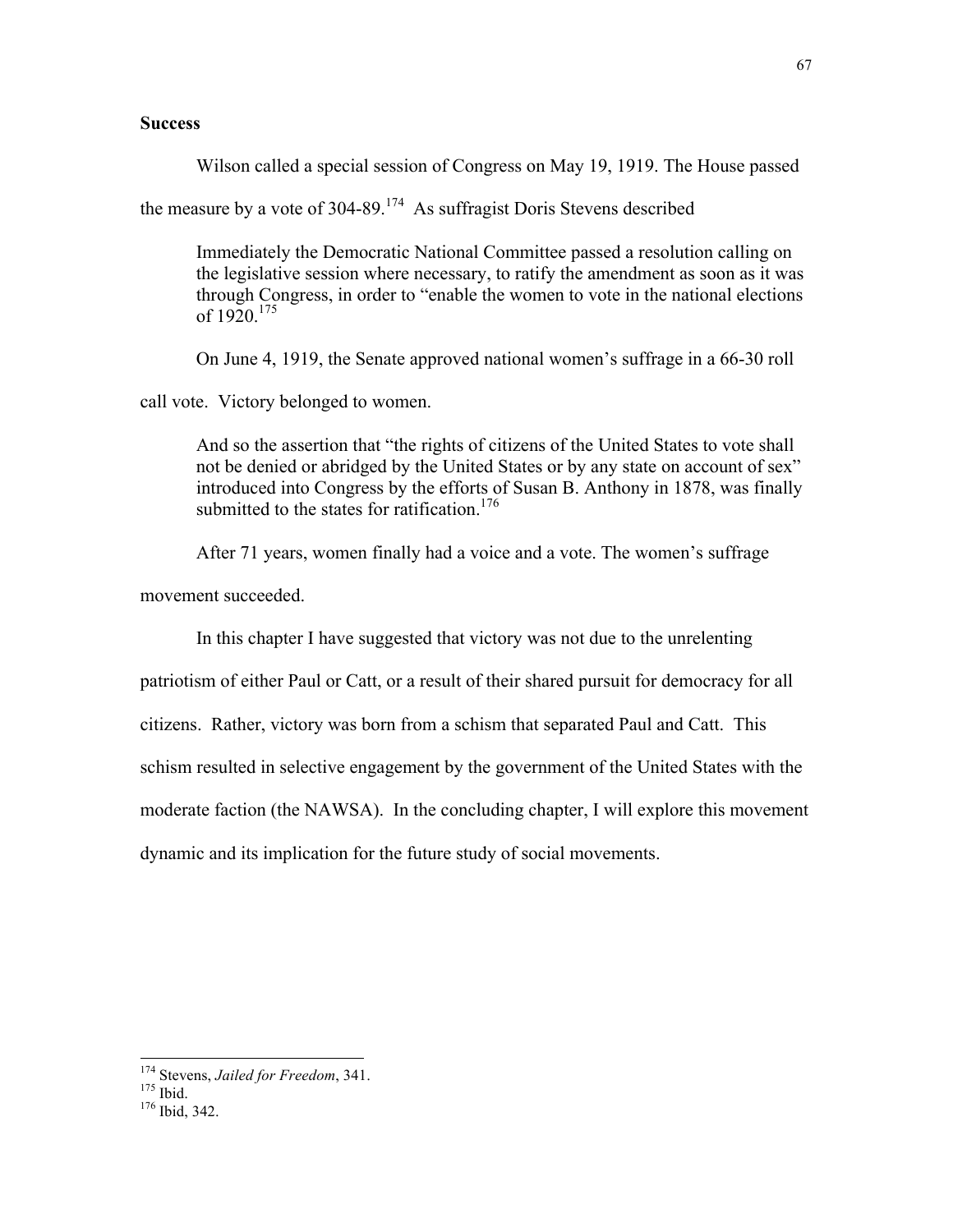### Chapter Four: Power in Schism

In 1923, Alice Paul described the women's movement as " a sort of mosaic."<sup>177</sup> The suffrage movement is both one piece of this overall larger mosaic as well as a mosaic within itself. The work of various organizations is responsible for its success. Although unified by a common objective, the various organizations within the suffrage movement were fiercely divided over the appropriate means to ensure success. The women's suffrage movement succeeded despite this factionalization. Traditional social movement scholarship predicts that movements defined by factionalization will fail. In my thesis, however, I have suggested that factionalized movements can be empowered by schism both in accomplishing its defined "end" as well as tackling new challenges.

As such, I have asked the following question: how and why can a social movement succeed in spite of schism? The women's suffrage movement, through its prolonged 70-year fight, provides answers to this key question in social movement theory. The goal of my thesis was to analyze the success of the women's suffrage movement through schism.

As I reviewed in Chapter One, a strong and united social movement is generally thought to succeed over one that is divided. Theorists rely on the principle of solidarity for defining the strength and success of a social movement. Fantasia argues that movements develop solidarity over time in terms of changing social and cultural norms.<sup>178</sup> As demonstrated by the history of the women's suffrage movement, solidarity did develop over time in response to changing social norms and cultures. At the turn of the  $20<sup>th</sup>$  century, the movement was united and focused on passing women's suffrage in

 $177$  Sewall and Belmont Museum, accessed April 1, 2011, http://www.sewallbelmont.org /mainpages /supportus\_donate.html

<sup>&</sup>lt;sup>178</sup> Fantasia, *Cultures of Solidarity*.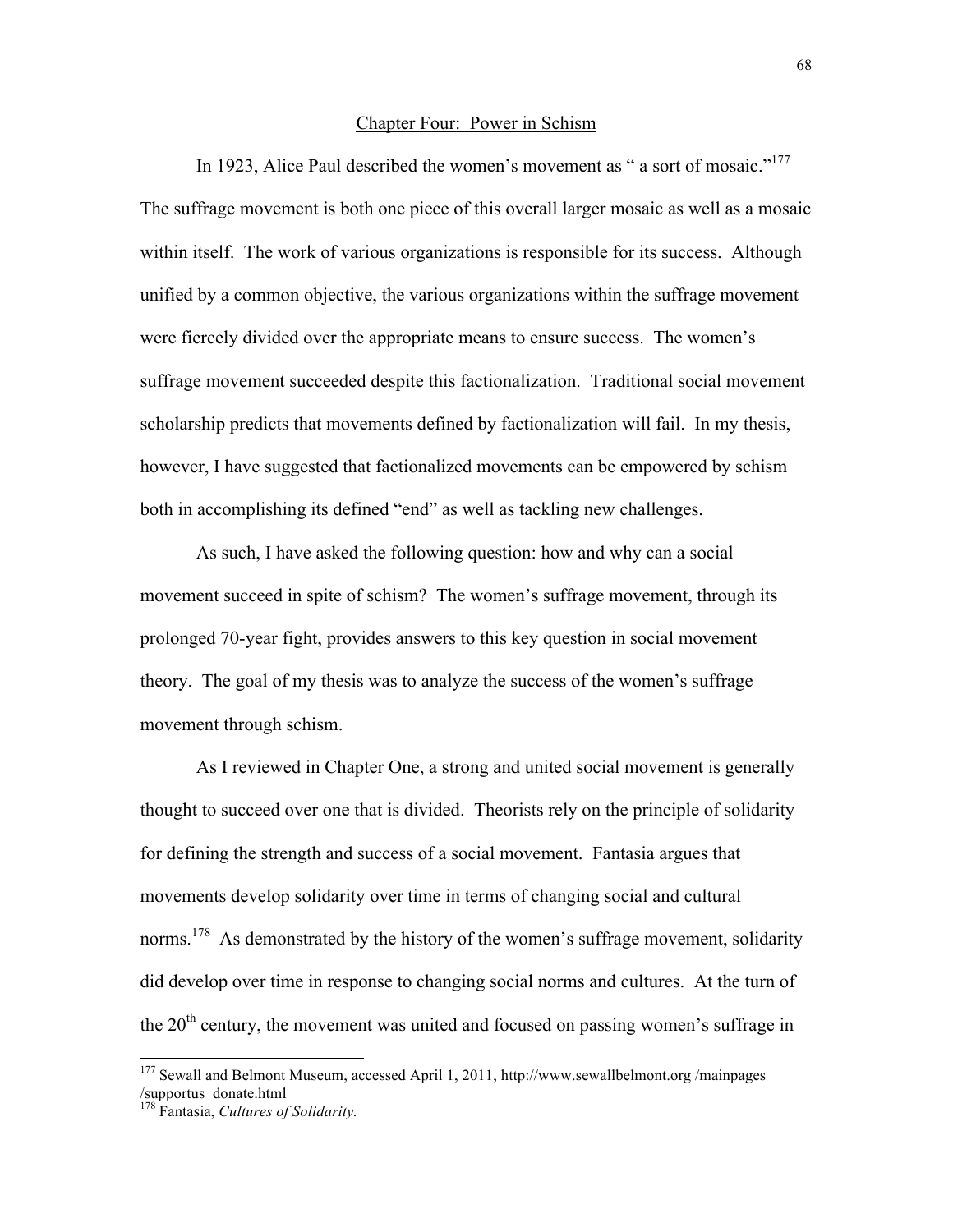the individual states. As my research suggests, however, this period of solidarity did not lead to the movement's success. Strength and success came in the last phase of the movement, achieved thanks to schism and selective engagement.

I also discussed in Chapter One the cyclical nature of social movements as described by Christopher Ansell. Social movements traverse periods of both solidarity and schism. Ansell determines that schisms can be overcome with solidarity through communal closure and subsequently, what he terms balanced dualism. He determines that a social movement may fragment when participation and enthusiasm are low. Often, a movement fragments into separate divisions with different objective and tactics. As one division moves towards communal closure, limiting access to membership, the other may experience balanced dualism to counter this closure. The latter division often reaches out to an external group to strengthen relationships and validate its identity.

The women's suffrage movement follows parts of this dynamic. In my case study, the division was, however, permanent. It resulted in both a moderate and a radical faction. Carrie Chapman Catt reached out to the then U.S. government leadership to further the legitimacy of the NAWSA's role and objectives, while Alice Paul attacked Wilson and his government. The radical faction, the NWP, is clearly defined by communal closure. Alice Paul organized her group around commitment to a single cause and limited and controlled enrollment and membership. Subsequently, the NAWSA consolidated their principles and embraced a diverse group of suffragists, responding with balanced dualism.

This is where Ansell's analysis ends, however. I have furthered his argument by analyzing the outcome of the schism. The result of the schism was selective engagement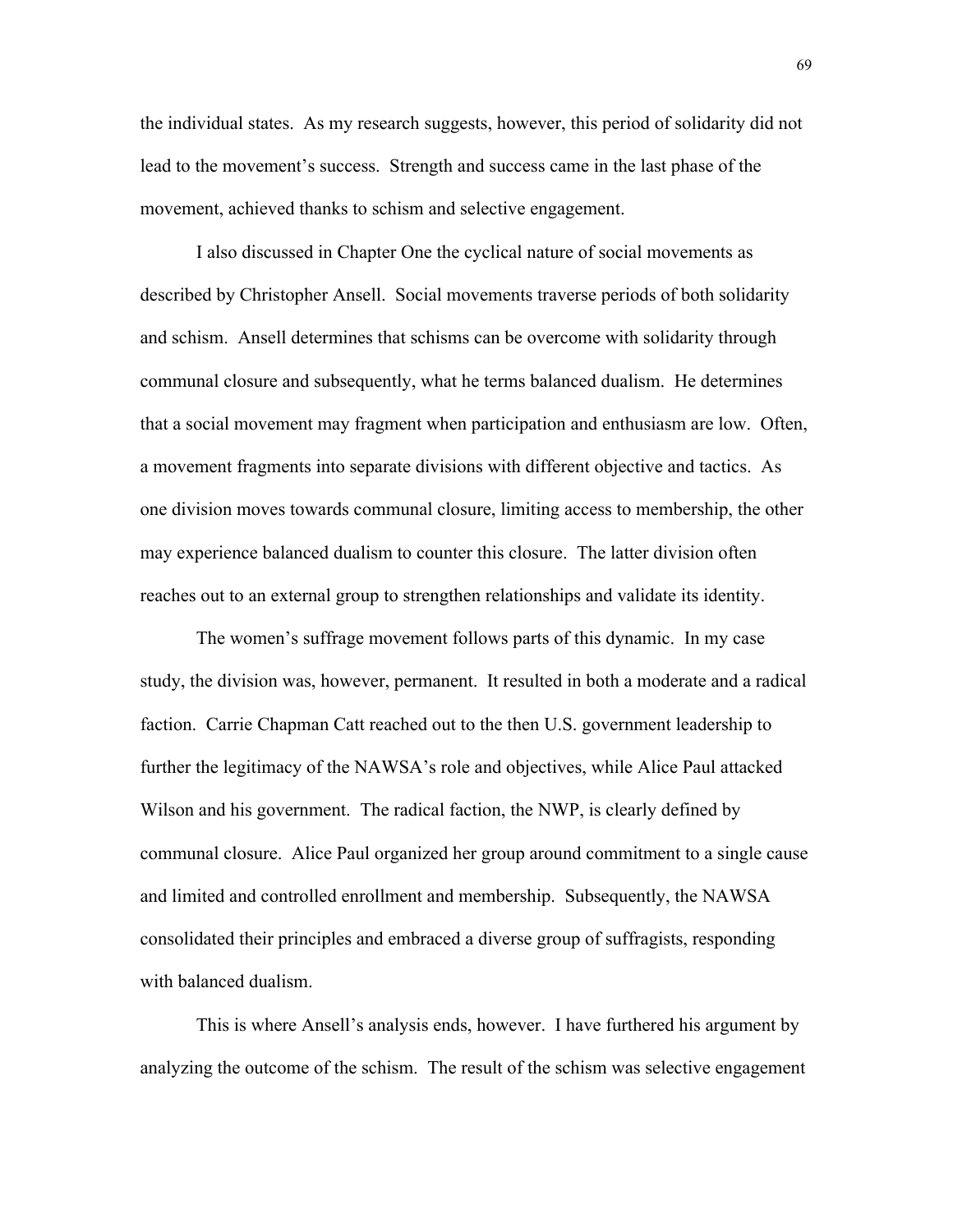by the government of the United States. As Gupta concludes, governments pick and choose between groups when there is a radical/moderate division. With the women's suffrage movement, the selective engagement by the government with the moderate NAWSA, the group that posited minimal harm and maximum legitimacy to the Wilson government's legacy, was crucial in the success of the movement overall.

Both Catt and Paul were fiercely patriotic to the concept of democracy and the ideals upon which the United States was founded: liberty and equality for all. They differed, however, in the approach used to gain suffrage for women. Paul lashed out against the current government and its leaders. Catt promised unfailing support not only in the concept of complete democracy at home for all US citizens, but also support for President's Wilson's leadership at home and abroad. As I have argued, this tactical schism propelled the movement to success.

Borrowing Lee Ann Banaszak's language, why then do movements succeed or fail? Banaszak argues that the women's suffrage movement in the United States succeeded because of a single-suffrage community whole-heartedly devoted to its cause. Her argument suggests that because of collective values and beliefs, the United States enfranchised women much earlier than Switzerland.<sup>179</sup> I have argued that the collective values and beliefs Banaszak identifies as strengths and factors of success were not the deciding factors in the successful pursuit of American suffrage. Banaszak claims, "without a movement community and intense social interaction among activists, a social movement will remain divided, impeding the flow of information and reducing its capacity for effective innovation and action."<sup>180</sup> In addition, she emphasizes collective

 <sup>179</sup> Banaszak, *Why Movements Succeed or Fail*, 215. <sup>180</sup> Ibid, 223.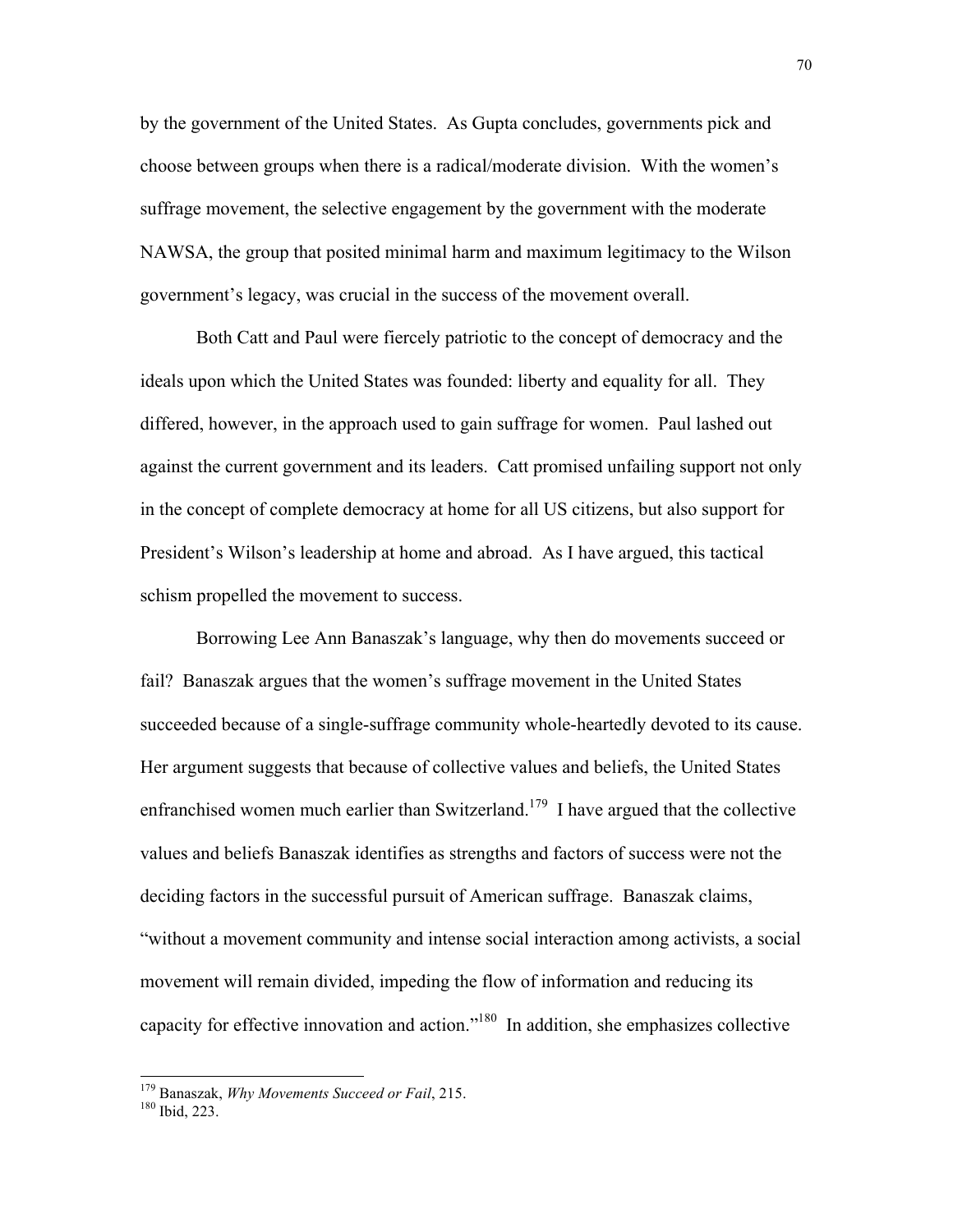identity in the success of the suffrage movement in the United States. This framework proposes that the NAWSA was the only important suffrage organization and community. Banaszak argues that the NAWSA was responsible for the success of the suffrage movement with its collective beliefs and tight-knit suffrage community.

My research and conclusion suggest an alternative explanation. Both the NAWSA and the NWP were instrumental in the success of the suffrage movement. A tight-knit suffrage community did not exist in the latter part of the movement. Collective actions and beliefs existed in each organization, but there was not a united movement. Thus Banaszak's argument that solidarity and a single suffrage community were instrumental in the passage of the  $19<sup>th</sup>$  amendment is incorrect. As evidenced by the fact that before 1913, when the movement was united, suffrage remained elusive.

As discussed previously, intra-movement divisions between radical and moderate actors can be categorized by the Radical Flank Effect (RFE). Movements divide because of internal disagreement over tactics, pace of change, or legitimacy of goals and motives. As I have shown, the women's suffrage movement in the United States divided in two instances. The first division occurred in 1864 over support for the  $15<sup>th</sup>$  Amendment for universal African American suffrage. Reconciled in 1894, the movement persisted in supporting women's suffrage on a state level. This reconciliation did not last long, however, as radical tactics from the English suffrage movement soon appeared on U.S. soil. The NAWSA and the NWP, although divided on movement tactics, still remained committed, individually, to the goal of universal women's suffrage. This, as deemed by Gupta, constitutes the social movement concept of the Radical Flank Effect (RFE).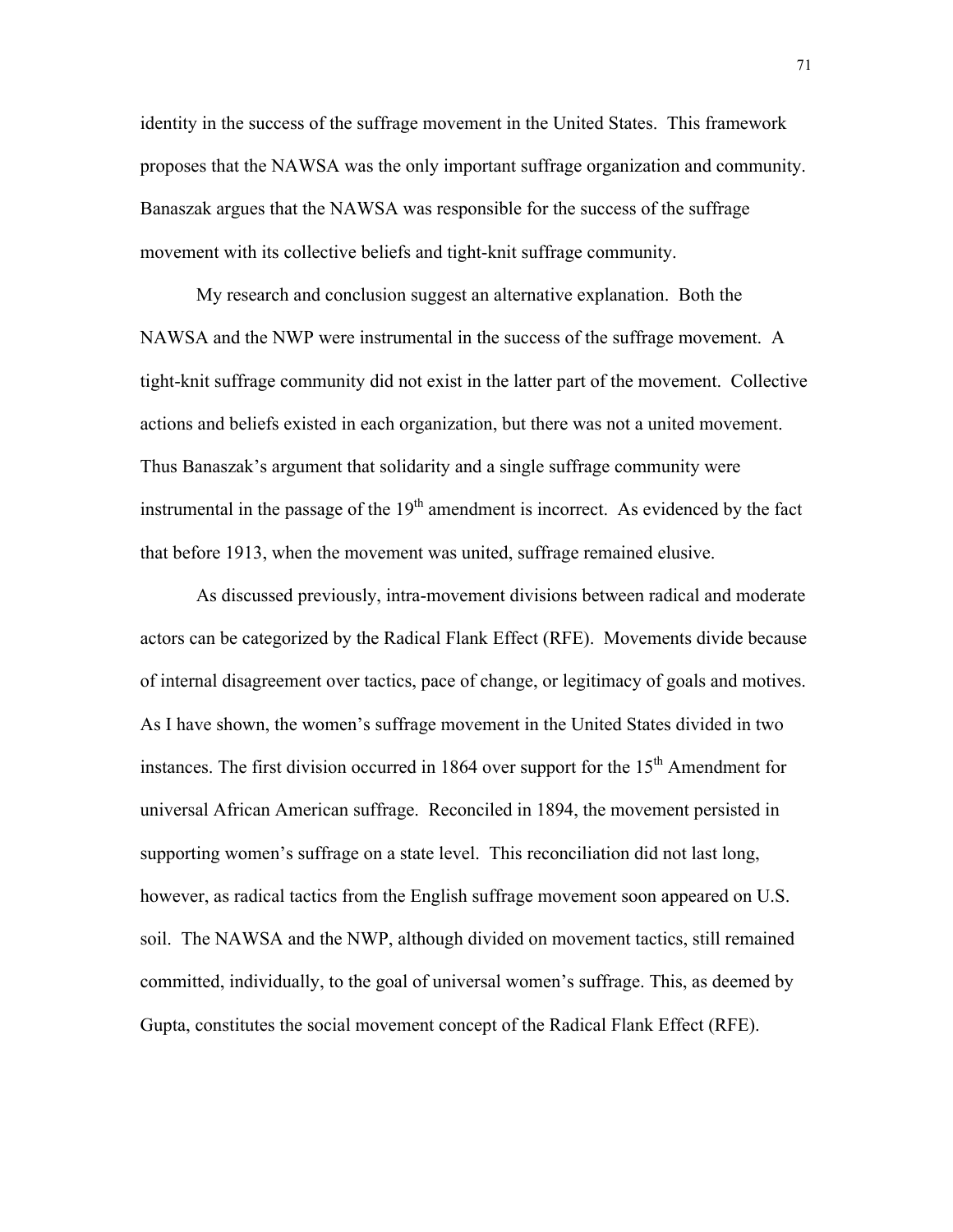Gupta states that the RFE is most often used to "describe situations in which radical groups pose a threat to the interest of the state or to other external actors by pursuing those goals using transgressive (often violent) methods."<sup>181</sup> As illustrated in Chapters Two and Three, the NWP demonstrated methods that intimidated the government. Their pickets, parades, hunger strikes and political prisoner status were tactics that threatened the power and legitimacy of the government.

When movements divide along these terms, governments will choose to engage with the faction that posits both minimal harm and maximum legitimacy. This is what occurred in the latter part of the women's suffrage movement. Woodrow Wilson and the government of the United States were faced with two factions advocating the same goal. Given the current domestic and foreign political climate surrounding World War One, the government could not afford to lose legitimacy or support from the majority of American citizens by denying democracy on its domestic shores while advocating democracy abroad. Thus, as Woodrow Wilson's papers and the press from *the New York Times*  demonstrate, Wilson allied himself with Carrie Chapman Catt and the NAWSA in support of women's suffrage. Wilson urged Congress and the American people to support the federal amendment for women's suffrage. The NAWSA and Carrie Chapman Catt advocated a platform for suffrage that posited minimal harm to Wilson. In addition, the moderate tactics to achieve women's suffrage provided Wilson and the government with a legitimate ally, both in domestic and foreign politics.

Gupta asserts that there are multiple outcomes for moderate/radical schisms. When short-term goals (passing the  $19<sup>th</sup>$  Amendment) are the same, a RFE can strengthen

<sup>&</sup>lt;sup>181</sup> Gupta, "The Radical Flank Effect: The Effect of Radical-Moderate Splits in Regional Nationalist Movements," 5.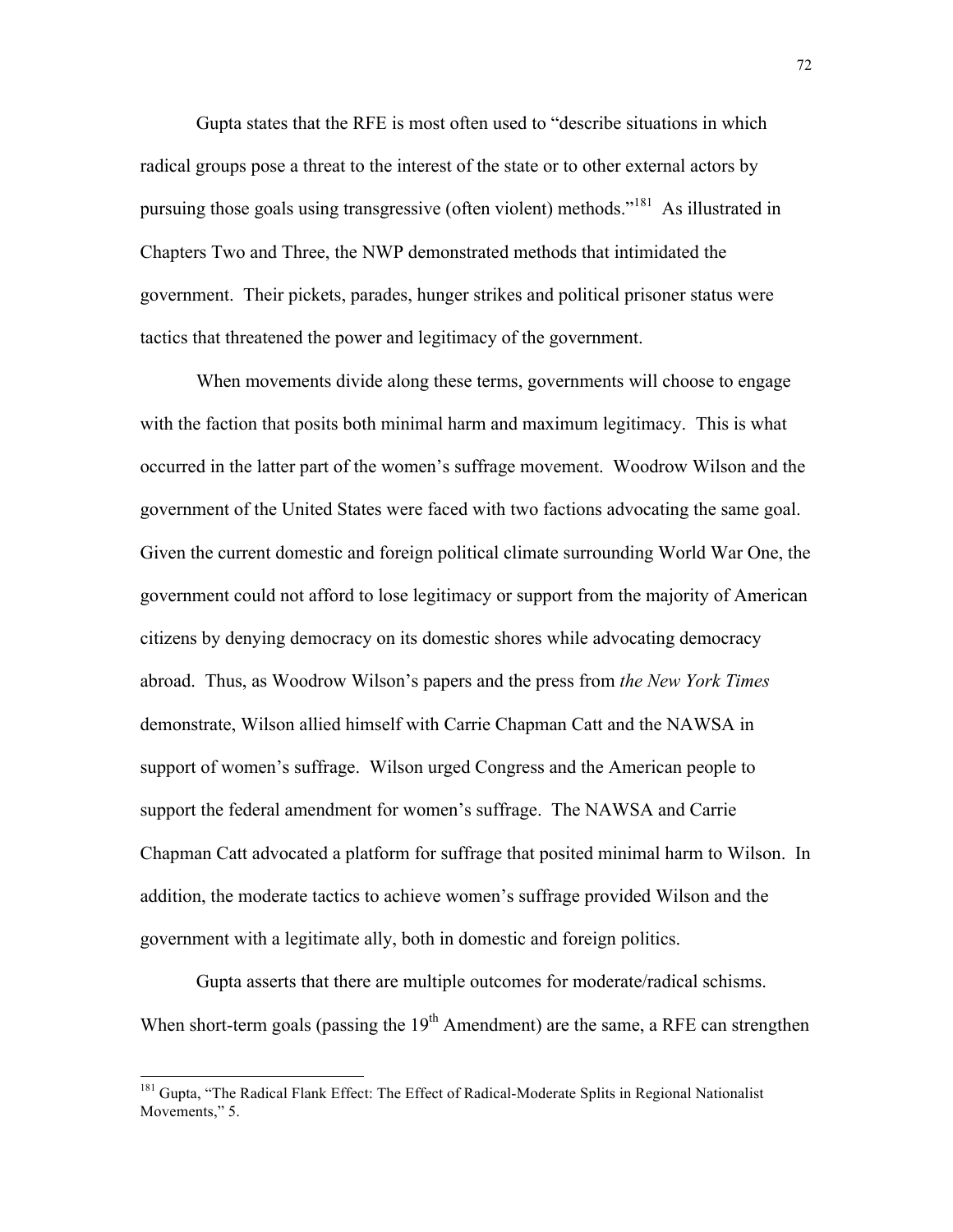the overall movement and both groups.<sup>182</sup> Both groups got what they wanted; the  $19<sup>th</sup>$ Amendment is now and forever part of the Constitution of the United States. Without both factions, it is difficult to argue that the Amendment would have passed when it did. The RFE and subsequent selective engagement positively strengthened the movement and both the moderate and radical flanks.

Movements succeed, then, for multiple reasons. In this case, I have demonstrated how a social movement can succeed through schism. The RFE, leadership and selective engagement employed in the framework of a schismatic movement benefit both factions and can strengthen the movement overall. Solidarity is, therefore, not the sole determinant of success.

## **Implications for Social Movement Scholarship**

I am applying a relatively new social movement theory (RFE) to an old social movement. This course of action allows me to explore an aspect of the movement that has been overlooked: the link between schism and success. My work and evidence prove that this aspect was crucial to the success of the women's suffrage movement in the United States. Additionally, the role of leadership and selective engagement cannot be overlooked when analyzing social movements defined by periods of schism. My research furthers the review of these frameworks in social movement scholarship.

When looking at how and why movements succeed or fail, it is not enough to argue that a lack of solidarity always results in failure. Schism, as I have shown, can be a key to success. The success of the United States suffrage movement is linked to the different organizations that emerged in the  $20<sup>th</sup>$  century, their leadership, as well as the

<sup>&</sup>lt;sup>182</sup> Gupta, "The Radical Flank Effect: The Effect of Radical-Moderate Splits in Regional Nationalist Movements," 7.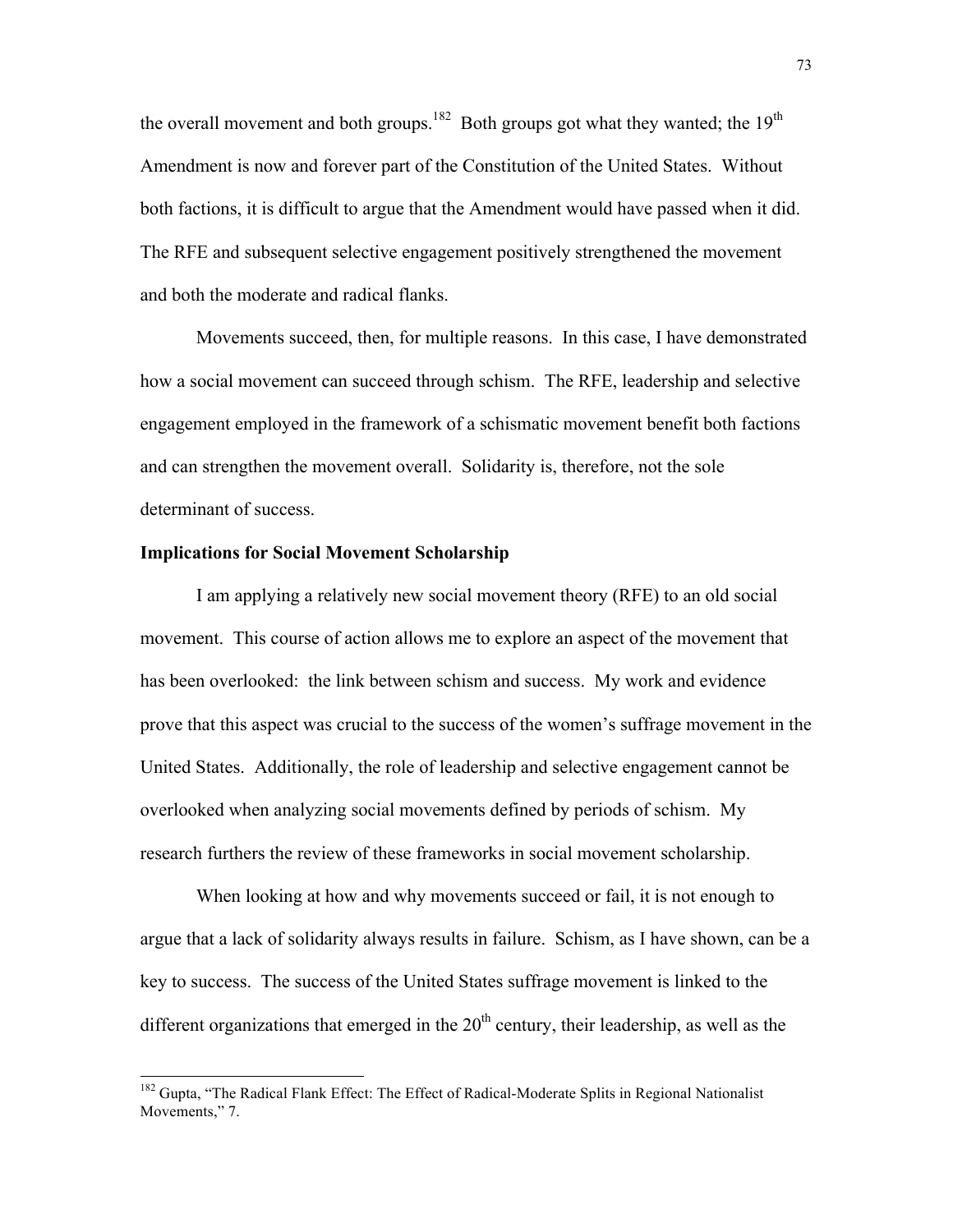selective engagement by the government. Radical Flank Effects can no longer be overlooked when outlining the success of a social movement. My work advocates for scholars to study the link between schism and success. I have provided one chain in this link. In Alice Paul's words, "Each of us puts in one little stone, and then you get a great mosaic at the end."<sup>183</sup> Here is one more stone: Social movements can succeed through schism.

 <sup>183</sup> Sewall and Belmont Museum, accessed April 1, 2011, http://www.sewallbelmont.org /mainpages /supportus\_donate.html.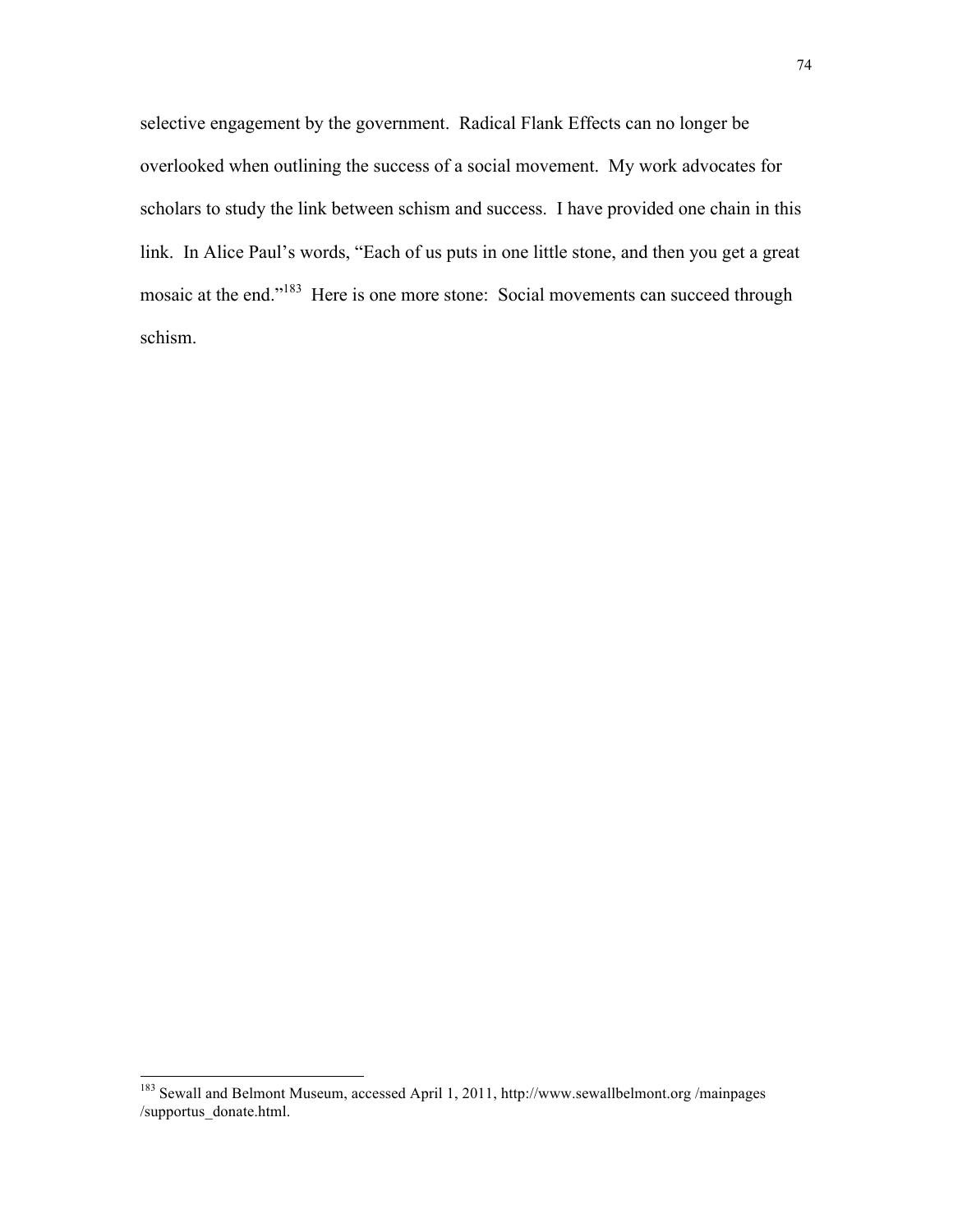## **Bibliography**

## **Primary Sources**

- Alice Paul Papers, 1785, 1805-1985, 222-240. MC 399 Boxes 12-16. Women's Rights Collection, Schlesinger Library, Radcliffe College, Cambridge, Massachusetts.
- Baker, Ray Stannard. *Woodrow Wilson Life and Letters*. Volumes 4-7. New York: Charles Scribner's Sons, 1939, 1946.
- Catt, Carrie Chapman, 1859-1947. Papers in the Woman's Rights Collection, 1904-1947: A Finding Aid (7.1 kb), Women's Rights Collection, Schlesinger Library, Radcliffe College, Cambridge, Massachusetts.
- Catt, Carrie Chapman, 1859-1947. Series I of the Mary Earhart Dillon Collection, 1904- 1946: A Finding Aid (6.5 kb) Women's Rights Collection, Schlesinger Library, Radcliffe College, Cambridge, Massachusetts.

Stevens, Doris. *Jailed for Freedom*. USA: Boni and Liveright, Inc., 1920.

The Historical *New York Times.*

## **Secondary Sources**

- Adams, Katherine H., and Michael L. Keene. *Alice Paul and the American Suffrage Campaign*. Chicago: University of Illinois Press, 2008.
- Ansell, Christopher. *Schism and Solidarity in Social Movements*. Cambridge, UK: Cambridge University Press, 2001.
- Baker, Colin. *Leadership and Social Movements*. New York: Manchester University Press, 2001.
- Baker, Jean H. *Votes for Women: the Struggle for Suffrage Revisited*. Oxford: Oxford UP, 2002.
- Banaszak, Lee Ann. *Why Movements Succeed or Fail*. Princeton, NJ: Princeton University Press, 1996.
- Bolt, Christine. *The Women's Movements: In the United States and Britain from the 1790s to the 1920s.* Amherst, MA: University of Massachusetts Press, 1993.
- Buhle, Paul and Mari Jo. *The Concise History of Woman Suffrage*. Chicago and London: University of Illinois Press, 1978.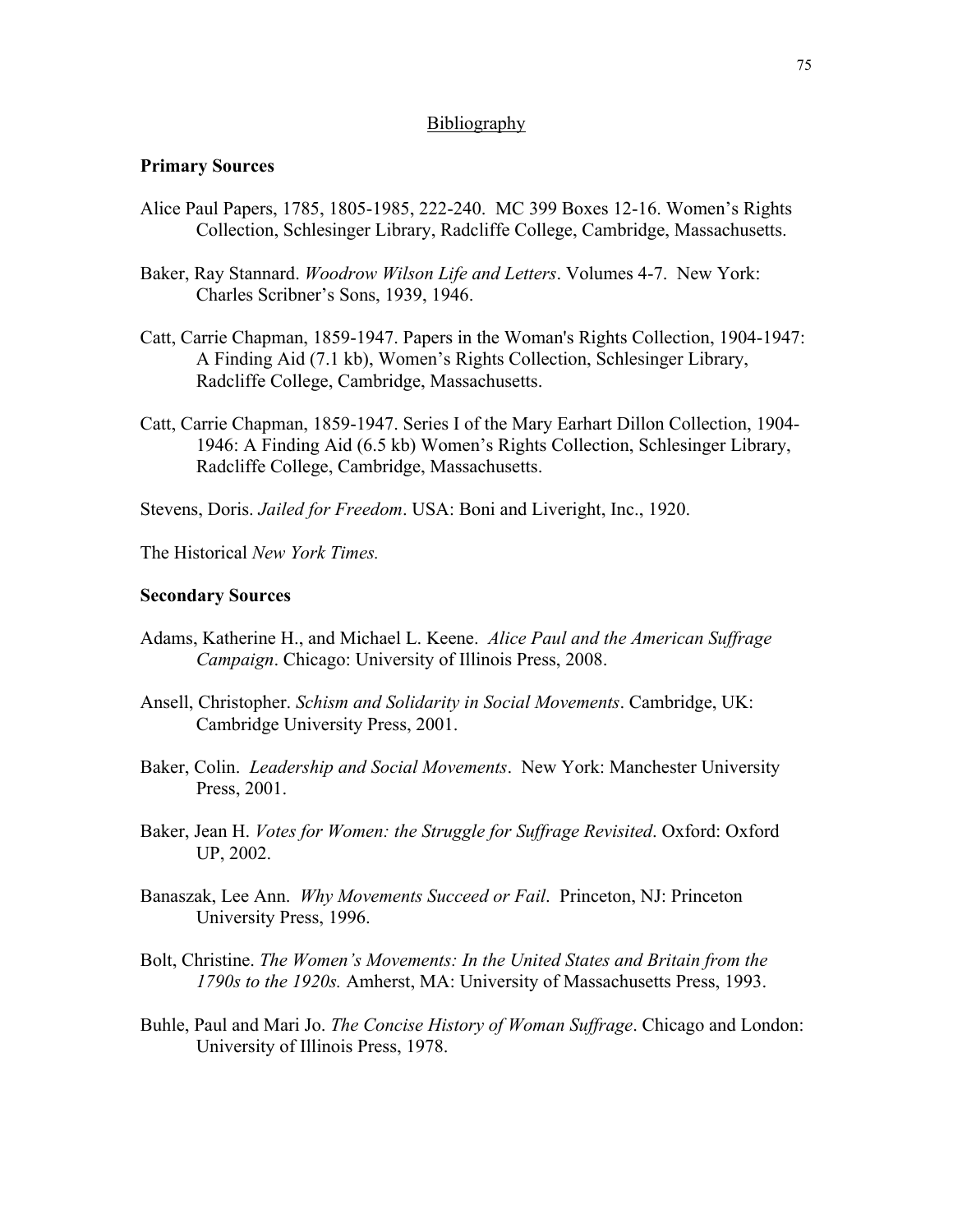- Buechler, Steven M. *The Transformation of the Woman Suffrage Movement: The Case of Illinois, 1850-1920.* New Brunswick, NJ: Rutgers University Press, 1986.
- Buechler, Steven M. *Women's Movements in the United States: Woman Suffrage, Equal Rights, and Beyond*. New Brunswick, NJ: Rutgers University Press, 1990.
- Catt, Carrie Chapman and Nettie Rogers Shuler. *Woman Suffrage and Politics.* Seattle and London: University of Washington Press, 1923, 1926.
- Cott, Nancy. *The Grounding of Modern Feminism*. New Haven: Yale University Press, 1989.
- Cress, Daniel and David Snow, "The Outcomes of Homeless Mobilization: The Influence of Organization, Disruption, Political Mediation, and Framing." *The American Journal of Sociology* Vol. 105, No. 4 (Jan., 2000): 1063-1104.
- Dubois, Ellen. *Feminism and Suffrage: The Emergence of an Independent Women's Movement in America, 1848-1869.* Ithaca, New York: Cornell University Press, 1978.
- Fantasia, Rick. *Cultures of Solidarity*. University of California Press. Berkley and Los Angeles, CA: University of California Press, 1988.
- Freedman, Jo. *The Politics of Women's Liberation.* Lincoln, NE: Authors Guild Backinprint.com, 2000.
- Ford, Linda G. *Iron-Jawed Angels: The Suffrage Militancy of the National Woman's Party 1912-1920.* Maryland: University Press of America Inc., 1991.
- Fowler, Robert Booth. *Carrie Catt: Feminist Politician*. Boston: Northeastern University Press, 1986.
- Graham, Sally Hunter. "Woodrow Wilson, Alice Paul, and the Women's Suffrage Movement*," Political Science Quarterly* 98, 4, (1983-1984): 665-679.
- Gupta, Devashree. "Selective Engagement and its Consequences for Social Movement Organizations: Lessons from British Policy in Northern Ireland." *Comparative Politics,* 2007.
- Gupta, Devashree. "The Radical Flank Effect: The Effect of Radical-Moderate Splits in Regional Nationalist Movements." Paper presented at the Conference of Europeanists, Chicago, Illinois, March 14-16, 2002.
- Harper, Ida Husted. *History of Woman Suffrage. vols. 1-6, 1900-1920*. Rochester, NY: Charles Mann Printing Co, 1900-1920.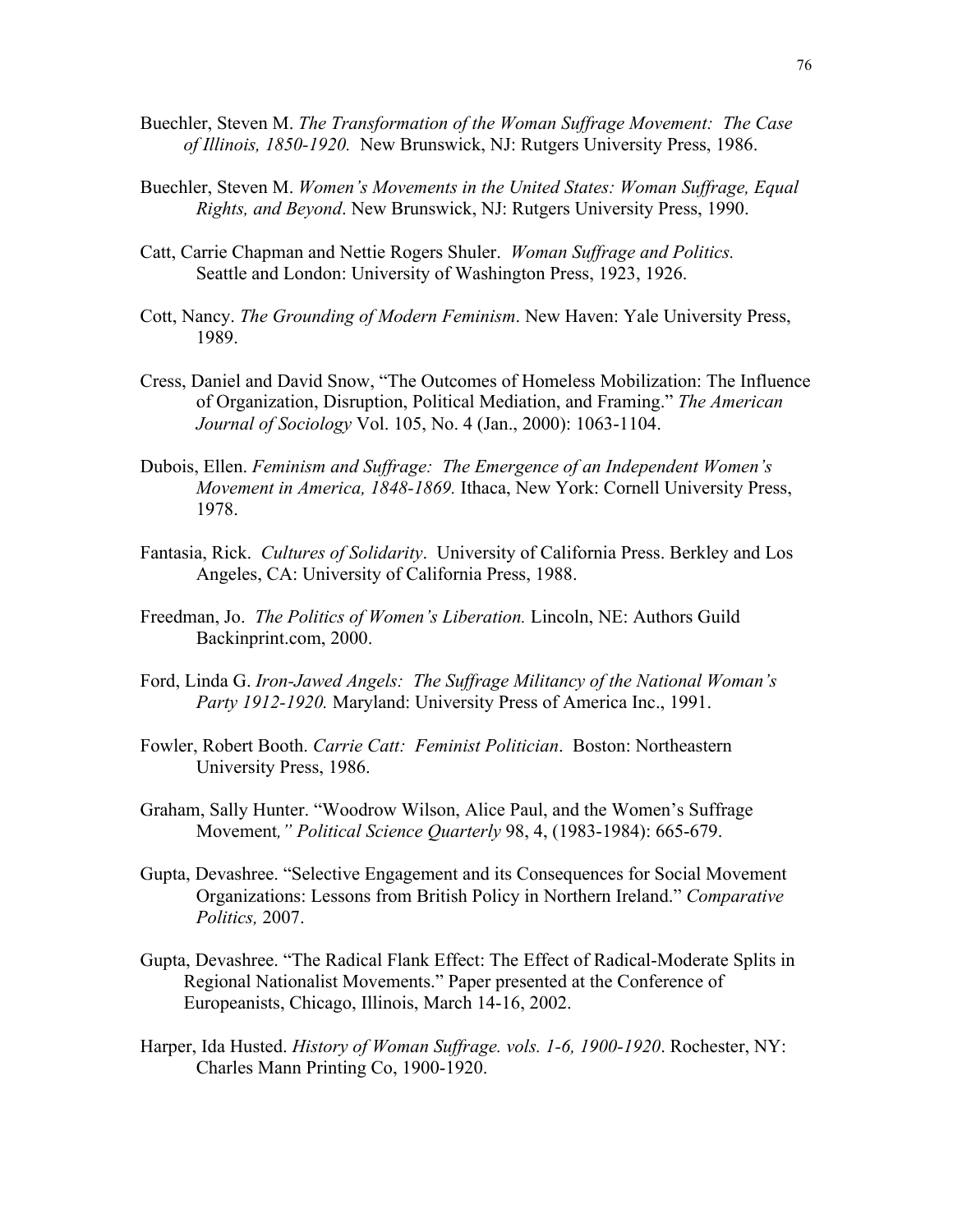- Irwin, Inez Haynes. *The Story of Alice Paul and the National Woman's Party.* Denlinger's Publishers, Ltd, PO Box 76, Fairfax VA., 22030, 1977.
- Jo, Mari and Buhle, Paul, eds. *The Concise History of Women Suffrage*. Urbana, Chicago, London: University of Illinois Press, 1978.
- Keyssar, Alexander. T*he Right to Vote. The Contested History of Democracy in the United States.* New York: Basic Books, 2000.
- Kraditor, Aileen. *The Ideas of the Woman Suffrage Movement, 1890-1920*. New York and London: Columbia University Press., 1965.
- Law, Cheryl. *Suffrage and Power: The Women's Movement, 1918-1928.* London: I.B Tauris & Co Ltd, 1997.
- MacKinnon, Catharine A. *Toward a Feminist Theory of the State*. Cambridge, MA: Harvard University Press, 1989.
- McAdam, Doug. *Political Process and the Development of Black Insurgency, 1930- 1970.* Chicago: The University of Chicago Press, 1982.
- Morris, Aldon and Suzanne Staggenborg, "Leadership in Social Movements," in *Blackwell Companion of Social Movements*, ed. David E. Snow et al. Malden, MA: Blackwell Publishing Ltd, 2004.
- Newman, Louise Michele. *White Women's Rights: The Racial Origins of Feminism in the United States.* New York: Oxford University Press, 1999.
- Patterson, Martha H. *The American New Woman Revisited, a Reader, 1894-1930.* Chapel Hill, NC: Rutgers University Press, 2008.
- Scott, Anne Firor and Andrew MacKay. *One Half the People, The Fight for Woman Suffrage*. Chicago: University of Illinois Press, 1975, 1982.
- Stevens, Doris, and Carol O'Hare. *Jailed for Freedom: American Women Win the Vote*. Troutdale, OR: New Sage Press, 1995.
- Tarrow, Sidney. *Power in Movement*. New York: Cambridge University Press, 1998.
- Tilly, Charles. *Social Movements, 1768-2004*. Boulder, CO: Paradigm Publishers, 2004.
- Van Voris, Jacqueline*. Carrie Chapman Catt: A Public Life*. New York: The Feminist Press at the City University of New York., 1987.
- Weldon, S. Laurel. "Inclusion, Solidarity, and Social Movements: The Global Movement Against Gender Violence." *Perspectives on Politics*, March, 2006. 55-74.